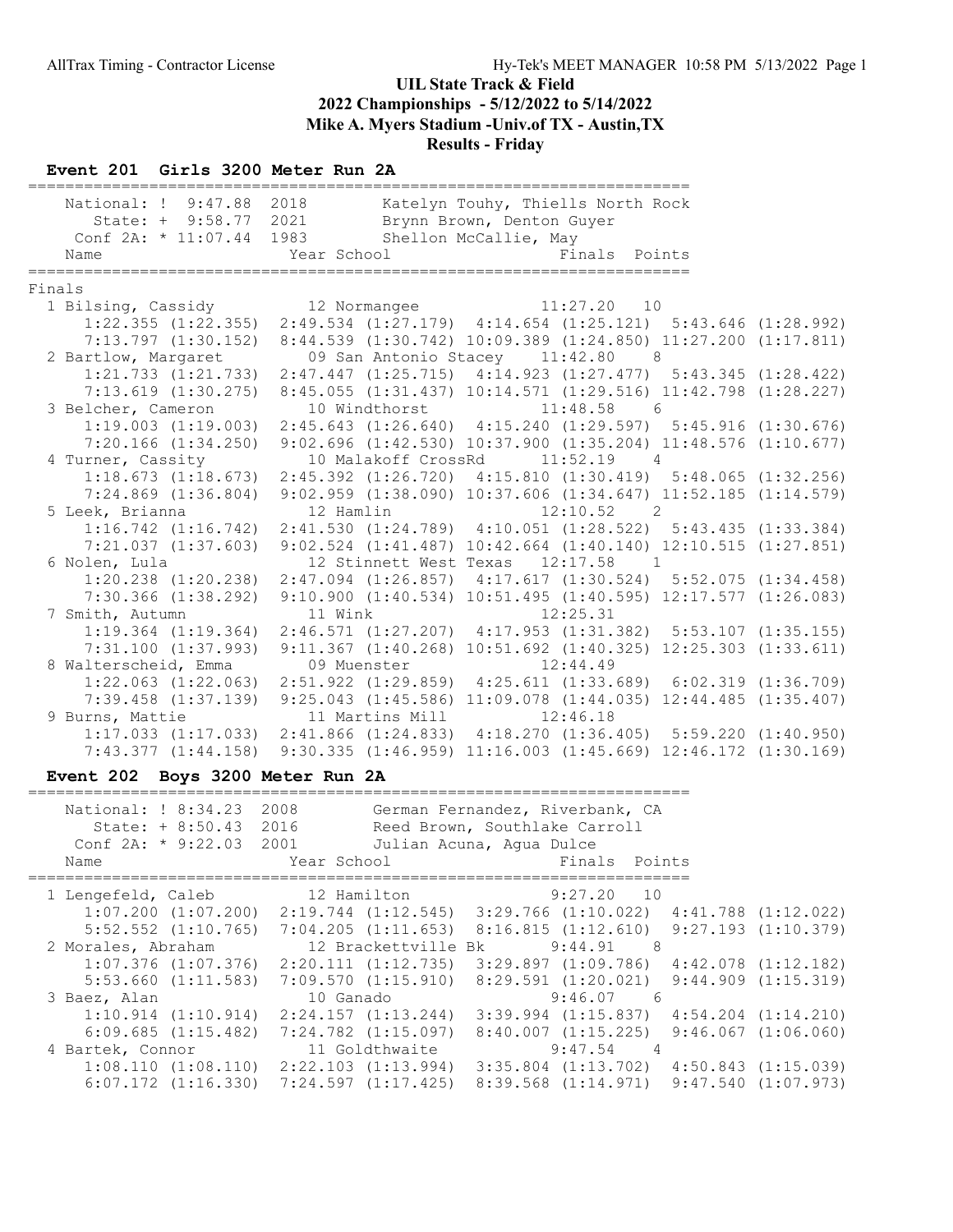# UIL State Track & Field

2022 Championships - 5/12/2022 to 5/14/2022

Mike A. Myers Stadium -Univ.of TX - Austin,TX

Results - Friday

# ....Event 202 Boys 3200 Meter Run 2A

| $3:36.203$ $(1:13.722)$<br>$2:22.481$ $(1:14.640)$<br>$4:51.432$ $(1:15.230)$<br>$1:07.841$ $(1:07.841)$<br>$9:51.159$ $(1:09.548)$<br>$6:07.334$ $(1:15.902)$<br>$7:24.361$ $(1:17.028)$<br>8:41.611(1:17.250)<br>$9:57.15$ 1<br>12 Cushing<br>6 Garcia, Jose<br>$2:22.424$ $(1:14.159)$<br>3:35.517(1:13.093)<br>$1:08.265$ $(1:08.265)$<br>4:51.195(1:15.679)<br>7:24.919(1:17.458)<br>8:41.385(1:16.466)<br>$9:57.141$ $(1:15.757)$<br>$6:07.462$ $(1:16.267)$<br>10:12.42<br>12 Fort Hancock<br>7 Cruz, David<br>$2:21.068$ $(1:13.234)$<br>$3:34.999$ $(1:13.932)$ $4:52.121$ $(1:17.122)$<br>$1:07.834$ $(1:07.834)$<br>$10:12.411$ $(1:17.648)$<br>$6:10.446$ $(1:18.325)$<br>$7:31.102$ $(1:20.656)$<br>$8:54.764$ $(1:23.662)$ |
|------------------------------------------------------------------------------------------------------------------------------------------------------------------------------------------------------------------------------------------------------------------------------------------------------------------------------------------------------------------------------------------------------------------------------------------------------------------------------------------------------------------------------------------------------------------------------------------------------------------------------------------------------------------------------------------------------------------------------------------|
|                                                                                                                                                                                                                                                                                                                                                                                                                                                                                                                                                                                                                                                                                                                                          |
|                                                                                                                                                                                                                                                                                                                                                                                                                                                                                                                                                                                                                                                                                                                                          |
|                                                                                                                                                                                                                                                                                                                                                                                                                                                                                                                                                                                                                                                                                                                                          |
|                                                                                                                                                                                                                                                                                                                                                                                                                                                                                                                                                                                                                                                                                                                                          |
|                                                                                                                                                                                                                                                                                                                                                                                                                                                                                                                                                                                                                                                                                                                                          |
|                                                                                                                                                                                                                                                                                                                                                                                                                                                                                                                                                                                                                                                                                                                                          |
|                                                                                                                                                                                                                                                                                                                                                                                                                                                                                                                                                                                                                                                                                                                                          |
|                                                                                                                                                                                                                                                                                                                                                                                                                                                                                                                                                                                                                                                                                                                                          |
| 10:44.50<br>11 Timpson<br>8 Godde, Noah                                                                                                                                                                                                                                                                                                                                                                                                                                                                                                                                                                                                                                                                                                  |
| $1:09.385$ $(1:09.385)$<br>2:23.917(1:14.533)<br>$3:42.437$ $(1:18.520)$ $5:06.804$ $(1:24.367)$                                                                                                                                                                                                                                                                                                                                                                                                                                                                                                                                                                                                                                         |
| $9:26.015$ $(1:26.446)$ $10:44.500$ $(1:18.485)$<br>$6:32.814$ $(1:26.010)$<br>$7:59.569$ $(1:26.756)$                                                                                                                                                                                                                                                                                                                                                                                                                                                                                                                                                                                                                                   |
| 10:51.53<br>9 Magness, Austin<br>10 Forsan                                                                                                                                                                                                                                                                                                                                                                                                                                                                                                                                                                                                                                                                                               |
| $1:07.745$ $(1:07.745)$<br>$2:22.309$ $(1:14.564)$<br>$3:41.998$ $(1:19.689)$ $5:06.900$ $(1:24.902)$                                                                                                                                                                                                                                                                                                                                                                                                                                                                                                                                                                                                                                    |
| $10:51.521$ $(1:18.630)$<br>$6:32.890$ $(1:25.990)$<br>8:01.435(1:28.545)<br>$9:32.892$ $(1:31.457)$                                                                                                                                                                                                                                                                                                                                                                                                                                                                                                                                                                                                                                     |

# Event 203 Girls 4x100 Meter Relay 2A

|                                       | $:====$                     |                     |                                                                            |        |
|---------------------------------------|-----------------------------|---------------------|----------------------------------------------------------------------------|--------|
| National: ! 44.24<br>State: $+ 44.24$ | 2019<br>2019 DeSoto, DeSoto |                     | DeSoto, DeSoto, TX<br>J Griffin, J Hollis, T Armstrong, R Effiong          |        |
|                                       |                             |                     | J Griffin, J Hollis, T Armstrong, R Effiong                                |        |
| Conf 2A: * 47.89                      | 2013                        |                     | Dallas Gateway, Dallas Gateway<br>M Goodwin, J Samuel, A Pearce, B Dockery |        |
| Conf 2A: * 47.89                      |                             |                     | 2015 Rosebud-Lott, Rosebud-Lott                                            |        |
|                                       |                             |                     | R.Lucas, T.Taylor, K.Whitfield, K.Taylor                                   |        |
| School                                |                             | =================== | Finals                                                                     | Points |
| .==========<br>1 Haskell              |                             |                     | 49.44                                                                      | 20     |
| 1) Roewe, Emma 12                     |                             |                     | 2) Torres, Jolie 12                                                        |        |
| 3) Andrews, Brittany 12               |                             |                     | 4) Camacho, Savanna 10                                                     |        |
| 2 Bremond                             |                             |                     | 49.80                                                                      | 16     |
| 1) Swick, Josie 12                    |                             |                     | 2) Castilleja, Armiyah 09                                                  |        |
| 3) McGowan, Messiah 10                |                             |                     | 4) Griffin, D'Miyah 10                                                     |        |
| 3 Shiner                              |                             |                     | 49.89                                                                      | 12     |
| 1) Ramirez, Brinley 09                |                             |                     | 2) Vancura, Rylee 10                                                       |        |
| 3) Faldyn, Lauren 11                  |                             |                     | 4) Curtis, JaLeah 09                                                       |        |
| 4 Stamford                            |                             |                     | 50.27                                                                      | 8      |
| 1) Bell, Jacelyn 12                   |                             |                     | 2) Lefevre, Lainee 10                                                      |        |
| 3) Applin, Laylonna 11<br>5 Normangee |                             |                     | 4) Applin, Bresha 12<br>50.61                                              | 4      |
| 1) Witherspoon, Christina 10          |                             |                     | 2) McAllister, Aubree 10                                                   |        |
| 3) Hill, Addison 12                   |                             |                     | 4) Walker, Emily 12                                                        |        |
| 6 Panhandle                           |                             |                     | 50.63                                                                      | 2      |
| 1) Land, Leah 09                      |                             |                     | 2) Adee, Sydney 11                                                         |        |
| 3) Sims, Grace 11                     |                             |                     | 4) Sides, Avery 11                                                         |        |
| 7 Christoval                          |                             |                     | 50.73                                                                      |        |
| 1) George, Madyson 09                 |                             |                     | 2) Williams, Rylee 10                                                      |        |
| 3) Wilkins, Savhanna 12               |                             |                     | 4) Young, Lexie 10                                                         |        |
| 8 Chilton                             |                             |                     | 51.15                                                                      |        |
| 1) Robinson, Germayia 10              |                             |                     | 2) Wilson, Kalayzjha 11                                                    |        |
| 3) Robinson, Diamond 11               |                             |                     | 4) Hopwood, Kaja 09                                                        |        |
| 9 New Home                            |                             |                     | 51.36                                                                      |        |
| 1) Smith, Brooklyn 12                 |                             |                     | 2) Johnson, MaKenna 09                                                     |        |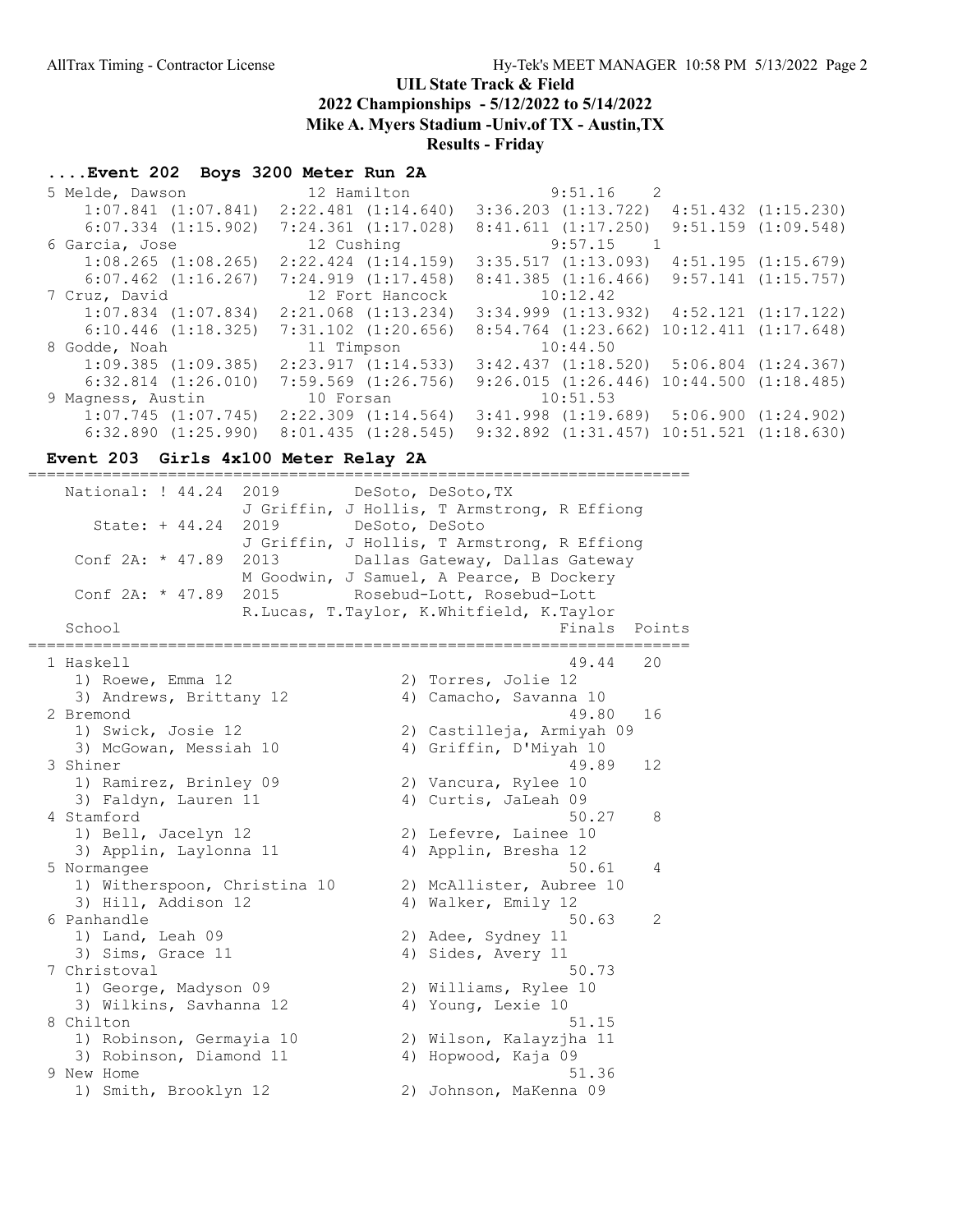Results - Friday

....Event 203 Girls 4x100 Meter Relay 2A 3) Addison, Morgan 11 4) McWhirter, Kristen 10 Event 204 Boys 4x100 Meter Relay 2A ======================================================================= National: ! 39.76 1998 Forth Worth Wyatt, TX, Fort Worth Wya Wesley/Clopton/Franklin/Wesley State: + 39.76 1998 Fort Worth Wyatt, Fort Worth Wyatt Wesley/Clopton/Franklin/Wesley Conf 2A: \* 41.84 1991 Calvert, Calvert Jernigan/Taylor/Grimes/Smith School **Finals Points** ======================================================================= 1 Refugio 41.93 20 1) Gross, Antwaan 12 2) Kelley, Jordan 12 3) Fox, Marvin 12 4) Campbell, Ernest 10 2 Marlin 42.12 16 1) Mims, Jeoffrey 11 2) Butler, TraJon 11 3) Mims, Jeoffrey 11 (2) Butler, TraJon 11<br>3) Kee, I'Aire 10 (4) Gullette, Derion 11<br>12.14 (4) 3 Timpson 42.14 12 1) Courtney, Braden 12 2) Bussey, Terry 10 3) Tutt, Dakovian 10 4) Howard, Ja'voskieon 10 4 Hearne 1990 and 1990 and 1990 and 1990 and 1990 and 1990 and 1990 and 1990 and 1990 and 1990 and 1990 and 19 1) Benford, Justavian 10 2) Gunnels, Damian 12 3) Langham, Keyshawn 11  $\qquad \qquad$  4) Dunn, Jabari 12 5 Kerens 42.46 4 1) Harris, Jaylon 12 2) Brackens, Jarod 12 3) Crawford, Hunter 10 4) Brackens, Jared 12 6 Tolar 43.18 2 1) Nation, Garrison 10 2) Moore, Matt 12 3) Snowden, Cadence 10 4) Jones, Wyatt 10 7 Panhandle 43.19 1) Rocha, Caden 12 2) Brookshire, Wyatt 11 3) Neil, Cooper 11 4) Hack, Landyn 11 8 Celeste 43.47 1) Ziminskas, Riley 12 2) Jackson, Zakyrn 12 3) Powell, Anthony 10 4) Meeks, Tanner 12 9 Roscoe 44.17 1) Guelker, Tyler 12 2) Aguayo, Antonio 12 3) Vinson, Keller 11 4) Wilcox, Seth 10

#### Event 205 Girls 800 Meter Run 2A

======================================================================= National: ! 2:02.04 2011 Amy Weissenbach, Harvrd-Westlak,CA State: + 2:06.71 2016 Aaliyah Miller, McKinney Boyd Conf 2A: \* 2:14.74 1993 Vicki Kocian, Moulton Name The Year School Team Points Points ======================================================================= 1 Kane, Kyla 12 Wellington 2:20.65 10 1:07.495 (1:07.495) 2:20.650 (1:13.155) 2 Ray, Makaylee 11 Poolville 2:21.06 8 1:08.221 (1:08.221) 2:21.055 (1:12.834) 3 Pharris, Emily 10 Shelbyville 2:22.49 6 1:07.813 (1:07.813) 2:22.488 (1:14.675)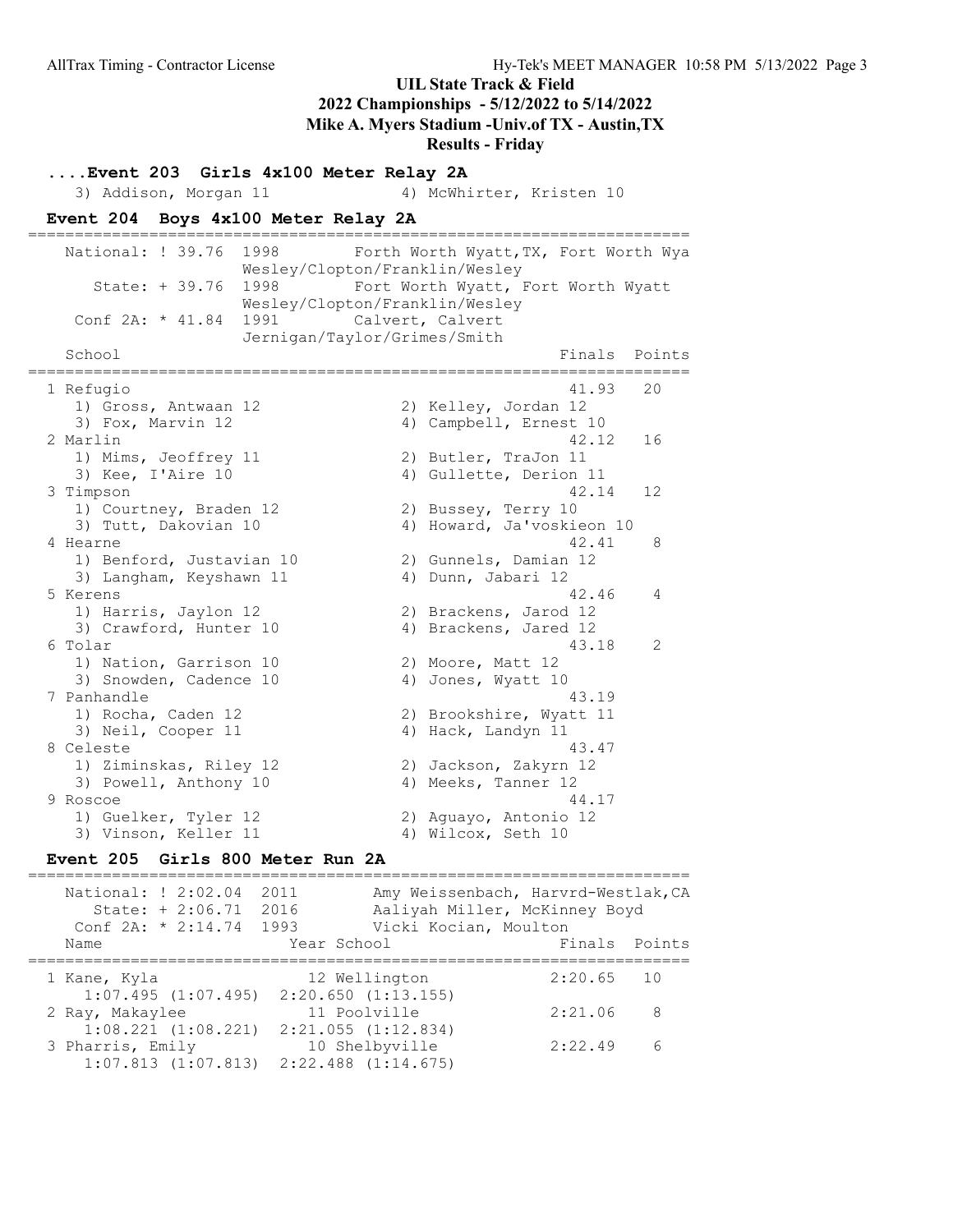## ....Event 205 Girls 800 Meter Run 2A

| 4 Garcia, Jessica       | 11 Eldorado                                     | 2:24.28 | 4            |
|-------------------------|-------------------------------------------------|---------|--------------|
|                         | $1:08.002$ $(1:08.002)$ $2:24.274$ $(1:16.273)$ |         |              |
| 5 Franklin, Kiara       | 12 Era                                          | 2:24.52 | 2            |
| $1:08.484$ $(1:08.484)$ | $2:24.519$ $(1:16.035)$                         |         |              |
| 6 Loeffler, Kamryn      | 10 Mason                                        | 2:27.76 | $\mathbf{1}$ |
| $1:08.782$ $(1:08.782)$ | 2:27.751 (1:18.969)                             |         |              |
| 7 Smith, Autumn         | 11 Wink                                         | 2:28.15 |              |
| $1:08.318$ $(1:08.318)$ | $2:28.148$ $(1:19.830)$                         |         |              |
| 8 Rainosek, Riley       | 11 Shiner                                       | 2:29.09 |              |
| 1:08.795(1:08.795)      | 2:29.090(1:20.296)                              |         |              |
| 9 Teagle, Charlisa      | 12 San Augustine                                | 2:30.16 |              |
| $1:08.027$ $(1:08.027)$ | 2:30.155 (1:22.129)                             |         |              |

# Event 206 Boys 800 Meter Run 2A

| National: ! 1:46.45 1996                                   | Michael Granville, Bell Gardens, C                                 |         |               |
|------------------------------------------------------------|--------------------------------------------------------------------|---------|---------------|
| State: + 1:48.21 2001<br>Conf $2A: * 1:52.24 2013$<br>Name | Jonathan Johnson, Abilene<br>Dallas Rushing, Axtell<br>Year School |         | Finals Points |
|                                                            |                                                                    |         |               |
| 1 Long, Taylor                                             | 12 Hamilton                                                        | 1:57.02 | 10            |
|                                                            | 58.197 (58.197) 1:57.015 (58.818)                                  |         |               |
| 2 Jeitz, Kasen                                             | 12 Centerville                                                     | 1:58.65 | 8             |
|                                                            | 58.922 (58.922) 1:58.647 (59.726)                                  |         |               |
| 3 Lengefeld, Caleb                                         | 12 Hamilton                                                        | 1:59.20 | 6             |
|                                                            | 59.152 (59.152) 1:59.195 (1:00.044)                                |         |               |
| 4 Slaughter, Jae'Dyn                                       | 12 Beckville                                                       | 1:59.59 | 4             |
| 58.604 (58.604)                                            | $1:59.587$ $(1:00.983)$                                            |         |               |
| 5 Garcia, Jose                                             | 12 Cushing                                                         | 2:01.47 | 2             |
| 59.383 (59.383)                                            | $2:01.462$ $(1:02.079)$                                            |         |               |
| 6 Menjivar, Jhoan                                          | 10 Plains                                                          | 2:02.55 |               |
| 59.258 (59.258)                                            | $2:02.546$ $(1:03.288)$                                            |         |               |
| 7 Garcia, Roque                                            | 11 Plains                                                          | 2:04.24 |               |
| $1:00.039$ $(1:00.039)$                                    | $2:04.237$ $(1:04.198)$                                            |         |               |
| 8 Esse, Colton                                             | 10 Goldthwaite                                                     | 2:04.43 |               |
| $1:00.626$ $(1:00.626)$                                    | 2:04.427(1:03.802)                                                 |         |               |
| 9 Morales, Abraham<br>59.552 (59.552)                      | 12 Brackettville Bk<br>$2:05.801$ $(1:06.249)$                     | 2:05.81 |               |
|                                                            |                                                                    |         |               |

### Event 207 Girls 100 Meter Hurdles 2A

| National: ! 13.03<br>State: + 13.22 2016<br>Conf $2A: * 14.19$ | 2007<br>2009 | Vashti Thomas, San Jose Mt Pleasant, CA<br>Alexis Duncan, DeSoto<br>Amber Elkins, Gordon |       |                        |
|----------------------------------------------------------------|--------------|------------------------------------------------------------------------------------------|-------|------------------------|
| Name                                                           |              | Year School                                                                              |       | Finals Wind Points     |
|                                                                |              |                                                                                          |       |                        |
| 1 Strickland, Ella                                             |              | 12 Junction                                                                              | 14.48 | 1 O<br>4.0             |
| 2 Prater, Logan                                                |              | 10 Eldorado                                                                              | 15.00 | 4.0<br>- 8             |
| 3 Price, Kaylee                                                |              | 10 Harper                                                                                | 15.04 | $6\overline{6}$<br>4.0 |
| 4 Gomez, Hadlee                                                |              | 12 Wellington                                                                            | 15.16 | 4<br>4.0               |
| 5 Mitchell, Anyya                                              |              | 09 Lovelady                                                                              | 15.21 | $\mathcal{P}$<br>4.0   |
| 6 Messick, Zoey                                                |              | 10 Big Sandy                                                                             | 15.22 | 4.0                    |
| 7 Drinnon, Kami                                                |              | 11 Vega                                                                                  | 15.32 | 4.0                    |
| 8 Veitenheimer, Ciara                                          |              | 12 Windthorst                                                                            | 15.93 | 4.0                    |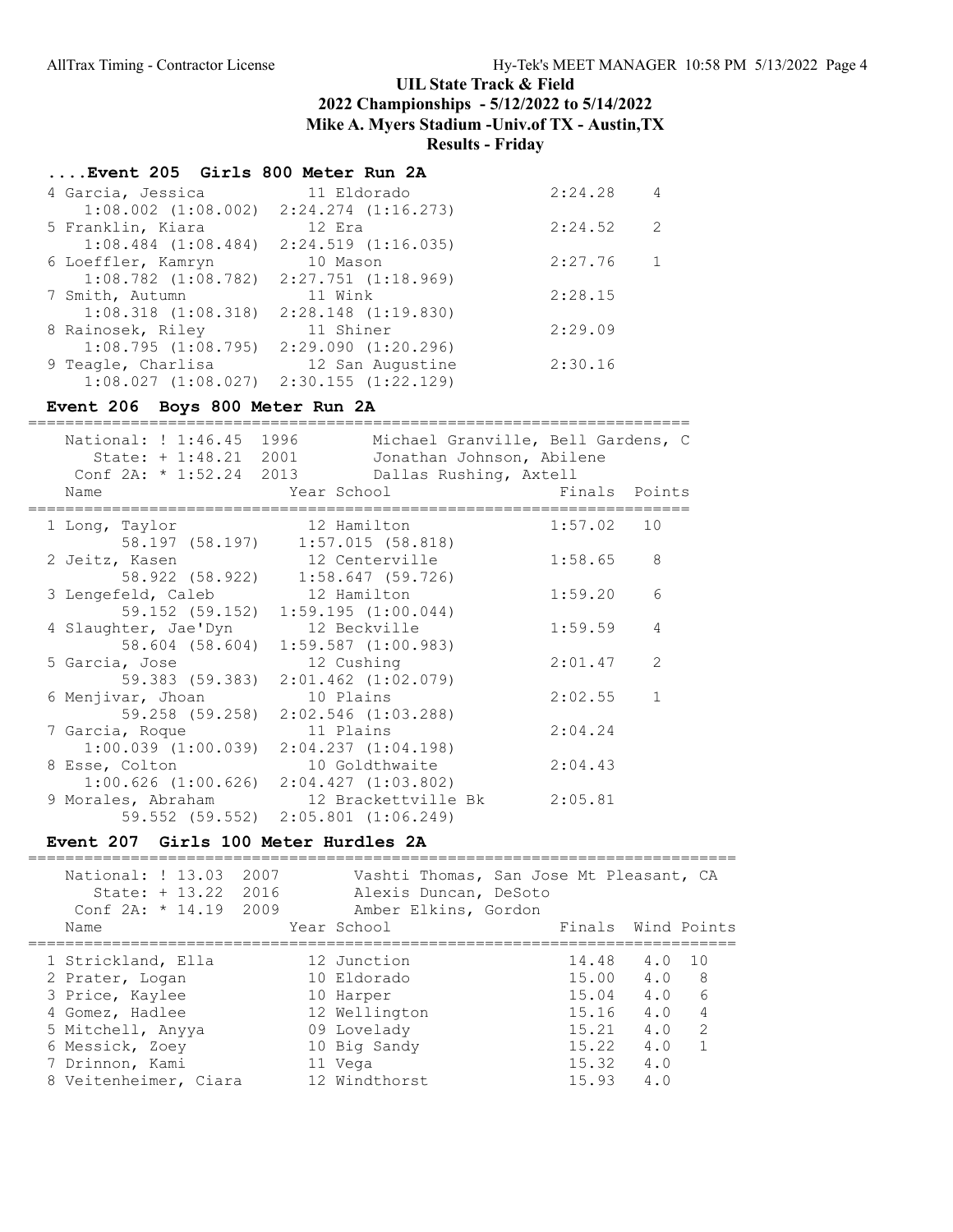# UIL State Track & Field 2022 Championships - 5/12/2022 to 5/14/2022

# Mike A. Myers Stadium -Univ.of TX - Austin,TX

Results - Friday

....Event 207 Girls 100 Meter Hurdles 2A

9 Frank, Annikah 10 Windthorst 16.04 4.0

#### Event 208 Boys 110 Meter Hurdles 2A

| National: ! 13.30<br>1990<br>1980<br>State: $+ 13.34$<br>Conf $2A: * 14.14$<br>2000<br>Name | Chris Nelloms, Dayton Dunbar, OH<br>Dennis Brantley, Houston Worthing<br>Tyson McKinney, Spur<br>Year School | Finals Wind Points |     |                |
|---------------------------------------------------------------------------------------------|--------------------------------------------------------------------------------------------------------------|--------------------|-----|----------------|
|                                                                                             |                                                                                                              |                    |     |                |
| 1 Williams, J'Koby                                                                          | 10 Beckville                                                                                                 | 14.41              | 2.1 | 10             |
| 2 Hill, Adam                                                                                | 10 Albany                                                                                                    | $14.79$ 2.1        |     | - 8            |
| 3 Wilson, Ka'Dedran                                                                         | 12 Weimar                                                                                                    | 14.98              | 2.1 | 6              |
| 4 Wallace, Jared                                                                            | 12 Riviera Kaufer                                                                                            | 15.29              | 2.1 | $\overline{4}$ |
| 5 Partington, Kutter                                                                        | 12 Ropesville Ropes                                                                                          | 15.30              | 2.1 | 2              |
| 6 Raschke, Jordan                                                                           | 11 CO City Colorado                                                                                          | 15.32              | 2.1 | $\overline{1}$ |
| 7 Easterling, Shaun                                                                         | 11 Lovelady                                                                                                  | 15.37              | 2.1 |                |
| 8 Hill, Jarvis                                                                              | 12 Honey Grove                                                                                               | 15.87              | 2.1 |                |
| 9 Ramirez, Marc                                                                             | 12 Wellington                                                                                                | 16.42              | 2.1 |                |
|                                                                                             |                                                                                                              |                    |     |                |

#### Event 209 Girls 100 Meter Dash 2A

============================================================================

| National: ! 11.14<br>State: $+ 11.16$<br>Conf $2A: * 11.51 2014$ | 1992<br>Marion Jones, Thousand Oaks, CA<br>2008<br>Victoria Jordan, Fort Worth Dunbar<br>Kortnei Johnson, Italy |             |                             |        |
|------------------------------------------------------------------|-----------------------------------------------------------------------------------------------------------------|-------------|-----------------------------|--------|
| Name                                                             | Year School                                                                                                     |             | Finals Wind Points          |        |
| 1 Byrd, Victoria                                                 | 12 Joaquin                                                                                                      |             | 11.69 1.6 10                |        |
| 2 Griffin, D'Miyah                                               | 10 Bremond                                                                                                      |             | $12.03$ $1.6$ 8             |        |
| 3 Davis, Mihyia                                                  | 12 Lovelady                                                                                                     |             | $12.24$ 1.6<br>6            |        |
| 4 Oliver, Peyton                                                 | 11 Refugio                                                                                                      |             | 12.37 1.6<br>$\overline{4}$ |        |
| 5 Prater, Logan                                                  | 10 Eldorado                                                                                                     | 12.40       | 1.6 2                       |        |
| 6 Mitchell, Laney                                                | 11 Alvord                                                                                                       | 12.46 1.6   |                             |        |
| 7 Koonce, Avery                                                  | 10 Thrall                                                                                                       | $12.48$ 1.6 |                             | 12.476 |
| 8 Applin, Bresha                                                 | 12 Stamford                                                                                                     | $12.48$ 1.6 |                             | 12.478 |
| 9 Usanga, Aletha                                                 | 10 Boys Ranch                                                                                                   | 12.65       | 1.6                         |        |

#### Event 210 Boys 100 Meter Dash 2A

============================================================================ National: ! 10.13 2019 Matthew Boling, Hou.Strake Jesuit, TX State: + 10.13 2019 Matthew Boling, Hou.Strake Jesuit Conf 2A: \* 10.34 1985 Stanley Kerr, Snook Name The Year School The Finals Wind Points ============================================================================ 1 Campbell, Ernest 10 Refugio 10.32 4.4 10 2 Brackens, Jared 12 Kerens 10.37 4.4 8 3 Bussey, Terry 10 Timpson 10.66 4.4 6 4 Butler, TraJon 11 Marlin 10.75 4.4 4 5 Freeman, Brayden 11 Sanford-Fritch 10.79 4.4 2 6 Slater, Jayden 12 Boys Ranch 10.95 4.4 1 7 McCoy, Branson 12 Thorndale 11.02 4.4 8 Hallman, Jake 10 Alba-Golden 11.04 4.4 9 Flores, Daniel 12 Cisco 11.22 4.4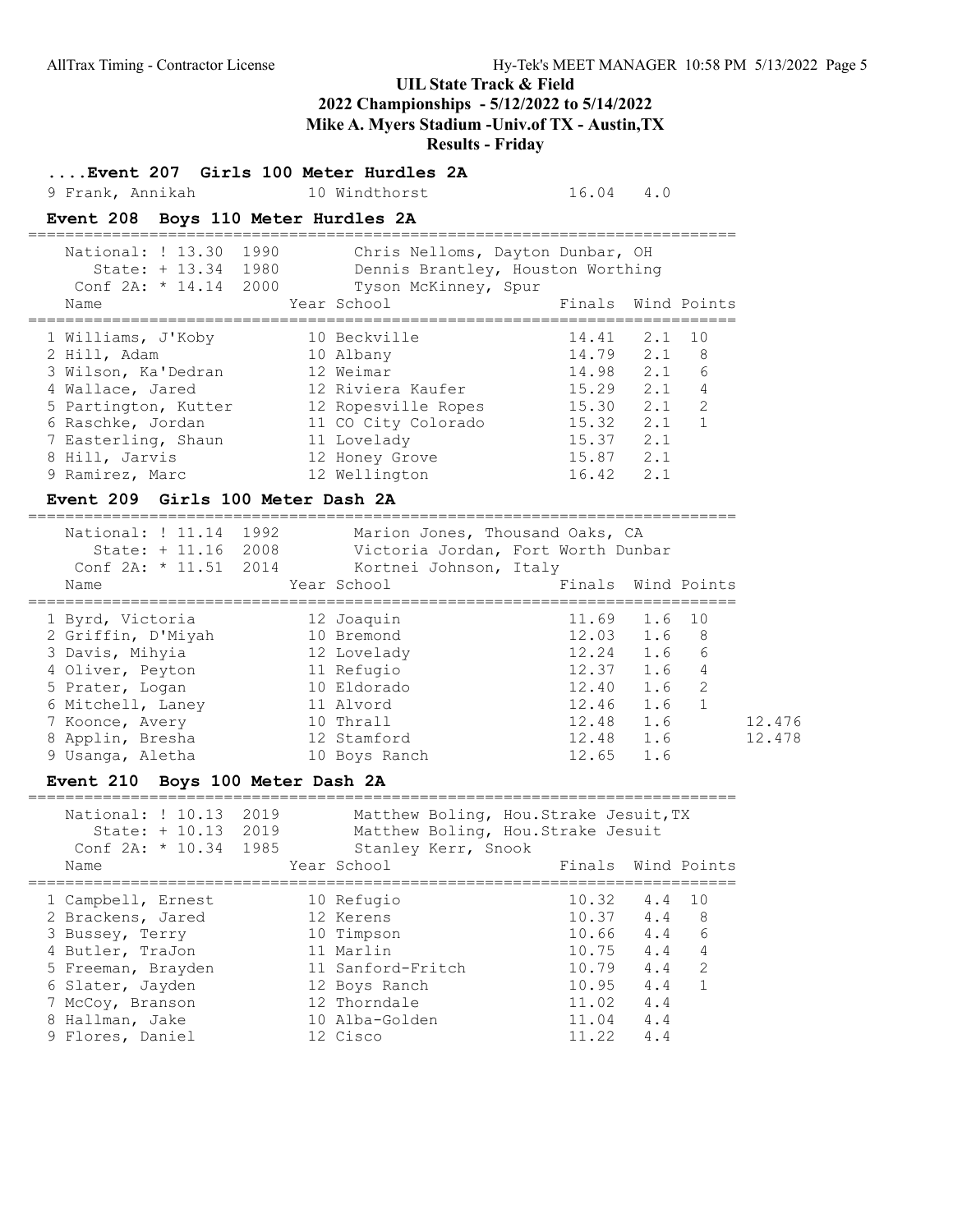Results - Friday

#### Event 211 Girls 4x200 Meter Relay 2A

======================================================================= National: ! 1:33.43 2014 Aquinas, CA, Aquinas, CA Sparling/Spalding/Jean-Baptiste/Ellis State: + 1:34.51 2003 Alief Elsik, Alief Elsik Richie/Ketchum/Jones/Willard Conf 2A: \* 1:41.99 2013 Dallas Gateway, Dallas Gateway M Goodwin, J Samuel, A Pearce, B Dockery<br>Finals E Finals Points ======================================================================= 1 Haskell 1:42.58 20 1) Green, Lanayah 12 2) Roewe, Emma 12 3) Andrews, Brittany 12 (4) Camacho, Savanna 10 2 Panhandle 1:46.09 16 1) Land, Leah 09 2) Adee, Sydney 11 3) Sims, Grace 11 4) Sides, Avery 11 3 Shelbyville 1:46.13 12 1) Snell, Kylie 09 2) Klein, Liela 10 3) Lovell, Carsey 09 (4) Bennett, Kiana 12 4 Lovelady 1:46.57 8 1) Mitchell, Anyya 09 2) Lovell, Scout 11 3) Albinus, Bailee 12 (4) Davis, Mihyia 12 5 Sundown 1:46.76 4 1) McCormick, Allie 09 2) Hernandez, Micaela 12 3) Hernandez, Ariel 10 (4) Urias, Natalie 11 6 Harper 1:47.07 2 1) Millican, Talli 11 2) Price, Alli 09 3) Spenrath, Sloan 11 4) Strickland, Emma 11 7 Ozona 1:47.16 1) Tijerina, Jaylynn 10 2) Rodriguez, Natalie 11 3) Davidson, Mia 10 4) Quiroz, Faith 10 8 Lindsay 1:48.68 1) Neu, Madeline 09 2) Dieter, Molly 09 3) Colwell, Mary 09 4) Metzler, Kyla 11 9 Shiner 1:48.96 1) Palmer, Brooke 10 2) Faldyn, Lauren 11 3) Curtis, JaLeah 09 4) Wright, JaMya 09

## Event 212 Boys 4x200 Meter Relay 2A

======================================================================= National: ! 1:23.25 2018 Conroe The Woodlands, Conr The Woo E.Bonner, J.Lanier, D.Alexander, K.Carter State: + 1:23.25 2018 Conroe The Woodlands, Conr.The Woo E.Bonner, J.Lanier, D.Alexander, K.Carter Conf 2A: \* 1:28.29 2021 Shiner, Shiner J.Carson,Z.Rhodes,T.Haynes,D.Brooks School **Finals Points** ======================================================================= 1 Refugio 1:28.09\* 20 1) Kelley, Jordan 12 2) Fox, Marvin 12 3) Moore, Jason 10 4) Campbell, Ernest 10 2 Timpson 1:28.88 16 1) Tutt, Dakovian 10 2) Tipton, Hunter 12 3) Bussey, Terry 10 4) Howard, Ja'voskieon 10 3 Marlin 1:28.93 12 1) Mims, Jeoffrey 11 2) Butler, TraJon 11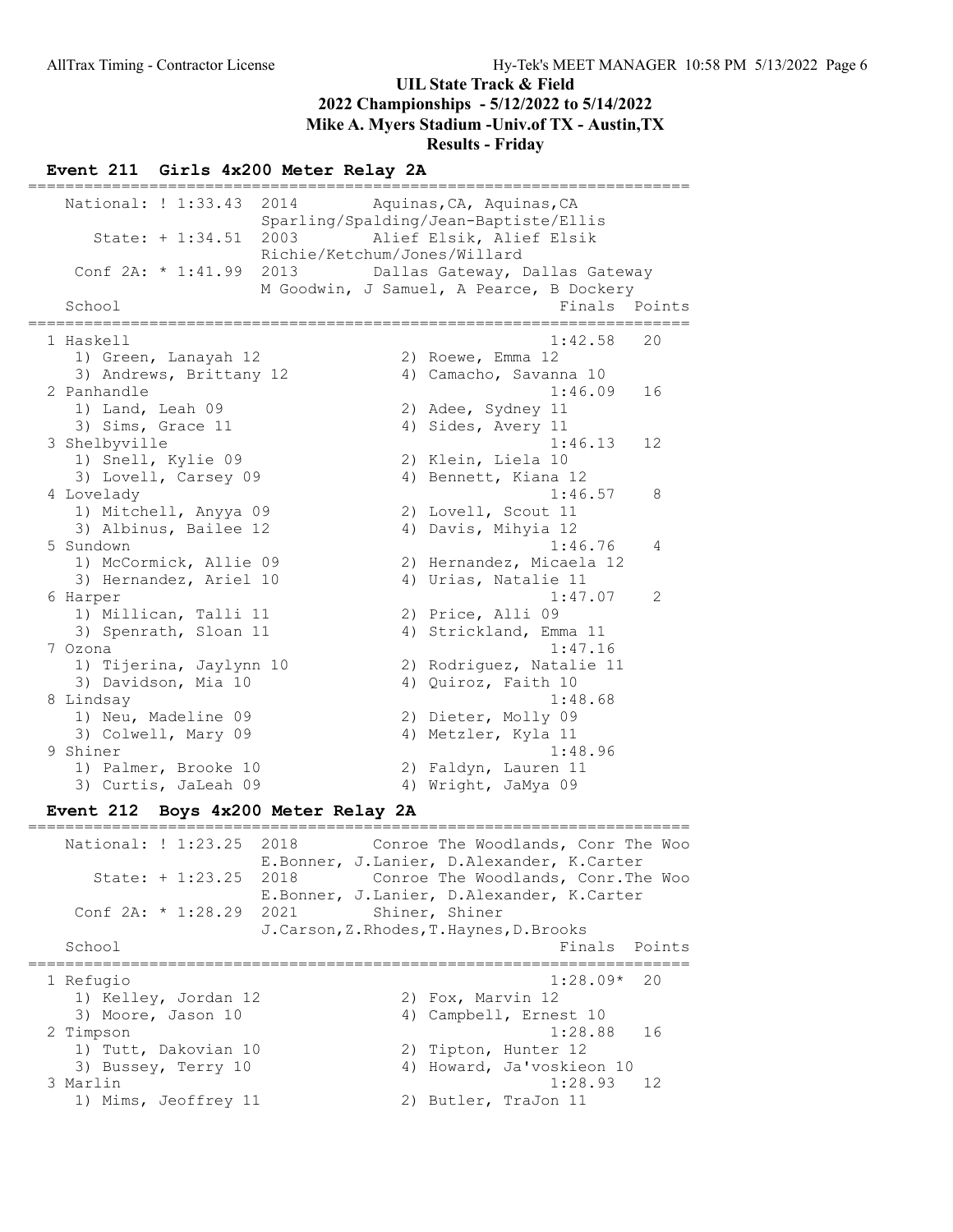## ....Event 212 Boys 4x200 Meter Relay 2A

| 3) Kee, I'Aire 10        | 4) Gullette, Derion 11  |     |                |
|--------------------------|-------------------------|-----|----------------|
| 4 Tolar                  | 1:30.46                 | - 8 |                |
| 1) Snowden, Cadence 10   | 2) Jones, Wyatt 10      |     |                |
| 3) Nation, Garrison 10   | 4) Moore, Matt 12       |     |                |
| 5 Hawley                 | 1:30.84                 | 4   |                |
| 1) Knight, Teaghan 11    | 2) Myers, Chandlin 10   |     |                |
| 3) Ramon, Diontay 10     | 4) O'Shields, Kason 11  |     |                |
| 6 Panhandle              | 1:31.22                 | 2   |                |
| 1) Neil, Cooper 11       | 2) Brookshire, Wyatt 11 |     |                |
| 3) Harris, Aiden 12      | 4) Hack, Landyn 11      |     |                |
| 7 San Augustine          | 1:31.87                 |     |                |
| 1) Jones, Jayden 11      | 2) Teagle, Demarian 10  |     |                |
| 3) Crane, Jarius 12      | 4) Tanner, Zyaire 12    |     |                |
| -- Ozona                 | DNF                     |     |                |
| 1) DeLaGarza, Matthew 12 | 2) Treto, Rigo 10       |     |                |
| 3) Smith, Lane 12        | 4) Smith, Dusty 10      |     |                |
| -- Mason                 | DO                      |     | Zone Voliation |
| 1) Todd, Ryne 10         | 2) Ortiz, Gabriel 12    |     |                |
| 3) Bishop, Isaiah 11     | 4) Silerio, Sutten 09   |     |                |
|                          |                         |     |                |

#### Event 213 Girls 400 Meter Dash 2A =======================================================================

| National: ! 50.74<br>State: $+ 52.40$<br>Conf $2A: * 53.84$<br>Name | 2000<br>2012<br>1993 | Monique Henderson, San Diego Morse,<br>Courtney Okolo, Carrollton Smith<br>Tarviant Campbell, Detroit<br>Year School | Finals  | Points         |
|---------------------------------------------------------------------|----------------------|----------------------------------------------------------------------------------------------------------------------|---------|----------------|
| 1 Land, Macklynn                                                    |                      | 12 Panhandle                                                                                                         | 54.21   | 10             |
| 2 Cope, Eliza                                                       |                      | 11 Mason                                                                                                             | 59.17   | -8             |
| 3 Haug, Riley                                                       |                      | 09 Refugio                                                                                                           | 1:00.39 | 6              |
| 4 Lefevre, Lainee                                                   |                      | 10 Stamford                                                                                                          | 1:00.71 | $\overline{4}$ |
| 5 Freeman, Madyson                                                  |                      | 12 Douglass                                                                                                          | 1:00.88 | 2              |
| 6 Thompson, Aerin                                                   |                      | 12 Cayuga                                                                                                            | 1:01.20 | 1              |
| 7 Jaime, Isabella                                                   |                      | 09 Farwell                                                                                                           | 1:01.72 |                |
| 8 Jones, Reagan                                                     |                      | 12 Anson                                                                                                             | 1:01.94 |                |
| 9 Garcia, Jessica                                                   |                      | 11 Eldorado                                                                                                          | 1:02.27 |                |

## Event 214 Boys 400 Meter Dash 2A

| National: ! 45.19 2012<br>State: $+ 45.24 1994$<br>Conf $2A: * 47.49 2001$<br>Name                                                                                   | Albert Booker, Trent<br>Year School                                                                                                | Aldrich Bailey, Mansfield TImberview<br>Marlon Ramsey, Beaumont West Brook<br>Finals Points |                                            |
|----------------------------------------------------------------------------------------------------------------------------------------------------------------------|------------------------------------------------------------------------------------------------------------------------------------|---------------------------------------------------------------------------------------------|--------------------------------------------|
| 1 Long, Taylor<br>2 Jeitz, Kasen<br>3 Jackson, Zakyrn<br>4 Slater, Jayden<br>5 Powers, Huston<br>6 Matta, Lucas<br>7 Eaton, Leric<br>8 Lopez, Miquel<br>Dunn, Jabari | 12 Hamilton<br>12 Centerville<br>12 Celeste<br>12 Boys Ranch<br>10 Crawford<br>10 Granger<br>12 New Deal<br>10 Bovina<br>12 Hearne | 49.12<br>49.14<br>49.56<br>49.56<br>50.02<br>50.78<br>51.06<br>51.08<br>DO                  | 10<br>- 8<br>6<br>$\overline{4}$<br>2<br>1 |

Lane Violation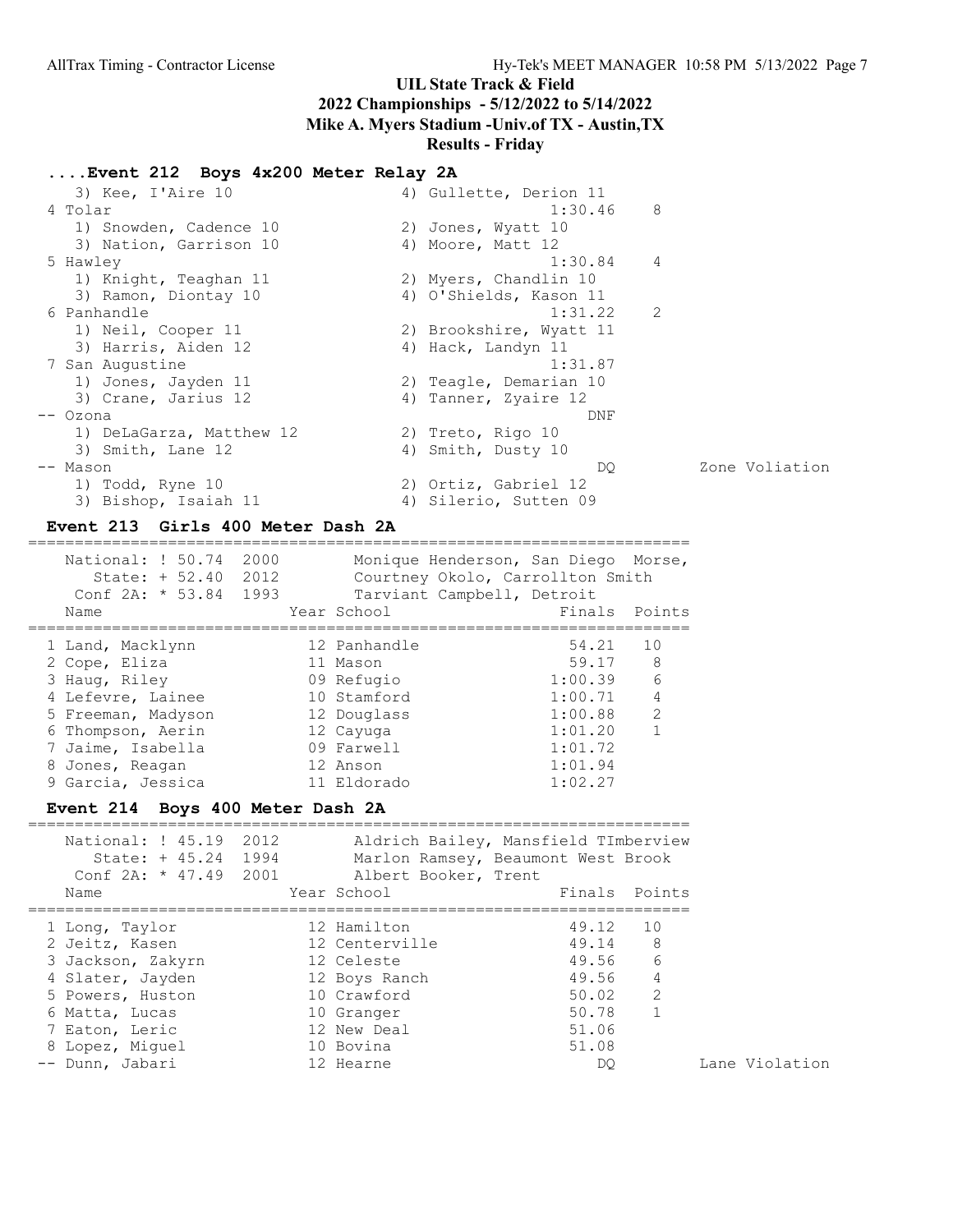=======================================================================

#### Event 215 Girls 300 Meter Hurdles 2A

| National: ! 39.98<br>State: $+40.81$ 2015<br>Conf $2A: * 43.71 2013$<br>Name | 2001 | Lashinda Demus, Long Beach Wilson, C<br>Sami Gonzalez, Carroltn Creekvw<br>Kami Norton, Albany<br>Year School | Finals Points                |                |
|------------------------------------------------------------------------------|------|---------------------------------------------------------------------------------------------------------------|------------------------------|----------------|
| 1 Johnson, Reagan<br>2 Jernigan, Lainey<br>3 Strickland, Ella                |      | 12 Falls City<br>10 Goldthwaite<br>12 Junction                                                                | $43.70*$<br>44.89 8<br>46.10 | 10<br>6        |
| 4 Butler, Brenna                                                             |      | 11 Gruver                                                                                                     | 46.80                        | $\overline{4}$ |
| 5 Messick, Zoev                                                              |      | 10 Big Sandy                                                                                                  | 47.00                        | 2              |
| 6 Anderson, Saige                                                            |      | 10 Windthorst                                                                                                 | 47.31                        | $\mathbf{1}$   |
| 7 Davis, DeeDee                                                              |      | 11 Mt Enterprise                                                                                              | 47.64                        |                |
| 8 Booth, Grace                                                               |      | 10 Hico                                                                                                       | 47.81                        |                |
| 9 Gomez, Hadlee                                                              |      | 12 Wellington                                                                                                 | 48.04                        |                |

### Event 216 Boys 300 Meter Hurdles 2A

| National: ! 35.02<br>State: + 35.33 2007<br>Conf $2A: * 37.10$ 2018 | 2009 | Cale Kassen, Valley View | Reggie Wyatt, Riverside La Sierra, C<br>Robert Griffin, Copperas Cove |                 |
|---------------------------------------------------------------------|------|--------------------------|-----------------------------------------------------------------------|-----------------|
| Name                                                                |      | Year School              | Finals                                                                | Points          |
| 1 Williams, J'Koby<br>2 Rogers, Logan                               |      | 10 Beckville<br>12 Alto  | 39.21<br>39.53 8                                                      | 10              |
| 3 Faulks, Dylan                                                     |      | 12 Stamford              | 39.83                                                                 | $6\overline{6}$ |
| 4 Ramirez, Marc                                                     |      | 12 Wellington            | 39.84                                                                 | $\overline{4}$  |
| 5 Hill, Jarvis                                                      |      | 12 Honey Grove           | 40.84                                                                 | 2               |
| 6 Whitmire, Chai                                                    |      | 10 Refugio               | 41.26                                                                 | $\mathbf{1}$    |
| 7 Williams, Closjer                                                 |      | 12 Shamrock              | 41.39                                                                 |                 |
| 8 Carpenter, Cayden                                                 |      | 11 Christoval            | 42.62                                                                 |                 |
| 9 Bishop, Tyler                                                     |      | 12 Shiner                | 46.33                                                                 |                 |

#### Event 217 Girls 200 Meter Dash 2A

============================================================================ National: ! 22.52 2003 Allyson Felix, Los Angeles Baptist, CA

| State: + 22.84<br>2007<br>Tiffany Townsend, Killeen<br>Conf 2A: * 23.94 2013<br>Kortnei Johnson, Italy<br>Year School<br>Finals<br>Name<br>$23.75*$<br>2.0<br>12 Panhandle<br>1 Land, Macklynn<br>24.58 2.0 | Allyson Felix, Los Angeles Baptist, CA |
|-------------------------------------------------------------------------------------------------------------------------------------------------------------------------------------------------------------|----------------------------------------|
|                                                                                                                                                                                                             |                                        |
|                                                                                                                                                                                                             |                                        |
|                                                                                                                                                                                                             | Wind Points                            |
|                                                                                                                                                                                                             |                                        |
|                                                                                                                                                                                                             | 10                                     |
| 2 Byrd, Victoria<br>12 Joaquin                                                                                                                                                                              | 8                                      |
| 2.0<br>25.42<br>10 Eldorado<br>3 Prater, Logan                                                                                                                                                              | 6                                      |
| 25.69<br>2.0<br>4 Cope, Eliza<br>11 Mason                                                                                                                                                                   | 4                                      |
| 2.0<br>25.74<br>5 Applin, Bresha<br>12 Stamford                                                                                                                                                             | 2                                      |
| 2.0<br>26.02<br>6 Conley, Caylee<br>11 Cooper                                                                                                                                                               |                                        |
| 2.0<br>7 Reglin, Grace<br>26.08<br>09 Tahoka                                                                                                                                                                |                                        |
| 2.0<br>26.29<br>12 Shelbyville<br>8 Bennett, Kiana                                                                                                                                                          |                                        |
| 26.37<br>9 Millican, Talli<br>2.0<br>11 Harper                                                                                                                                                              |                                        |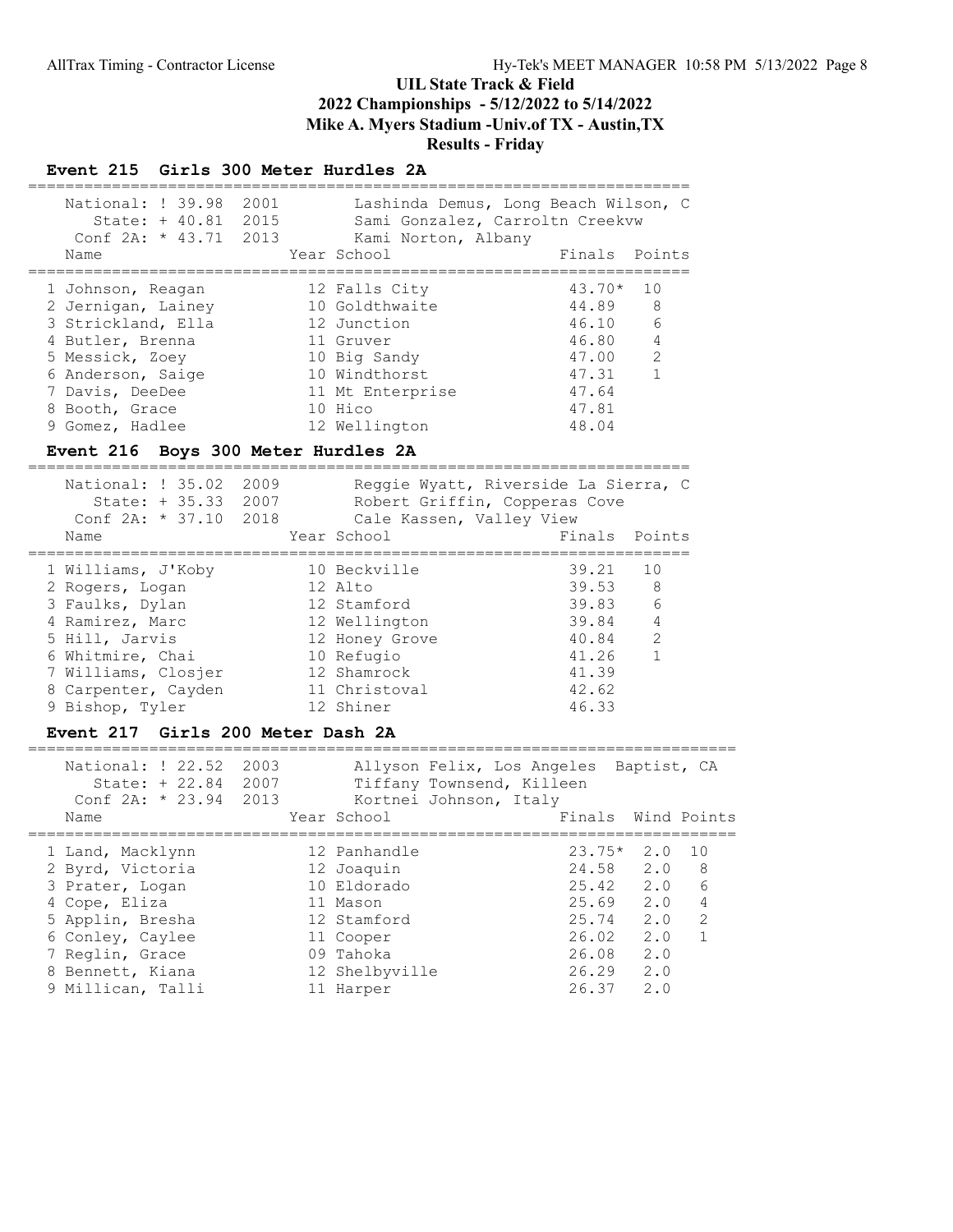#### Event 218 Boys 200 Meter Dash 2A

| National: ! 20.13<br>1985<br>State: $+20.24$ 1985 | Roy Martin, Dallas Roosevelt, TX<br>Roy Martin, Dallas Roosevelt |                               |
|---------------------------------------------------|------------------------------------------------------------------|-------------------------------|
| Conf $2A: * 20.64$ 1985<br>Name                   | Stanley Kerr, Snook<br>Year School                               | Finals Wind Points            |
| 1 Brackens, Jared                                 | 12 Kerens                                                        | 21.53<br>2.3 10               |
| 2 Moore, Charles                                  | 11 Stamford                                                      | 2.3<br>21.97<br>8             |
| 3 Dunn, Jabari                                    | 12 Hearne                                                        | 6<br>2.3<br>22.07             |
| 4 Moore, Jason                                    | 10 Refugio                                                       | 4<br>2 <sup>3</sup><br>22.14  |
| 5 Freeman, Brayden                                | 11 Sanford-Fritch                                                | $\mathcal{L}$<br>2.3<br>22.22 |
| 6 Long, Taylor                                    | 12 Hamilton                                                      | $\mathbf{1}$<br>22.37<br>2.3  |
| 7 Peevey, Caden                                   | 11 Shamrock                                                      | 2.3<br>22.41                  |
| 8 Eaves, Brody                                    | 11 Price Carlisle                                                | 2.3<br>22.68                  |
| 9 Brooks, Dalton                                  | 11 Shiner                                                        | 23.20<br>2.3                  |

#### Event 219 Girls 1600 Meter Run 2A

======================================================================= National: ! 4:33.29 2014 Alexa Efraimson, Camas,WA State: + 4:40.97 2015 Julia Heymach, Houston Lamar Conf 2A: \* 5:04.75 2011 Kelsey Hermes, Lindsay Name The Year School Team Points Points ======================================================================= 1 Kane, Kyla 12 Wellington 5:17.02 10 1:19.671 (1:19.671) 2:42.865 (1:23.195) 4:04.923 (1:22.058) 5:17.016 (1:12.094) 2 Bilsing, Cassidy 12 Normangee 5:17.11 8 1:19.253 (1:19.253) 2:41.281 (1:22.028) 4:02.942 (1:21.662) 5:17.103 (1:14.161) 3 Belcher, Cameron 10 Windthorst 5:21.18 6 1:20.179 (1:20.179) 2:43.695 (1:23.517) 4:08.197 (1:24.502) 5:21.172 (1:12.975) 4 Bartlow, Margaret 09 San Antonio Stacey 5:30.43 4 1:20.098 (1:20.098) 2:42.733 (1:22.636) 4:05.773 (1:23.040) 5:30.424 (1:24.652) 5 Turner, Cassity 10 Malakoff CrossRd 5:33.77 2 1:19.366 (1:19.366) 2:44.819 (1:25.453) 4:15.174 (1:30.356) 5:33.762 (1:18.588) 6 Laurence, SarahBeth  $09$  Thrall  $5:35.01$  1 1:19.888 (1:19.888) 2:44.281 (1:24.394) 4:10.255 (1:25.974) 5:35.003 (1:24.749) 7 Pharris, Emily 10 Shelbyville 5:37.72 1:19.652 (1:19.652) 2:43.233 (1:23.582) 4:09.858 (1:26.625) 5:37.713 (1:27.855) 8 Leek, Brianna 12 Hamlin 5:37.82 1:19.717 (1:19.717) 2:45.324 (1:25.607) 4:14.253 (1:28.930) 5:37.816 (1:23.563)<br>mith, Autumn 11 Wink 5:42.23 9 Smith, Autumn 11 Wink 5:42.23 1:20.317 (1:20.317) 2:45.546 (1:25.230) 4:15.021 (1:29.476) 5:42.228 (1:27.207)

#### Event 220 Boys 1600 Meter Run 2A

======================================================================= National: ! 3:59.51 2001 Alan Webb, Reston South Lakes, VA State: + 4:02.30 2017 Sam Worley, Comal Canyon Conf 2A: \* 4:13.84 1975 Ricardo Marquez, Sanderson Name The Year School Team Points Points ======================================================================= 1 Thurman, Caden 10 Wolfe City 4:22.00 10 1:04.516 (1:04.516) 2:11.300 (1:06.784) 3:19.064 (1:07.764) 4:21.993 (1:02.930) 2 Lengefeld, Caleb 12 Hamilton 4:23.32 8 1:02.793 (1:02.793) 2:11.045 (1:08.252) 3:18.691 (1:07.646) 4:23.320 (1:04.629) 3 Morales, Abraham 12 Brackettville Bk 4:27.02 6 1:02.993 (1:02.993) 2:11.227 (1:08.234) 3:19.049 (1:07.822) 4:27.012 (1:07.964)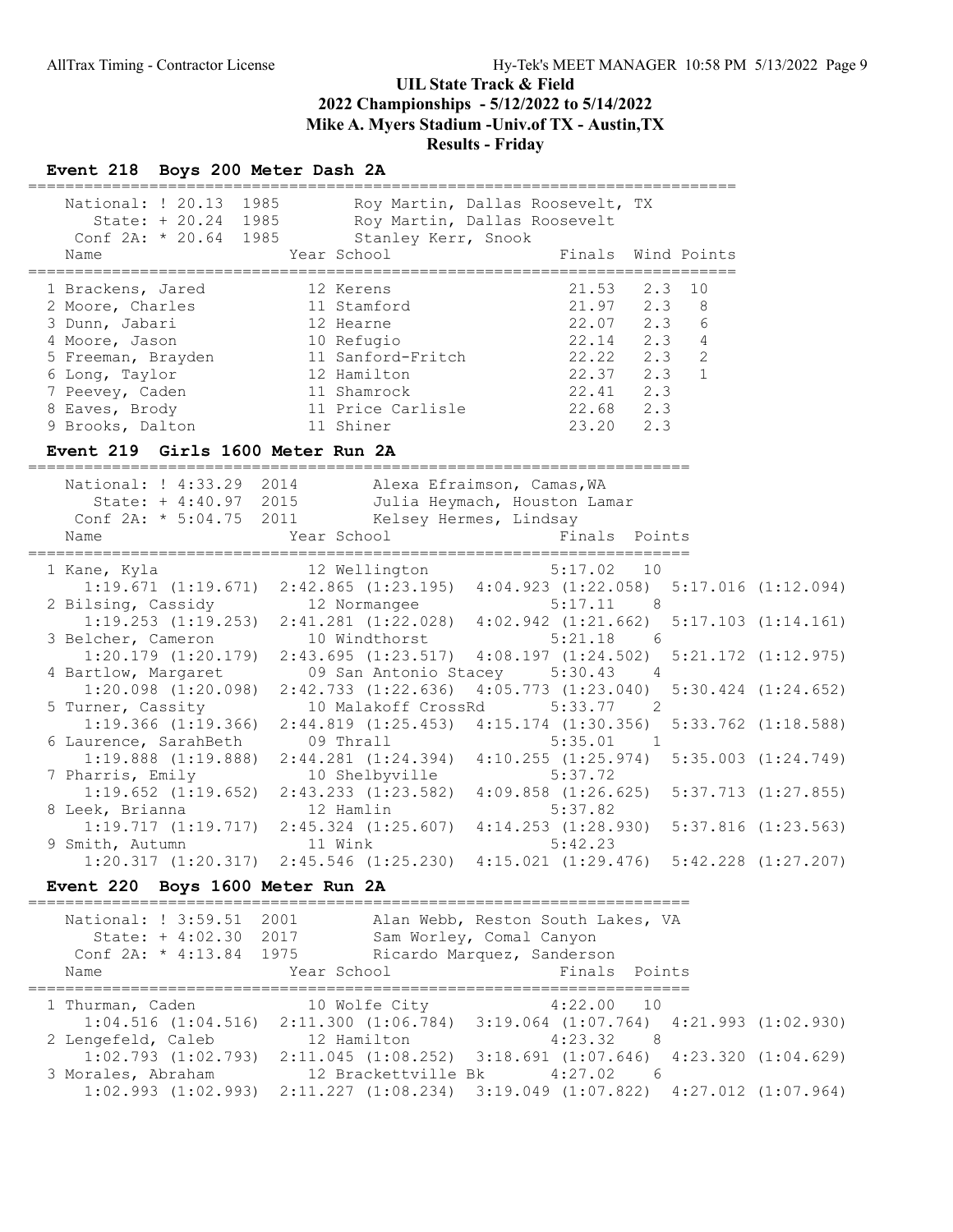### UIL State Track & Field

2022 Championships - 5/12/2022 to 5/14/2022

Mike A. Myers Stadium -Univ.of TX - Austin,TX

Results - Friday

#### ....Event 220 Boys 1600 Meter Run 2A

| 4 Garcia, Jose          | 12 Cushing              | $4:28.79$ 4                                     |                     |
|-------------------------|-------------------------|-------------------------------------------------|---------------------|
| $1:04.984$ $(1:04.984)$ | 2:11.765(1:06.781)      | $3:19.537$ $(1:07.772)$ $4:28.783$ $(1:09.247)$ |                     |
| 5 Martinez, Antonio     | 11 Louise               | 4:31.72<br>$\overline{2}$                       |                     |
| $1:05.375$ $(1:05.375)$ | 2:12.214 (1:06.839)     | $3:21.548$ $(1:09.334)$ $4:31.711$ $(1:10.164)$ |                     |
| 6 Baez, Alan            | 10 Ganado               | 4:35.12                                         |                     |
| $1:07.357$ $(1:07.357)$ | 2:17.095 (1:09.738)     | $3:26.848$ $(1:09.754)$ $4:35.120$ $(1:08.272)$ |                     |
| 7 Cruz, David           | 12 Fort Hancock         | 4:35.72                                         |                     |
| $1:07.440$ $(1:07.440)$ | $2:16.641$ $(1:09.201)$ | $3:27.094$ $(1:10.454)$ $4:35.719$ $(1:08.626)$ |                     |
| 8 Madson, Lastin        | 11 Bruceville-Eddy      | 4:35.76                                         |                     |
| 1:06.835(1:06.835)      | 2:16.613(1:09.778)      | 3:27.130 (1:10.518)                             | 4:35.758 (1:08.628) |
|                         |                         |                                                 |                     |
| 9 Torres, Koy           | 11 Sundown              | 4:48.24                                         |                     |

#### Event 221 Girls 4x400 Meter Relay 2A

======================================================================= National: ! 3:35.49 2004 Long Beach Poly, CA, Long Beach Po Woods/Harris/Lee/Solomon State: + 3:37.85 2017 DeSoto, DeSoto J Moore, R Effiong, C Wash, B Murphy Conf 2A: \* 3:56.09 2021 Panhandle, Panhandle S.Maurer,E.Sides,S.Adee,M.Land School **Finals** Points ======================================================================= 1 Panhandle 3:55.79\* 20 1) Sides, Avery 11 2) Adee, Sydney 11 3) Land, Leah 09 4) Land, Macklynn 12 3:01.514 (3:01.514) 3:55.783 (54.270) 2 Haskell 4:00.37 16 1) Billington, Asia 10 2) Andrews, Brittany 12 3) Roewe, Emma 12 4) Camacho, Savanna 10 3:01.881 (3:01.881) 4:00.369 (58.489) 3 Goldthwaite 4:03.78 12 1) Williams, Jemma 09 2) Hermesmeyer, Hope 10 3) Wood, Madi 09 12 4) Jernigan, Lainey 10 3:06.013 (3:06.013) 4:03.774 (57.761) 4 Mason 4:04.59 8<br>1) Jordan, Kinsley 11 2 2) Perlichek, Tori 12<br>3) Gleghorn, Brooklyn 10 4) Cope, Eliza 11 1) Jordan, Kinsley 11 2) Perlichek, Tori 12 3) Gleghorn, Brooklyn 10 (4) Cope, Eliza 11 3:06.838 (3:06.838) 4:04.581 (57.744) 5 Gruver 4:05.24 4 1) Whitehead, Kimber 11 32) Aranda, Tyerin 09 3) Martinez, Briana 09 4) Butler, Brenna 11 3:05.486 (3:05.486) 4:05.233 (59.747) 6 Shiner 4:05.35 2 1) Burns, Hayleigh 10 2) Wright, JaMya 09 3) Rainosek, Riley 11 4) Vancura, Rylee 10 3:05.468 (3:05.468) 4:05.341 (59.874) 7 Shelbyville 4:06.32 1) Giles, Antyiah 09 2) Klein, Liela 10 3) Bennett, Kiana 12 4) Pharris, Emily 10 3:05.053 (3:05.053) 4:06.318 (1:01.265) 8 Hamilton 4:07.17 1) Lengefeld, Campbell 10 2) Coker, Mia 11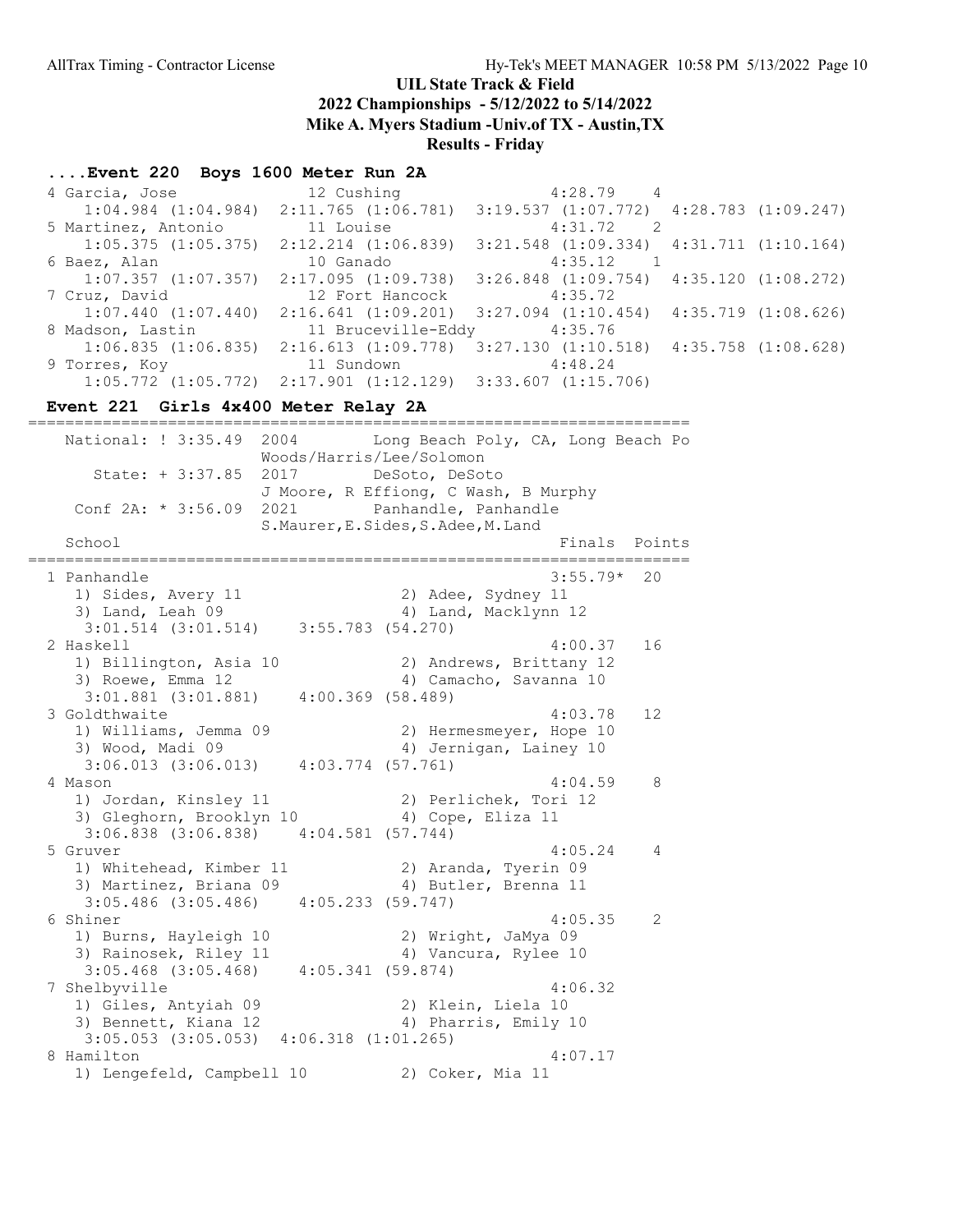### ....Event 221 Girls 4x400 Meter Relay 2A

3) Henkes, Madison 10 4) Mehaffey, Cortland 11 3:06.744 (3:06.744) 4:07.168 (1:00.425) 9 Crawford 4:22.60 1) Pearson, Emily 12 2) Lusk, Hailey 10<br>3) Maddox, Ali 10 3) Hayes, Hattie 09 3) Maddox, Ali 10 3:20.672 (3:20.672) 4:22.595 (1:01.923)

#### Event 222 Boys 4x400 Meter Relay 2A

======================================================================= National: ! 3:07.40 1985 Hawthorne, CA, Hawthorne, CA March/Graham/Kelly/Thomas State: + 3:09.14 1984 Dallas Roosevelt, Dallas Roosevelt Allen/Melton/Carden/Martin Conf 2A: \* 3:18.14 1988 Munday, Munday Collier/Collier/Thompson/Stinnett School **Finals** Points ======================================================================= 1 Centerville 3:20.24 20 1) Newman, Andrew 10 2) Wagnon, Brett 11 3) Smith, Cade 10 4) Jeitz, Kasen 12 2:32.189 (2:32.189) 3:20.236 (48.048) 2 Refugio 3:21.09 16 1) Kelley, Jordan 12 2) Herring, Karson 09 3) Avery, Isaiah 10 4) Moore, Jason 10 2:32.344 (2:32.344) 3:21.087 (48.743) 3 Beckville 3:22.66 12 1) Jones, Karter 12 (2) Brantley, Aiden 09<br>3) Williams, J'Koby 10 (2) 4) Harris, Ryan 12 3) Williams, J'Koby 10 2:33.423 (2:33.423) 3:22.653 (49.230) 4 Hawley 3:24.55 8 1) Salas, Marc 11 2) Scott, Will 11 3) Comer, Tristan 11 4) O'Shields, Kason 11 2:34.816 (2:34.816) 3:24.546 (49.730) 5 Crawford 3:24.95 4 1) Rodriguez, Lui 11 2) Cunningham, Colt 10 3) Powers, Huston 10 4) Murphree, Colt 12 2:34.981 (2:34.981) 3:24.944 (49.963) 6 Panhandle 3:25.71 2 1) Neil, Cooper 11 2) Hack, Landyn 11<br>3) Durst, Landon 10 3) Brookshire, Wyat 4) Brookshire, Wyatt 11 2:34.156 (2:34.156) 3:25.703 (51.547) 7 Tolar 3:28.11<br>1) Behrens, Matthew 10 2) Jones, Wyatt 10 1) Behrens, Matthew 10 3) Moore, Matt 12 4) Nation, Garrison 10 2:35.040 (2:35.040) 3:28.106 (53.066)<br>8 Plains 8 Plains 3:30.13 1) Contreras, Adrian 11 (2) Garcia, Roque 11 3) Vargas, Tyler 10 4) Menjivar, Jhoan 10 2:38.028 (2:38.028) 3:30.127 (52.100) 9 Goldthwaite 3:33.02 1) Patrick, Jackson 12 2) Sanderson, Luke 09 3) Anzua, Aaron 12 4) Esse, Colton 10 2:41.423 (2:41.423) 3:33.015 (51.592)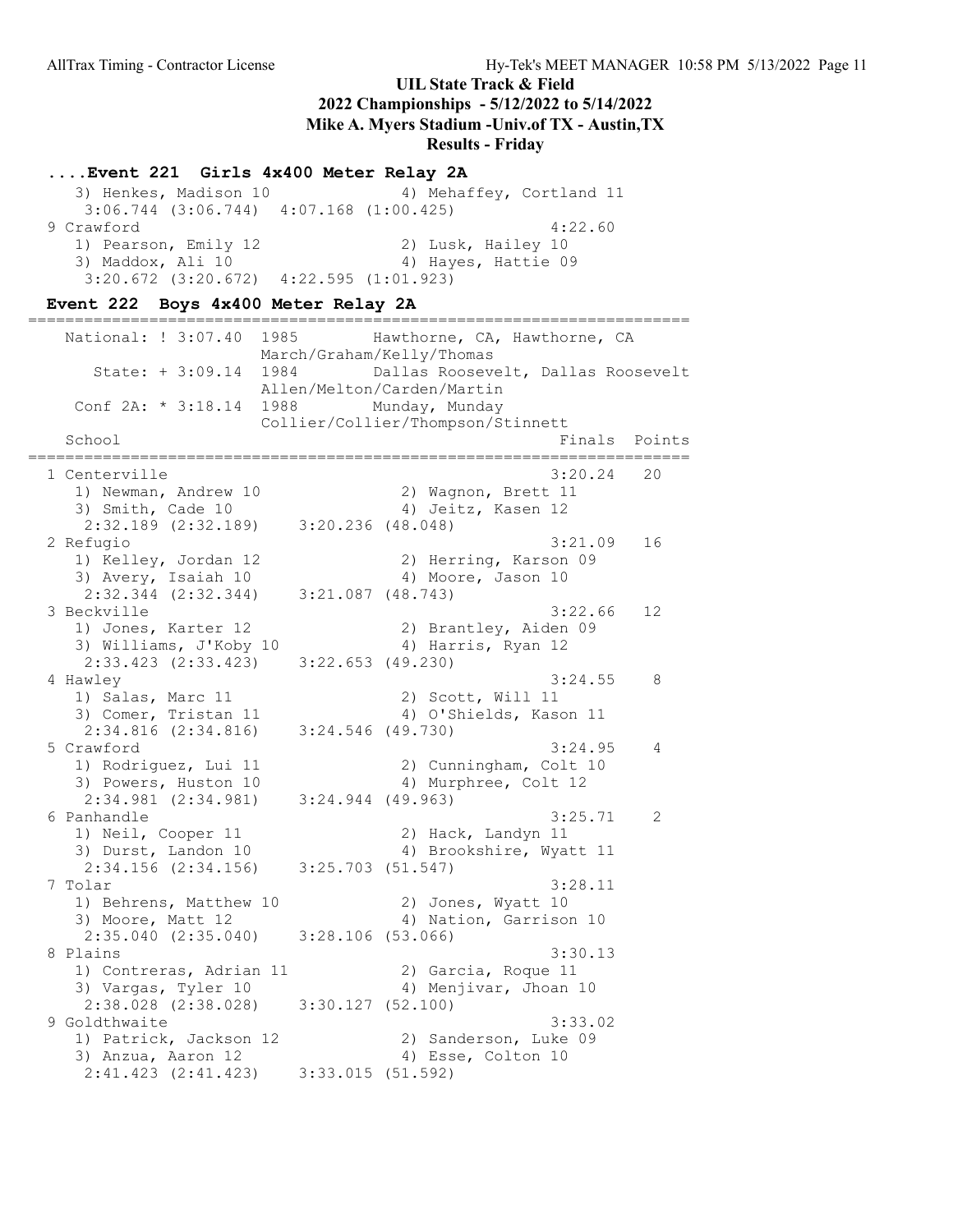#### Event 223 Girls Discus Throw 2A

| National: ! 191-06 2012<br>Shelbi Vaughan, Mansfield Legacy,TX<br>Shelbi Vaughan, Mansfield Legacy                    |             |           |              |
|-----------------------------------------------------------------------------------------------------------------------|-------------|-----------|--------------|
| State: + 187-10 2012                                                                                                  |             |           |              |
| Conf 2A: * 152-00 1993<br>Ranessa Crawford, Evant<br>Name                                                             | Finals      |           | Points       |
| Year School<br>========================<br>==================                                                         |             |           |              |
| 1 Janecka, Ali<br>12 Flatonia                                                                                         | $132 - 11$  | 40.51m    | 10           |
| 124-11 120-04 125-10 132-11 FOUL 130-10                                                                               |             |           |              |
| 2 Olson, Lauren<br>12 Mason                                                                                           | $128 - 01$  | 39.03m    | 8            |
| 119-05 125-09 128-01 117-00 FOUL 125-02                                                                               |             |           |              |
| 3 Stewart, Brylee<br>11 Junction                                                                                      | $127 - 00$  | 38.70m    | 6            |
| 113-10 FOUL 113-03 123-00 122-10<br>127-00                                                                            |             |           |              |
| 4 Mccoy, Martie<br>12 Muenster                                                                                        | $124 - 11$  | 38.07m    | 4            |
| 110-10 FOUL 124-11 118-04 116-02<br>$121 - 07$                                                                        |             |           |              |
| 5 Pugh, Kylie<br>11 Lovelady                                                                                          | $121 - 06$  | 37.03m    | 2            |
| FOUL FOUL 70-08 121-06 119-03 121-04                                                                                  |             |           |              |
| 6 Norman, Mollie<br>11 Smyer<br>110-06 102-11 FOUL FOUL FOUL 109-07                                                   | $110 - 06$  | 33.68m    | $\mathbf{1}$ |
| 10 Sunray                                                                                                             | $109 - 02$  | 33.27m    |              |
| 7 Gray, Mia<br>95-04 103-00 107-00 88-06 109-02 90-02                                                                 |             |           |              |
| 8 Warrick, Haylie 10 Hawkins                                                                                          | $106 - 03$  | 32.38m    |              |
| 82-10 FOUL 96-10 96-04 83-05 106-03                                                                                   |             |           |              |
| 9 Corcoran, Campbell 09 Lindsay                                                                                       | $51 - 11$   | 15.82m    |              |
| FOUL FOUL 51-11 FOUL FOUL FOUL                                                                                        |             |           |              |
| Event 224 Boys Discus Throw 2A                                                                                        |             |           |              |
|                                                                                                                       |             |           |              |
| National: ! 236-06 2009 Mason Finley, Buena Vista, CO                                                                 |             |           |              |
|                                                                                                                       |             |           |              |
|                                                                                                                       |             |           |              |
| State: + 208-08 1996 Roger Roesler, Round Rock<br>onf 2A: * 183-05 1977 Jim Verden, Wheeler<br>Conf 2A: * 183-05 1977 |             |           |              |
| Year School<br>Name                                                                                                   | Finals      |           | Points       |
| .===============                                                                                                      |             |           |              |
| 12 Post<br>1 Courtney, Zach                                                                                           | $186 - 06*$ | 56.84m 10 |              |
| 141-05 180-06 180-09 186-06 173-00 FOUL                                                                               |             |           |              |
| 2 Brooks, Douglas<br>12 Shiner                                                                                        | $161 - 02$  | 49.12m    | 8            |
| 149-01 161-02 FOUL 157-02 FOUL FOUL                                                                                   |             |           |              |
| 3 Braden, Bryce<br>09 Stratford                                                                                       | $157 - 09$  | 48.08m    | 6            |
| 135-11 157-09 FOUL 152-10 154-04 157-09                                                                               |             |           |              |
| 4 Hack, Landyn<br>11 Panhandle                                                                                        | $154 - 01$  | 46.96m    | 4            |
| 153-04 142-00 149-01 150-02 154-01 153-02                                                                             |             |           |              |
| 5 Hess, Grant<br>12 Muenster                                                                                          | $151 - 08$  | 46.22m    | 2            |
| 151-08 FOUL FOUL 148-08 139-08 FOUL<br>6 Castillo, Erik<br>10 Lovelady                                                | $150 - 04$  | 45.82m    | $\mathbf{1}$ |
| 140-08 135-06 137-02 FOUL FOUL 150-04                                                                                 |             |           |              |
| 12 Hamilton<br>7 Guinn, Mason                                                                                         | $146 - 05$  | 44.62m    |              |
| 146-05 FOUL FOUL 142-00 FOUL FOUL                                                                                     |             |           |              |
| 8 Leschber, Stryker<br>12 Thorndale<br>135-07 FOUL 143-01 137-03 137-10                                               | 143-01      | 43.61m    |              |

9 Jones, Praiyer 11 Marlin 119-03 36.34m

FOUL FOUL 20-08 FOUL FOUL 119-03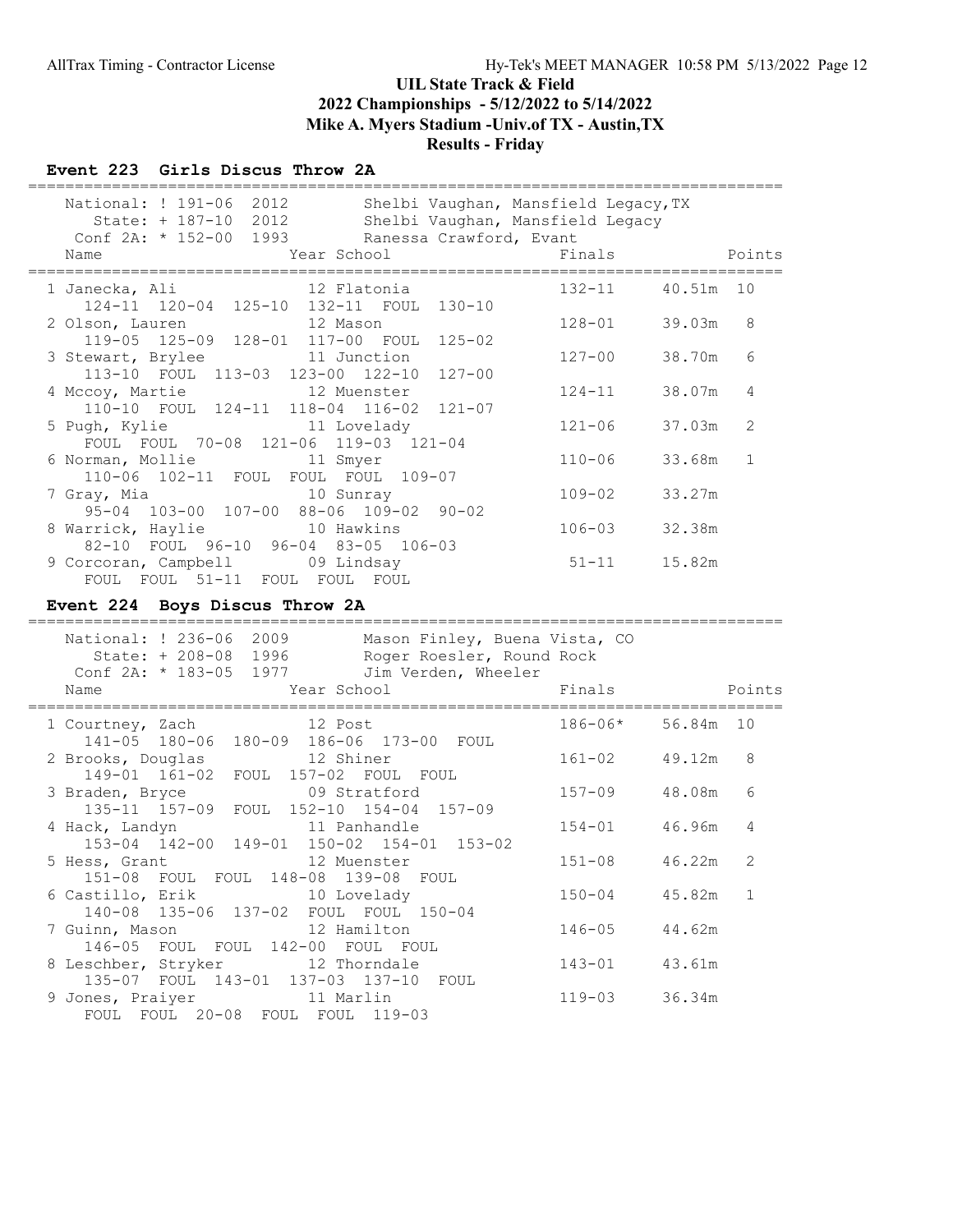## Event 225 Girls High Jump 2A

|  | National: ! 6-04.50 2015<br>State: + 6-02 1992<br>Name                                               | Conf 2A: * 6-00.25 2002 Ashley Robbins, Tilden McMullen County<br>Year School | Vashti Cunningham, Bishop Gorman, NV<br>Amy Acuff, Corpus Christi Calallen<br>Finals |       | Points       |
|--|------------------------------------------------------------------------------------------------------|-------------------------------------------------------------------------------|--------------------------------------------------------------------------------------|-------|--------------|
|  | 1 Cotter, Sarah 12 Albany<br>4-08 4-10 5-00 5-02 5-03 5-04 5-06 5-07<br>PPP 0 0 0 0 0 0 XXX          |                                                                               | $5 - 06.00$ 1.67m 10                                                                 |       |              |
|  | 2 Magliolo, Meredith 10 Schulenburg<br>$4-08$ $4-10$ $5-00$ $5-02$ $5-03$ $5-04$<br>O O XO XXO O XXX |                                                                               | $5 - 03.00$ 1.60m                                                                    |       | 8            |
|  | 3 Harris, Amber 11 Beckville<br>$4-08$ $4-10$ $5-00$ $5-02$ $5-03$ $5-04$<br>O O O O XXO XXX         |                                                                               | $5 - 03.00$                                                                          | 1.60m | 6            |
|  | 4 Thompson, Aerin<br>$4-08$ $4-10$ $5-00$ $5-02$ $5-03$<br>PPP 0 0 0 XXX                             | 12 Cayuga                                                                     | $5 - 02.00$                                                                          | 1.57m | 4            |
|  | 5 Jackson, Alesha (19 Price Carlisle<br>$4-08$ $4-10$ $5-00$ $5-02$<br>$O$ $O$ $O$ $XXX$             |                                                                               | $5 - 00.00$                                                                          | 1.52m | $\mathbf{1}$ |
|  | 5 Rae, Jordan<br>$4-08$ $4-10$ $5-00$ $5-02$<br>O O O XXX                                            | 12 Coleman                                                                    | $5 - 00.00$ 1.52m                                                                    |       | $\mathbf{1}$ |
|  | 5 Bevel, Tylee Jo<br>$4-08$ $4-10$ $5-00$ $5-02$<br>PPP 0 0 XXX                                      | 12 Stamford                                                                   | $5 - 00.00$                                                                          | 1.52m | 1            |
|  | 8 Gass, Kelyn<br>$4-08$ $4-10$ $5-00$ $5-02$<br>O O XXX<br>XO                                        | 09 Ozona                                                                      | $5 - 00.00$                                                                          | 1.52m |              |
|  | 9 Machacek, Chesney<br>$4-08$ $4-10$ $5-00$ $5-02$<br>O O XXO XXX                                    | 09 Shiner                                                                     | $5 - 00.00$                                                                          | 1.52m |              |

# Event 226 Boys High Jump 2A

| National: ! 7-06 2017<br>State: $+ 7-04.75$ 1983<br>Conf $2A: * 7-00.25$ 2002<br>Name | Vernon Tucker, Yukon, OK<br>James Lott, Refugio<br>Ryder Peacock, Woodson<br>Year School | Finals            | Points     |
|---------------------------------------------------------------------------------------|------------------------------------------------------------------------------------------|-------------------|------------|
| 1 Griffin, Weston                                                                     | and 10 Era                                                                               | $6 - 06.00$       | 1.98m 10   |
| $6 - 00$ $6 - 02$ $6 - 04$ $6 - 06$ $6 - 07$                                          |                                                                                          |                   |            |
| O O O XXX<br>$\bigcirc$                                                               |                                                                                          |                   |            |
| 2 Dezelle, Jeremy 12 Big Sandy                                                        |                                                                                          | 6-06.00           | 8<br>1.98m |
| $6-00$ $6-02$ $6-04$ $6-06$ $6-07$                                                    |                                                                                          |                   |            |
| O OXXO OXXX                                                                           |                                                                                          |                   |            |
| 3 Johnson, Isaac                                                                      | 11 Dawson                                                                                | $6 - 04.00$ 1.93m | 6          |
| $6 - 00$ $6 - 02$ $6 - 04$ $6 - 06$                                                   |                                                                                          |                   |            |
| O OXXX                                                                                |                                                                                          |                   |            |
| 4 Roberson, Devinar                                                                   | 12 Coleman                                                                               | $6 - 04.00$       | 3<br>1.93m |
| $6 - 00$ $6 - 02$ $6 - 04$ $6 - 06$                                                   |                                                                                          |                   |            |
| XO XXX<br>$\Omega$                                                                    |                                                                                          |                   |            |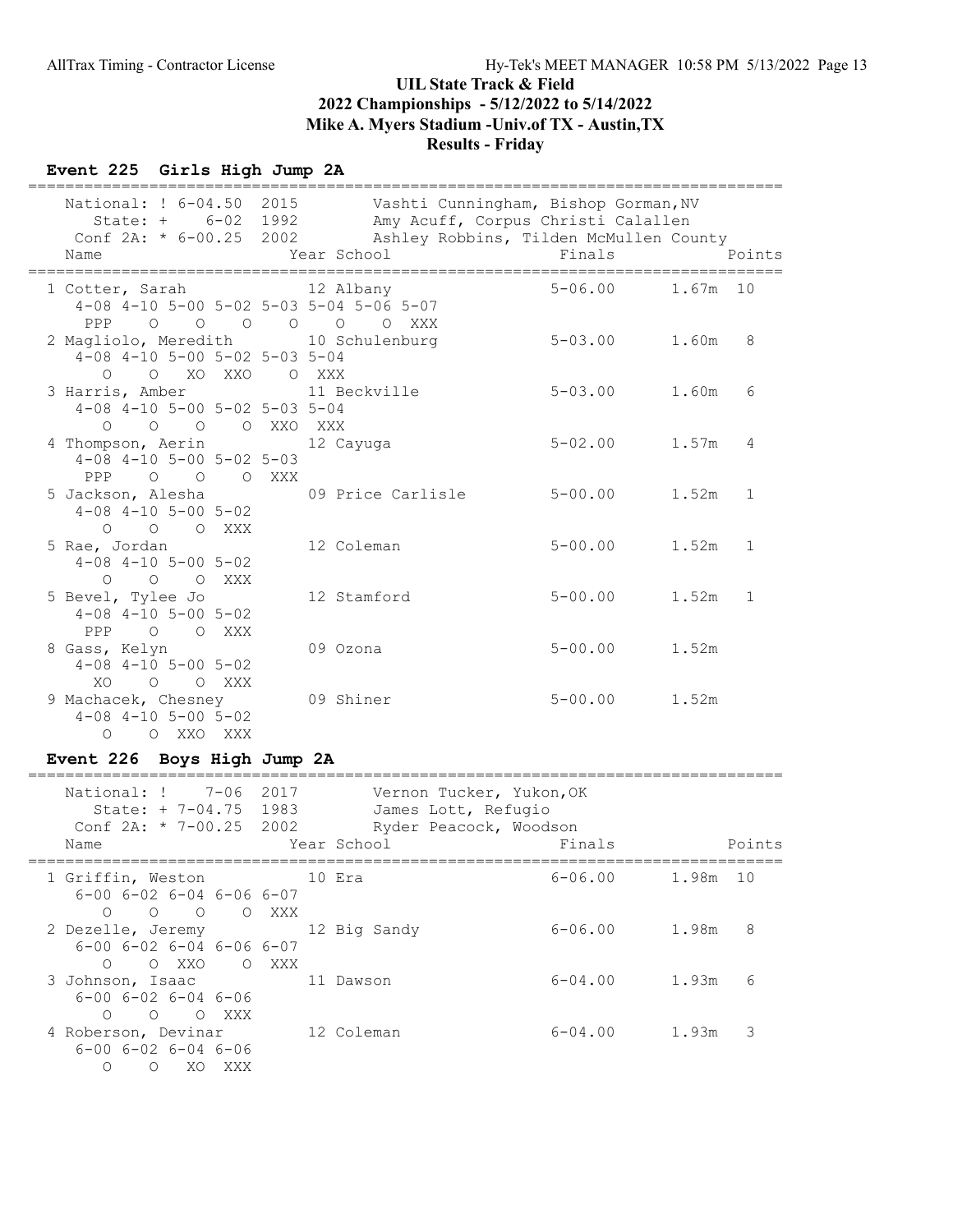#### ....Event 226 Boys High Jump 2A

| 4 Anderle, Brennan<br>$6 - 00$ $6 - 02$ $6 - 04$ $6 - 06$<br>$\circ$<br>XO.<br>XXX<br>$\bigcirc$ | 11 Chico       | $6 - 04.00$ | 1.93m<br>3            |
|--------------------------------------------------------------------------------------------------|----------------|-------------|-----------------------|
| 6 Harris, Ryan<br>$6 - 00$ $6 - 02$ $6 - 04$                                                     | 12 Beckville   | $6 - 02.00$ | 1.87m<br>$\mathbf{1}$ |
| XO XXX<br>$\bigcirc$<br>7 Braden, Luke<br>$6 - 00$ $6 - 02$ $6 - 04$<br>XO XXX<br>XO.            | 11 Stratford   | $6 - 02.00$ | 1.87m                 |
| 8 Comey, Brody<br>$6 - 006 - 02$<br>XXX<br>$\bigcirc$                                            | 11 Mason       | $6 - 00.00$ | 1.82m                 |
| 9 Anthony, Keanu<br>$6 - 006 - 02$<br>XO XXX                                                     | 12 Schulenburg | $6 - 00.00$ | 1.82m                 |

### Event 227 Girls Long Jump 2A

====================================================================================== National: ! 22-01.75 1976 Kathy McMillan, Raeford Hoke Co, NC State: + 21-03.25 2001 Ychlindria Spears, Luling Conf 2A: \* 18-11.25 1981 Susan Bean, Miami Name Year School Finals Wind Points ====================================================================================== 1 Prater, Logan 10 Eldorado 18-01.75 1.5 5.53m 10 16-05.25(1.3) 17-07.25(1.4) 17-00.50(0.5) 15-03.75(2.0) 18-01.75(1.5) FOUL(1.8) 2 Barnes, JaToryia 11 San Augustine 17-10.50 0.8 5.44m 8 17-01(1.8) FOUL(1.1) 17-09.25(1.1) 16-10.25(1.7) 17-10.50(0.8) FOUL(1.5) 3 Byrd, Victoria 12 Joaquin 17-09.50 1.5 5.42m 6 16-08(0.7) 16-07.50(1.1) 17-05.25(1.8) FOUL(0.7) 17-09.50(1.5) 17-09.25(2.5) 4 Carter, Whitley 10 Evadale 17-06.00 2.4 5.33m 4 17-01.75(2.1) 17-04(0.8) 16-03.75(0.8) 15-07.50(2.2) 17-03.75(1.8) 17-06(2.4) 5 Rae, Jordan 12 Coleman 17-01.50 2.4 5.21m 2 FOUL(2.5) 15-08(1.1) 15-11.25(1.3) 16-11.25(1.0) 16-06.25(1.6) 17-01.50(2.4) 6 Lamprecht, Brooklyn 12 Three Rivers 17-00.25 1.7 5.18m 1 17-00.25(1.7) FOUL(1.8) FOUL(2.7) 16-05(0.8) 16-08.25(0.6) 16-09.75(0.5) 7 Spenrath, Sloan 11 Harper 16-07.50 1.3 5.06m 16-01.75(0.4) 14-08(2.2) FOUL(2.2) 16-07.50(1.3) 15-09.75(1.6) FOUL(1.6) 8 Mehaffey, Cortland 11 Hamilton 16-04.25 1.5 4.98m 15-01.75(1.5) FOUL(2.2) 15-01.50(1.3) 16-03.50(1.3) FOUL(2.3) 16-04.25(1.5) 9 Kirk, Bree 11 Windthorst 16-04.25 2.3 4.98m 15-09.25(2.2) FOUL(1.7) FOUL(1.8) 16-01.25(0.5) 16-01(2.3) 16-04.25(2.3)

#### Event 228 Boys Long Jump 2A

| National: ! 26-04.75 1989<br>State: + 26-01.50 2008<br>Conf $2A: * 24-06.50 1964$ | James Stallworth, Tulare, CA<br>Charles Clifton, Rio Vista                                                                                                                                                                                                                              | Marquise Goodwin, Garland Rowlett |        |
|-----------------------------------------------------------------------------------|-----------------------------------------------------------------------------------------------------------------------------------------------------------------------------------------------------------------------------------------------------------------------------------------|-----------------------------------|--------|
| Name                                                                              | Year School                                                                                                                                                                                                                                                                             | Finals Wind                       | Points |
| 2 Johnson, Jamarquis                                                              | 1 Jones, Izaha               12 Normangee               23-03.25   1.5     7.09m   10<br>FOUL $(1.9)$ 23-03.25 $(1.5)$ 22-10.50 $(1.4)$ 23-02.50 $(2.7)$ 23-02.50 $(1.5)$ 22-10 $(1.7)$<br>$21-04.25(1.5)$ $21-09.50(1.1)$ $22-00.50(1.9)$ $22-06.50(1.6)$ $21-10(1.2)$ $23-02.75(4.0)$ |                                   |        |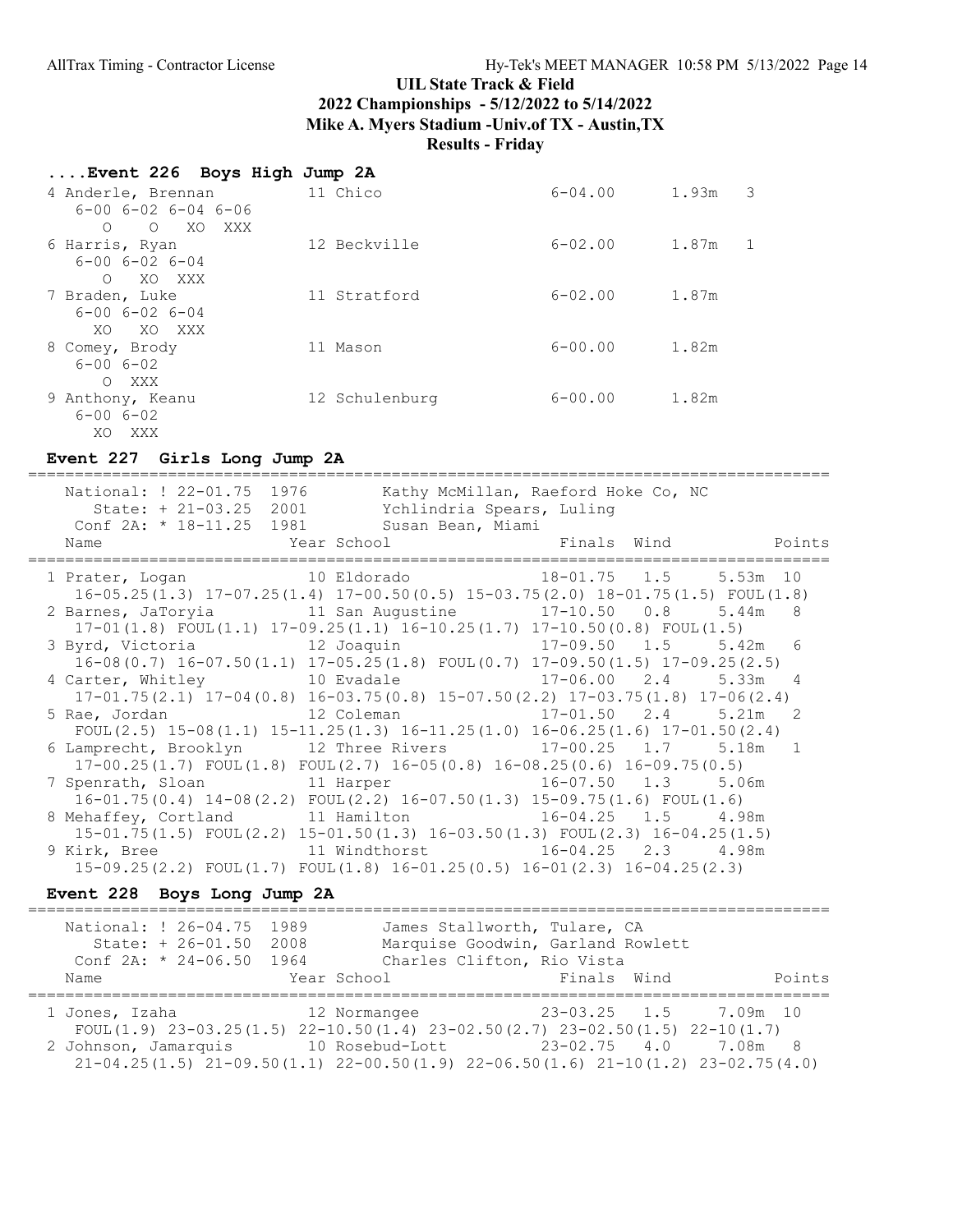# ....Event 228 Boys Long Jump 2A

| 3 Deckard, Colton 11 Muenster 22-04.75 3.6 6.82m                                                |  | 6 |
|-------------------------------------------------------------------------------------------------|--|---|
| FOUL $(1.6)$ FOUL $(2.3)$ 22-02 $(1.8)$ 22-04.75 $(3.6)$ 21-07.50 $(1.7)$ 20-02.50 $(1.9)$      |  |   |
| 4 Brooks, Dalton 11 Shiner 11 21-11.50 2.1 6.69m 4                                              |  |   |
| $19-11.50(2.5)$ FOUL $(1.2)$ $21-06.75(2.6)$ $20-06.50(1.3)$ $21-11.50(2.1)$ $20-11.75(2.5)$    |  |   |
| 5 Roberson, Devinar 12 Coleman 12 21-07.25 1.8 6.58m 2                                          |  |   |
| $21-00.25(0.9)$ $20-07.25(2.8)$ $17-03.50(1.6)$ $21-07.25(1.8)$ FOUL $(1.7)$ $21-01.75(1.6)$    |  |   |
| 6 Knight, Teaghan 11 Hawley 11 Hawley 21-04.25 0.1 6.50m 1                                      |  |   |
| $21-02.25(1.3)$ $21-04.25(0.1)$ FOUL $(0.7)$ $20-06.50(2.4)$ $20-07(1.7)$ $20-09.75(0.6)$       |  |   |
| 7 Kelley, Jordan             12 Refugio                   21-03.00   2.4     6.47m              |  |   |
| $19-00.25(1.3)$ $20-09.50(2.0)$ $21-03(2.4)$ $21-01.25(2.4)$ $20-10.75(1.2)$ $21-02.25(0.5)$    |  |   |
| 8 Smith, Lane 12 Ozona 20-08.75 2.0 6.31m                                                       |  |   |
| $20-08.75(2.0)$ FOUL $(2.2)$ $20-08.25(0.7)$ $19-09(1.3)$ $20-02.25(2.9)$ FOUL $(1.6)$          |  |   |
| 9 Woodard, Aubrey 12 Gladewtr Union G 20-05.75 0.9 6.24m                                        |  |   |
| $19-03.75(1.9)$ $19-11.50(2.3)$ $20-05.75(0.9)$ $19-03.25(0.2)$ $19-00.75(2.3)$ $19-01.50(2.3)$ |  |   |

### Event 229 Girls Pole Vault 2A

| National: ! 14-04 2017 Rachel Baxter, Anaheim Canyon, CA                                                                                                     | ==========           |     |             |         |        | State: + 13-09 2013 Freier/Campbell/Fitzsimmons, NoW/New Caney/ |       |                 |
|--------------------------------------------------------------------------------------------------------------------------------------------------------------|----------------------|-----|-------------|---------|--------|-----------------------------------------------------------------|-------|-----------------|
| Conf 2A: * 13-00.25 2021 Ella Strickland, Sunray<br>Name                                                                                                     | Year School          |     |             |         |        | Finals                                                          |       | Points          |
| 1 Strickland, Ella 12 Junction 13-09.25+ 4.19m 10<br>9-00 9-06 10-00 10-06 11-00 11-03 11-06 12-00 13-01 13-06 13-09.25<br>PPP PPP PPP PPP O PPP O O XXO XXO |                      |     |             |         |        |                                                                 | XXO   |                 |
| 2 Minter, Calle 12 Big Sandy<br>9-00 9-06 10-00 10-06 11-00 11-03 11-06 12-00<br>PPP PPP 0 XO XO XPP                                                         |                      |     |             |         | XO XXX | $11 - 06.00$ 3.50m                                              |       | 8               |
| 3 Keller, Tristin 12 Mason<br>9-00 9-06 10-00 10-06 11-00 11-03 11-06                                                                                        |                      |     |             |         |        | $11 - 03.00$ 3.42m                                              |       | $6\overline{6}$ |
| PPP 0 0 XO<br>4 Holland, Cadance 10 Gruver<br>9-00 9-06 10-00 10-06 11-00 11-03 11-06                                                                        |                      |     |             | O O XXX |        | $11 - 03.00$ 3.42m                                              |       | 4               |
| $O$ $O$ $X$ $O$ $XO$ $O$<br>5 Bruner, Reagan 11 Cisco<br>$9 - 00$ $9 - 06$ $10 - 00$ $10 - 06$ $11 - 00$                                                     |                      |     |             | XXX     |        | $10 - 06.00$ 3.20m                                              |       | 2               |
| $XO$ 0 0 0<br>6 Metting, Seely 12 Yorktown<br>$9 - 00$ $9 - 06$ $10 - 00$ $10 - 06$                                                                          |                      | XXX |             |         |        | $10 - 00.00$                                                    | 3.04m | $\mathbf{1}$    |
| O XO<br>7 Lovell, Scout<br>$9 - 00$ $9 - 06$ $10 - 00$ $10 - 06$                                                                                             | O XXX                |     | 11 Lovelady |         |        | $10 - 00.00$                                                    | 3.04m |                 |
| $O$ $O$ $XO$<br>8 Chappell, Heaven<br>$9 - 00$ $9 - 06$ $10 - 00$                                                                                            | XXX<br>12 Christoval |     |             |         |        | $9 - 06.00$                                                     | 2.89m |                 |
| O XO XXX<br>-- Emeyabbi, Lily<br>$9 - 00$<br>XXX                                                                                                             |                      |     | 10 Hamilton |         |        | ΝH                                                              |       |                 |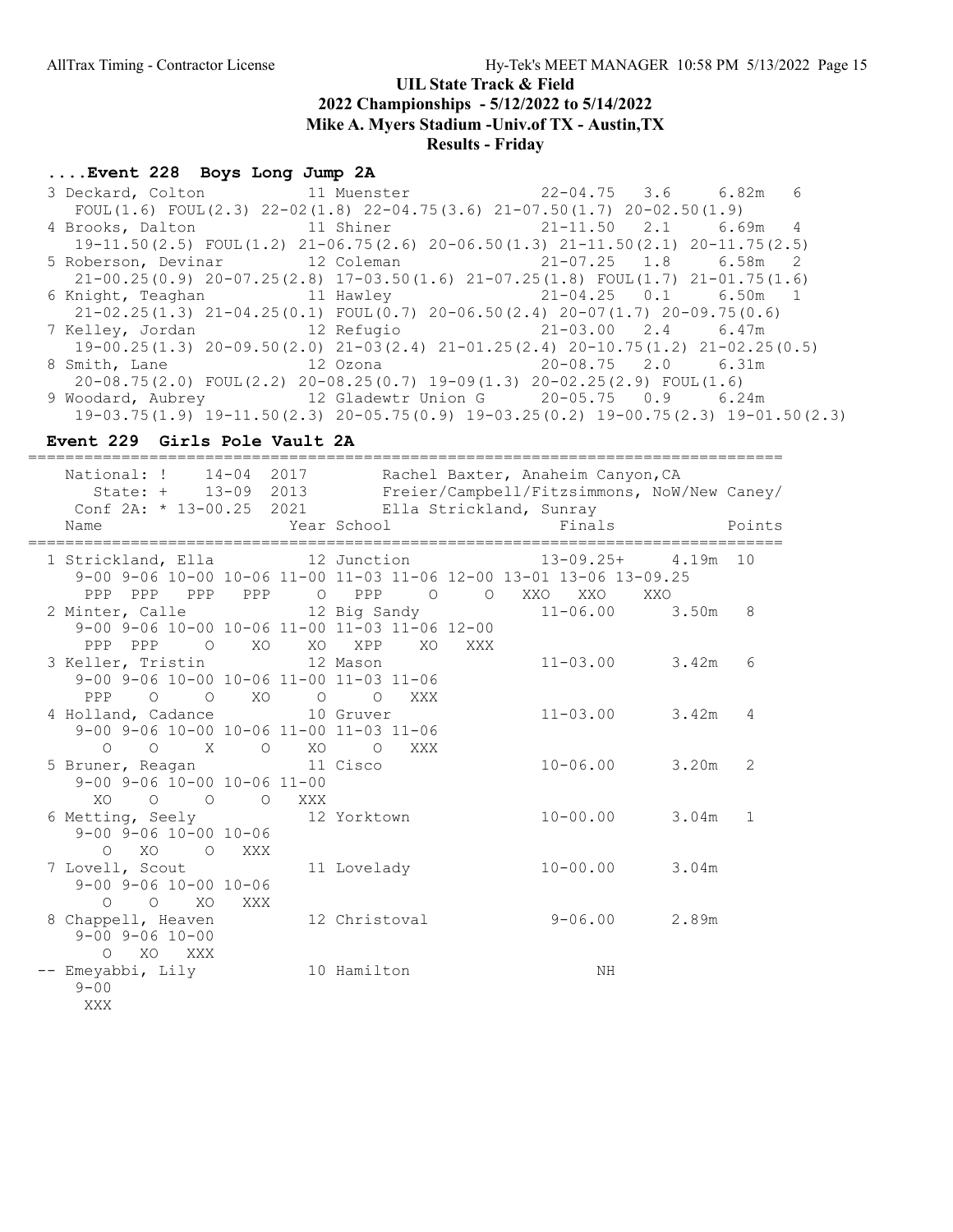## Event 230 Boys Pole Vault 2A

| National: ! 19-05.50 2018 Armand Duplantis, Lafayette, LA<br>State: + 18-03.25 2018 Branson Ellis, Tyler Lee<br>Conf 2A: * 17-00 2021 Anthony Meacham, Woodsboro |     |             |                      |          |              |
|------------------------------------------------------------------------------------------------------------------------------------------------------------------|-----|-------------|----------------------|----------|--------------|
| Name                                                                                                                                                             |     | Year School | Finals               |          | Points       |
| 1 Meacham, Anthony 12 Woodsboro 15-06.00<br>12-00 12-06 13-00 13-06 14-00 14-06 15-00 15-03 15-06 17-00.25<br>P P P P P P P P XO XXX                             |     |             |                      | 4.72m 10 |              |
| 2 Eaton, Billy 12 Bruceville-Eddy 15-00.00<br>12-00 12-06 13-00 13-06 14-00 14-06 15-00 15-03 15-06<br>P P P O O O O P XXX                                       |     |             |                      | 4.57m    | 8            |
| 3 McLain, Pratt $10$ Gruver $15-00.00$ $4.57m$<br>12-00 12-06 13-00 13-06 14-00 14-06 15-00 15-03                                                                |     |             |                      |          | 6            |
| P P P O O O XXO XXX<br>4 Bray, Jaxson 11 Bosqueville<br>12-00 12-06 13-00 13-06 14-00 14-06 15-00<br>P P P O O O XXX                                             |     |             | $14 - 06.00$ 4.41m   |          | 4            |
| 5 Gayle, Cade 11 Cisco<br>12-00 12-06 13-00 13-06 14-00 14-06 15-00<br>$O$ XO<br>O XO XXO                                                                        |     | XXO<br>XXX  | $14 - 06.00$ 4.41m   |          | 2            |
| 6 McCloy, Michael 10 Gruver<br>12-00 12-06 13-00 13-06 14-00 14-06<br>P P O O O XXX                                                                              |     |             | $14 - 00.00$ $4.26m$ |          | $\mathbf{1}$ |
| 7 Edgar, Ty 11 Albany<br>12-00 12-06 13-00 13-06 14-00<br>O O XXX<br>$P \qquad \qquad$<br>$\Omega$                                                               |     |             | $13 - 06.00$ 4.11m   |          |              |
| 8 LeBlanc, Landen 11 Lovelady<br>12-00 12-06 13-00 13-06 14-00<br>$O$ XXO<br>O O XXX                                                                             |     |             | $13-06.00$ 4.11m     |          |              |
| 9 Niemann, Layton 09 Woodsboro<br>12-00 12-06 13-00 13-06<br>$\circ$ $\circ$<br>XXO                                                                              | XXX |             | $13 - 00.00$ 3.96m   |          |              |

### Event 231 Girls Shot Put 2A

| National: ! 57-01.25 2017<br>Name | State: + 54-10.75 2003 | Conf 2A: * 44-02 2007 Kiara Pulliam, Louise<br>Year School Theory | Alyssa Wilson, Donovan Cath, NJ<br>Michelle Carter, Red Oak | Finals    | Points         |
|-----------------------------------|------------------------|-------------------------------------------------------------------|-------------------------------------------------------------|-----------|----------------|
|                                   |                        |                                                                   |                                                             |           |                |
| 1 Gallentine, Meadow 12 Anson     |                        | $42-08.75$ $39-09.75$ $43-04.75$ $43-11.25$ $42-08$ $43-04.25$    | $43 - 11.25$                                                | 13.39m 10 |                |
| 2 Tilley, Ciara 69 Refugio        |                        |                                                                   | $39 - 10.50$                                                | 12.15m 8  |                |
|                                   |                        | 36-10.75 38-10.75 39-10.50 FOUL FOUL 38-00.50                     |                                                             |           |                |
|                                   |                        | 3 Roberson, Kiana 10 Albany 10 38-04.25                           |                                                             | 11.69m    | 6              |
|                                   |                        | 38-04.25 36-09.75 34-11 FOUL 35-04.25 34-09.75                    |                                                             |           |                |
|                                   |                        | 4 Green, Catherine 12 New Deal 38-00.50                           |                                                             | 11.59m    | $\overline{4}$ |
|                                   |                        | $37-02.75$ $37-08$ $38-00.50$ $36-02.75$ $35-07.50$ $37-04.75$    |                                                             |           |                |
|                                   |                        | 5 Medford, Harley 10 Haskell 37-08.50                             |                                                             | 11.49m    | 2              |
|                                   |                        | $35-11.25$ $37-05.50$ $36-07.25$ $36-04.25$ $34-09$ $37-08.50$    |                                                             |           |                |
|                                   |                        | 6 Nelson, Aleena and 11 Forsan and 37-07.25                       |                                                             | 11.46m 1  |                |
|                                   |                        | $32-03.50$ $37-07.25$ $33-10.75$ $33-06.50$ $36-04.25$ $35-07$    |                                                             |           |                |
|                                   |                        | 7 Albers, Cayla (10 Falls City 36-05.75                           |                                                             | 11.11m    |                |
|                                   |                        | $34-03.25$ $34-03$ $34-05.25$ $34-10.50$ $34-04.25$ $36-05.75$    |                                                             |           |                |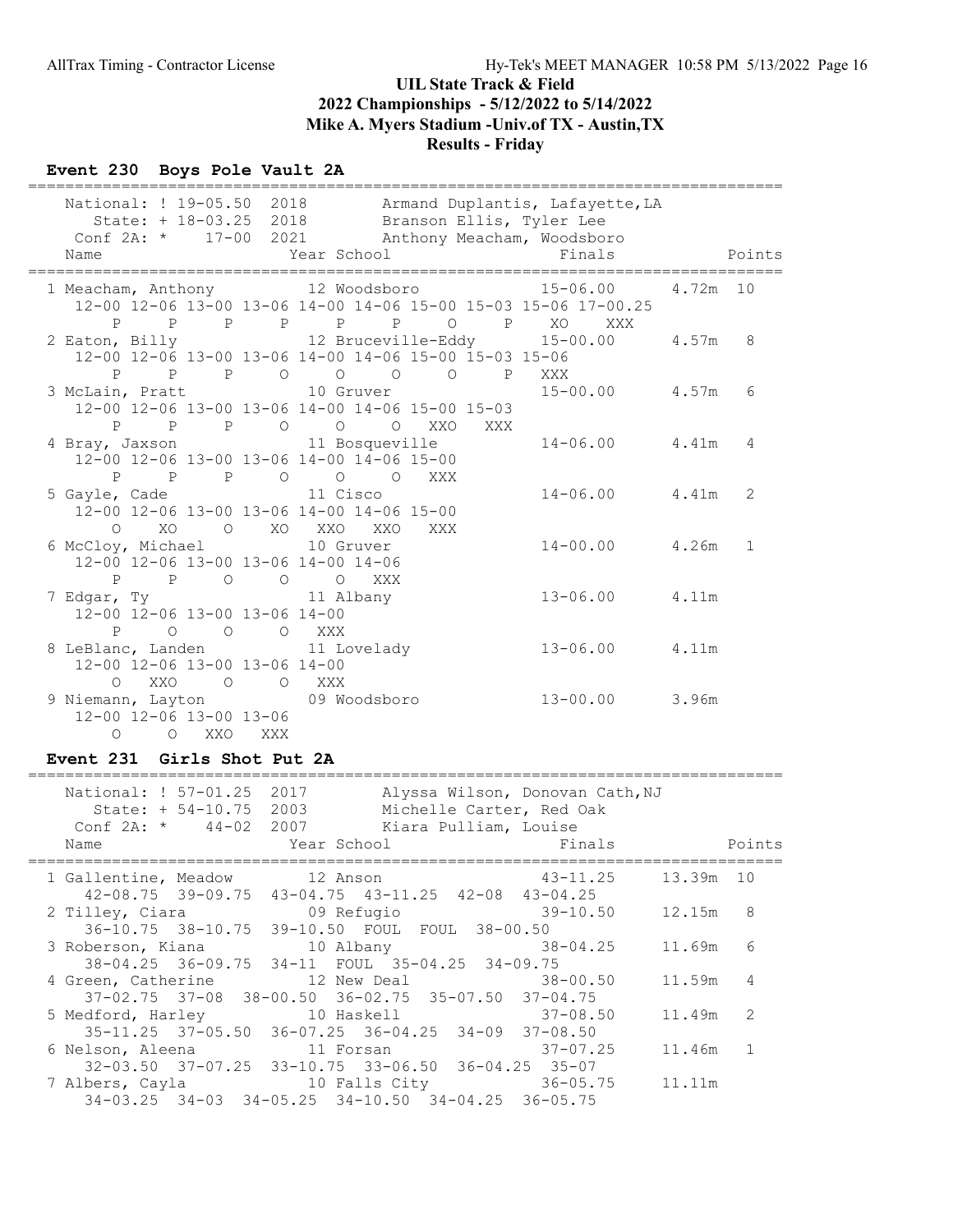### Results - Friday

#### ....Event 231 Girls Shot Put 2A

| 8 Neal, Ariana    | 10 Douglass                                                       | 33-07.25 | 10.24m |
|-------------------|-------------------------------------------------------------------|----------|--------|
|                   | FOUL 33-07.25 FOUL FOUL FOUL 31-08.75                             |          |        |
| 9 Suiters, Saniya | 10 Marlin                                                         | 31-02.50 | 9.51m  |
|                   | $30-00.75$ $29-09.25$ $28-01.75$ $29-08.50$ $30-10.25$ $31-02.50$ |          |        |

#### Event 232 Boys Shot Put 2A

================================================================================= National: ! 77-00 1979 Michael Carter, Dallas Jefferson, TX State: + 75-09 1979 Michael Carter, Dallas Jefferson Conf 2A: \* 65-00 1982 Marvin Lewis, Burton Name  $Year School$  Finals Points ================================================================================= 1 Jones, Praiyer 11 Marlin 56-08.25 17.27m 10 50-03.25 55-10.25 55-10.50 FOUL 52-09 56-08.25 2 Brooks, Douglas 12 Shiner 56-00.00 17.06m 8 49-11.50 FOUL 55-10 56-00 FOUL FOUL 3 West, Quade 12 Petrolia 54-11.50 16.75m 6 54-00.50 53-09 54-11.50 FOUL 54-09.50 54-02 4 Hollinshead, Ethan 12 New Home 54-06.25 16.61m 4 FOUL 54-01.50 54-06.25 54-01.50 52-06.75 54-04.25<br>2 Cisco 51-04.75 51-04.75 5 Cox, Kenneth 12 Cisco 51-04.75 15.66m 2 50-11.25 50-05 FOUL FOUL 48-11.25 51-04.75 6 Burton, Kobe 10 Flatonia 49-11.75 15.23m 1 47-00.25 49-11.75 47-10.50 46-09.50 46-05.75 FOUL 7 Olvera, Willy 12 Wellington 49-03.50 15.02m 47-03.25 FOUL 49-03.50 47-01.50 48-11.75 49-00.25 8 Hester, John 12 Hawkins 47-03.75 14.42m 47-03.75 44-00.50 44-06.25 FOUL FOUL 43-03.25 9 Gullette, Derion 11 Marlin 46-07.00 14.19m 45-11.50 FOUL 43-09.75 46-04.50 46-07 FOUL

#### Event 233 Girls Triple Jump 2A

| National: ! 44-10 2019<br>Jasmine Moore, Mansfield Lake Ridge, TX                                  |  |        |
|----------------------------------------------------------------------------------------------------|--|--------|
| State: + 44-10 2019<br>Jasmine Moore, Mansfld Lake Ridge                                           |  |        |
| Conf 2A: * 40-10.50 2001 Shametra Boykins, Karnack                                                 |  |        |
| Name                                                                                               |  | Points |
|                                                                                                    |  |        |
| 1 Barnes, JaToryia 11 San Augustine 40-01.75 3.6 12.23m 10                                         |  |        |
| 38-11.75(2.7) 39-02.50(2.1) 38-07.50(2.5) 39-08.75(4.4) 39-06.50(3.3) 40-01.75(3.6)                |  |        |
| 2 Prater, Logan 10 Eldorado 18-07.50 3.4 11.77m 8                                                  |  |        |
| $36-07(0.7)$ FOUL $(2.5)$ $38-07.50(3.4)$ $37-07.25(1.5)$ $38-05.25(2.3)$ FOUL $(1.8)$             |  |        |
| 3 Bennett, Kiana (12 Shelbyville (37-11.25 3.4 11.56m 6)                                           |  |        |
| $36-05.50(1.1)$ FOUL $(2.1)$ $36-10.75(1.5)$ $36-03(0.3)$ FOUL $(3.1)$ $37-11.25(3.4)$             |  |        |
| 4 Lamprecht, Brooklyn 12 Three Rivers 36-10.25 2.7 11.23m 4                                        |  |        |
| 35-09.25(2.0) 36-03.75(2.3) 35-05.50(1.5) 35-02.25(1.5) 36-10.25(2.7) FOUL(1.2)                    |  |        |
| 5 Green, Lanayah $12$ Haskell $36-09.25$ 1.2 $11.20$ m 2                                           |  |        |
|                                                                                                    |  |        |
| FOUL(1.4) FOUL(2.5) $36-09.25(1.2)$ FOUL(1.5) $36-06.50(2.4)$ FOUL(1.0)                            |  |        |
| 6 Whitehill, Livi 			 11 Cisco 				 35-11.75 		 1.9 		 10.96m 	 1                                  |  |        |
| $35-05.75(2.7)$ $34-06.25(0.7)$ $F0UL(1.9)$ $35-11.25(0.3)$ $35-11.75(1.9)$ $F0UL(2.3)$            |  |        |
|                                                                                                    |  |        |
| $33-08.75(1.4)$ FOUL $(2.7)$ $35-11(1.7)$ FOUL $(0.5)$ FOUL $(1.1)$ FOUL $(1.8)$                   |  |        |
| 8 Rae, Jordan                       12 Coleman                         34-10.00     1.0     10.61m |  |        |
| 34-10(1.0) FOUL(1.7) PASS 33-10.50(1.6) FOUL(0.8) PASS                                             |  |        |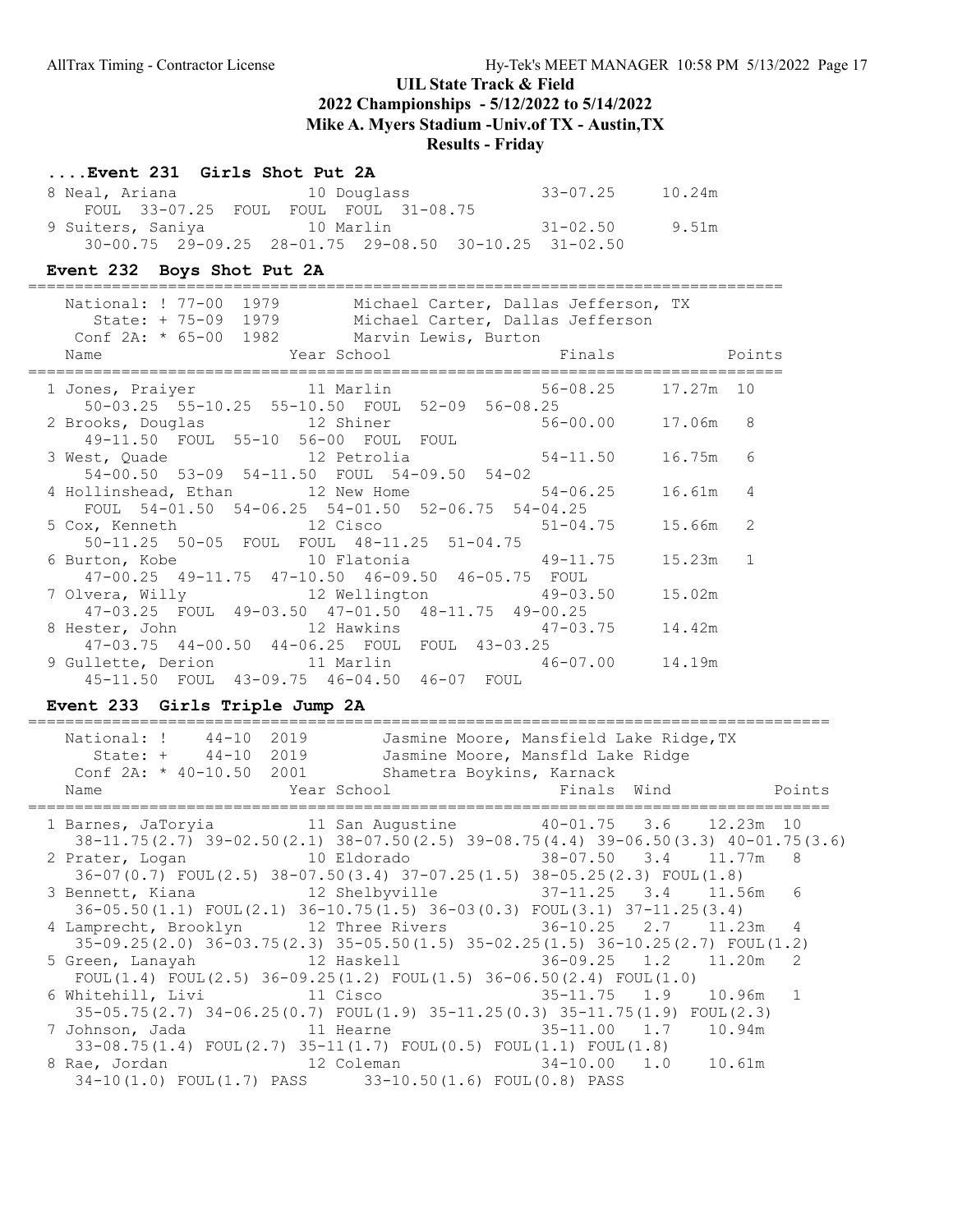## Results - Friday

## ....Event 233 Girls Triple Jump 2A

9 Drinnon, Kami 11 Vega 34-08.25 1.4 10.57m 34-08.25(1.4) 32-03(1.6) 34-01.50(2.1) 33-02.50(0.9) FOUL(3.4) FOUL(2.6)

### Event 234 Boys Triple Jump 2A

| National: ! 52-10.50 1980<br>State: + 51-11.75 2002<br>Conf 2A: * 49-07.25 2000 Jason Powell, Rotan<br>Name | Charles Mayfield, Pasadena Muir, CA<br>Jaimoy Bryant, Jasper |  |  |
|-------------------------------------------------------------------------------------------------------------|--------------------------------------------------------------|--|--|
| 1 Roberson, Devinar 12 Coleman 17-10.25 1.9 14.58m 10                                                       |                                                              |  |  |
| $47-03(0.8)$ $47-10.25(1.9)$ $FOUL(3.5)$ $47-04.75(3.7)$ $43-01.75(3.7)$ $46-08.50(5.2)$                    |                                                              |  |  |
| 2 Bussey, Terry 10 Timpson 45-10.75 2.8 13.98m 8                                                            |                                                              |  |  |
| $45-05(1.1)$ $45-04.25(2.8)$ FOUL $(1.4)$ $44-09(1.0)$ $45-10.75(2.8)$ $44-10(3.8)$                         |                                                              |  |  |
| 3 Gross, Antwaan 12 Refugio 144-08.75 1.7 13.63m 6                                                          |                                                              |  |  |
| $42-07.75(3.0)$ $44-08.75(1.7)$ $44-05.75(1.7)$ $44-07.25(3.2)$ $44-07.75(1.2)$ $44-03.50(2.0)$             |                                                              |  |  |
| 4 Soliz, Caden 10 Three Rivers 44-06.00 3.5 13.56m 4                                                        |                                                              |  |  |
| $42-03.50(2.3)$ $44-06(3.5)$ FOUL $(1.9)$ FOUL $(0.4)$ FOUL $(1.2)$ $44-05.50(0.9)$                         |                                                              |  |  |
| 5 White, Jaden 69 Cisco 344-06.00 2.3 13.56m 2                                                              |                                                              |  |  |
| FOUL $(3.4)$ 44-06 $(2.3)$ 42-09.25 $(3.8)$ 42-05.25 $(1.5)$ 42-10.50 $(1.1)$ 43-03.50 $(1.5)$              |                                                              |  |  |
| 6 Johnson, Jamarquis 10 Rosebud-Lott 44-02.00 2.1 13.46m 1                                                  |                                                              |  |  |
| 43-01.50(0.5) 44-00.75(1.8) FOUL(3.8) 44-01.25(0.1) 42-07.25(3.3) 44-02(2.1)                                |                                                              |  |  |
| 7 Leamon, Aidan 11 Winters 43-07.25 1.7 13.29m                                                              |                                                              |  |  |
| $43-07.25(1.7)$ $42-06.25(1.9)$ $42-08.50(2.0)$ FOUL $(1.9)$ FOUL $(3.6)$ FOUL $(5.3)$                      |                                                              |  |  |
| 8 Eaton, Leric 12 New Deal 43-04.50 2.5 13.22m                                                              |                                                              |  |  |
| FOUL $(0.3)$ 42-07.25 $(1.9)$ 42-06.75 $(2.4)$ FOUL $(2.2)$ FOUL $(2.5)$ 43-04.50 $(2.5)$                   |                                                              |  |  |
| 9 Chapman, Cole 11 Albany 12.98m                                                                            |                                                              |  |  |
| $41-06.25(2.8)$ $41-09(2.3)$ $42-07.25(3.8)$ $41-03(2.9)$ $41-00.25(1.1)$ $41-08.50(2.1)$                   |                                                              |  |  |

### Event 501 Girls 3200 Meter Run 5A

| National: ! 9:47.88<br>State: + 9:58.77 2021<br>Conf 5A: * 10:13.68 2017<br>Name | 2018                    | Katelyn Touhy, Thiells North Rock<br>Brynn Brown, Denton Guyer<br>London Culbreath, McKinney North<br>Year School is a series of the Finals Points |  |
|----------------------------------------------------------------------------------|-------------------------|----------------------------------------------------------------------------------------------------------------------------------------------------|--|
| 1 Conde De Frankenberg, Is 10 Cedar Park 10:34.13 10                             |                         |                                                                                                                                                    |  |
|                                                                                  |                         | $1:19.276$ $(1:19.276)$ $2:34.750$ $(1:15.474)$ $3:50.489$ $(1:15.739)$ $5:08.046$ $(1:17.557)$                                                    |  |
|                                                                                  |                         | $6:29.531$ (1:21.485) 7:51.654 (1:22.124) 9:14.222 (1:22.569) 10:34.121 (1:19.900)                                                                 |  |
| 2 Quintanilla, Destiny 12 La Joya Palmview                                       |                         | 10:49.07 8                                                                                                                                         |  |
|                                                                                  |                         | 1:20.025 (1:20.025) 2:37.534 (1:17.509) 3:59.929 (1:22.396) 5:24.688 (1:24.759)                                                                    |  |
|                                                                                  |                         | 6:49.891 (1:25.203) 8:13.714 (1:23.824) 9:33.266 (1:19.552) 10:49.068 (1:15.803)                                                                   |  |
|                                                                                  |                         |                                                                                                                                                    |  |
|                                                                                  |                         | $1:19.566$ (1:19.566) $2:36.633$ (1:17.067) $3:59.671$ (1:23.039) $5:24.674$ (1:25.003)                                                            |  |
|                                                                                  |                         | $6:49.748$ $(1:25.074)$ $8:15.036$ $(1:25.289)$ $9:41.766$ $(1:26.730)$ $11:00.989$ $(1:19.224)$                                                   |  |
| 4 Jones, Maddie                                                                  | 11 College Station      | $11:07.19$ 4                                                                                                                                       |  |
|                                                                                  |                         | $1:20.142$ $(1:20.142)$ $2:37.680$ $(1:17.539)$ $3:59.981$ $(1:22.302)$ $5:25.158$ $(1:25.177)$                                                    |  |
| $6:50.884$ $(1:25.727)$                                                          | $8:20.578$ $(1:29.694)$ | $9:48.358$ $(1:27.780)$ $11:07.181$ $(1:18.824)$                                                                                                   |  |
| 5 Morefield, Amy 11 Lucas Lovejoy 11:21.22 2                                     |                         |                                                                                                                                                    |  |
|                                                                                  |                         | $1:19.554$ $(1:19.554)$ $2:36.643$ $(1:17.089)$ $3:59.696$ $(1:23.054)$ $5:25.895$ $(1:26.199)$                                                    |  |
| $6:54.734$ $(1:28.839)$                                                          |                         | 8:19.549 (1:24.816) 9:52.824 (1:33.275) 11:21.218 (1:28.394)                                                                                       |  |
| 6 Gonzales, Anastacia 12 Boerne Champion                                         |                         | $11:29.25$ 1                                                                                                                                       |  |
|                                                                                  |                         | $1:19.036$ $(1:19.036)$ $2:34.519$ $(1:15.484)$ $3:50.818$ $(1:16.300)$ $5:12.983$ $(1:22.165)$                                                    |  |
| $6:43.237$ $(1:30.255)$                                                          | $8:19.366$ $(1:36.129)$ | $9:59.521$ $(1:40.155)$ $11:29.241$ $(1:29.720)$                                                                                                   |  |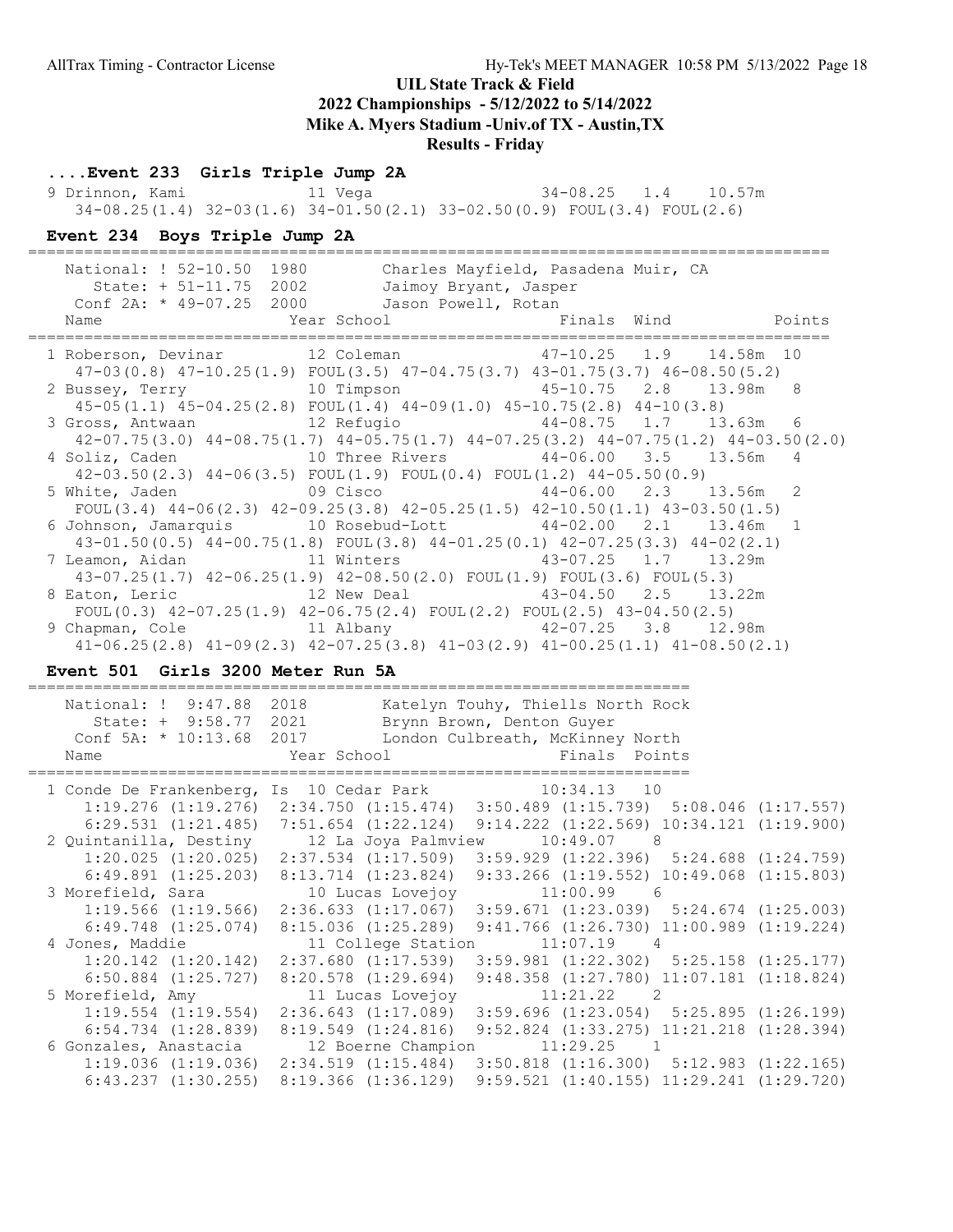#### ....Event 501 Girls 3200 Meter Run 5A

7 Little, Emma 12 Montgomery L 11:29.74 1:21.111 (1:21.111) 2:39.495 (1:18.384) 4:03.133 (1:23.638) 5:29.904 (1:26.772) 6:58.263 (1:28.360) 8:31.263 (1:33.000) 10:07.127 (1:35.865) 11:29.738 (1:22.612) 8 Gomez, Ariyah 12 Canyon Randall 11:46.13 1:20.429 (1:20.429) 2:37.874 (1:17.446) 4:00.216 (1:22.342) 5:25.863 (1:25.647) 6:58.818 (1:32.955) 8:34.311 (1:35.494) 10:09.986 (1:35.675) 11:46.130 (1:36.145) 9 Magallan, Ella 09 Burleson Centennial 12:16.24 1:20.965 (1:20.965) 2:40.908 (1:19.944) 4:08.060 (1:27.152) 5:40.287 (1:32.227) 7:16.984 (1:36.697) 9:01.603 (1:44.619) 10:43.498 (1:41.896)

#### Event 502 Boys 3200 Meter Run 5A

| National: ! 8:34.23 2008 German Fernandez, Riverbank, CA<br>State: + 8:50.43 2016 Reed Brown, Southlake Carroll |                     |                 |                                                 |                         |
|-----------------------------------------------------------------------------------------------------------------|---------------------|-----------------|-------------------------------------------------|-------------------------|
| Conf 5A: * 8:58.86 2016 Carter Blunt, Frisco Independence                                                       |                     |                 |                                                 |                         |
| Name                                                                                                            | Year School         |                 | Finals Points                                   |                         |
| 1 St. John, Walker 12 Grapevine 9:07.78 10                                                                      |                     |                 |                                                 |                         |
| $1:14.554$ $(1:14.554)$ $2:25.221$ $(1:10.667)$ $3:35.041$ $(1:09.820)$ $4:43.436$ $(1:08.395)$                 |                     |                 |                                                 |                         |
| 5:54.803 (1:11.368) 7:05.083 (1:10.280) 8:10.433 (1:05.351) 9:07.776 (57.344)                                   |                     |                 |                                                 |                         |
| 2 Granados, Ayden                                                                                               | 11 McAllen Memorial |                 | $9:08.91$ 8                                     |                         |
| $1:14.844$ $(1:14.844)$ $2:25.424$ $(1:10.581)$ $3:34.794$ $(1:09.370)$ $4:43.052$ $(1:08.258)$                 |                     |                 |                                                 |                         |
| 5:54.607 (1:11.555) 7:04.829 (1:10.223) 8:09.975 (1:05.146) 9:08.909 (58.935)                                   |                     |                 |                                                 |                         |
| 3 McGill, Isaac 12 Amarillo                                                                                     |                     |                 | $9:15.53$ 6                                     |                         |
| $1:12.998$ $(1:12.998)$ $2:24.569$ $(1:11.571)$ $3:34.247$ $(1:09.679)$ $4:42.879$ $(1:08.633)$                 |                     |                 |                                                 |                         |
| 5:54.367 (1:11.488) 7:04.846 (1:10.480) 8:10.989 (1:06.143) 9:15.526 (1:04.538)                                 |                     |                 |                                                 |                         |
| 4 Enright, Nati (Natnael) 12 Frisco Wakeland 9:22.47 4                                                          |                     |                 |                                                 |                         |
| $1:14.106$ $(1:14.106)$ $2:25.208$ $(1:11.102)$ $3:35.050$ $(1:09.843)$ $4:43.704$ $(1:08.654)$                 |                     |                 |                                                 |                         |
| 5:55.029 (1:11.326) 7:06.094 (1:11.065) 8:16.528 (1:10.434) 9:22.464 (1:05.937)                                 |                     |                 |                                                 |                         |
| 5 Poole, Jace 12 Leander 9:27.60 2                                                                              |                     |                 |                                                 |                         |
| $1:13.541$ $(1:13.541)$ $2:24.870$ $(1:11.329)$ $3:35.245$ $(1:10.375)$ $4:43.842$ $(1:08.597)$                 |                     |                 |                                                 |                         |
| $5:55.139$ $(1:11.298)$ $7:06.499$ $(1:11.360)$                                                                 |                     |                 | $8:18.173$ $(1:11.674)$ $9:27.591$ $(1:09.419)$ |                         |
| 6 Spieler, Garrick                                                                                              |                     | 11 Frisco Reedy | $9:32.19$ 1                                     |                         |
| 1:13.982 (1:13.982) 2:24.994 (1:11.012) 3:34.478 (1:09.485) 4:43.139 (1:08.662)                                 |                     |                 |                                                 |                         |
| 5:54.741 (1:11.602) 7:05.979 (1:11.239) 8:18.426 (1:12.447) 9:32.185 (1:13.759)                                 |                     |                 |                                                 |                         |
| 7 Hernandez, Kevin                                                                                              | 12 Donna            |                 | 9:37.59                                         |                         |
| 1:13.234 (1:13.234) 2:24.663 (1:11.429) 3:33.561 (1:08.898) 4:42.535 (1:08.975)                                 |                     |                 |                                                 |                         |
| $5:54.257$ $(1:11.722)$ $7:05.712$ $(1:11.455)$                                                                 |                     |                 | 8:22.871(1:17.159)                              | $9:37.589$ $(1:14.719)$ |
| 8 Kayyali, Zade                                                                                                 |                     | 10 Friendswood  | 9:41.17                                         |                         |
| $1:14.831$ $(1:14.831)$ $2:25.848$ $(1:11.017)$ $3:35.936$ $(1:10.089)$                                         |                     |                 |                                                 | $4:45.679$ $(1:09.744)$ |
| $6:00.733$ $(1:15.054)$ $7:19.119$ $(1:18.387)$ $8:36.027$ $(1:16.908)$                                         |                     |                 |                                                 | $9:41.163$ $(1:05.136)$ |
| 9 Pacheco, Celso 12 Lamar Fulshear                                                                              |                     |                 | 9:47.79                                         |                         |
| $1:15.150$ $(1:15.150)$ $2:25.568$ $(1:10.418)$ $3:35.551$ $(1:09.984)$ $4:45.076$ $(1:09.525)$                 |                     |                 |                                                 |                         |
| $6:00.504$ $(1:15.428)$ $7:19.468$ $(1:18.964)$ $8:36.073$ $(1:16.606)$ $9:47.784$ $(1:11.711)$                 |                     |                 |                                                 |                         |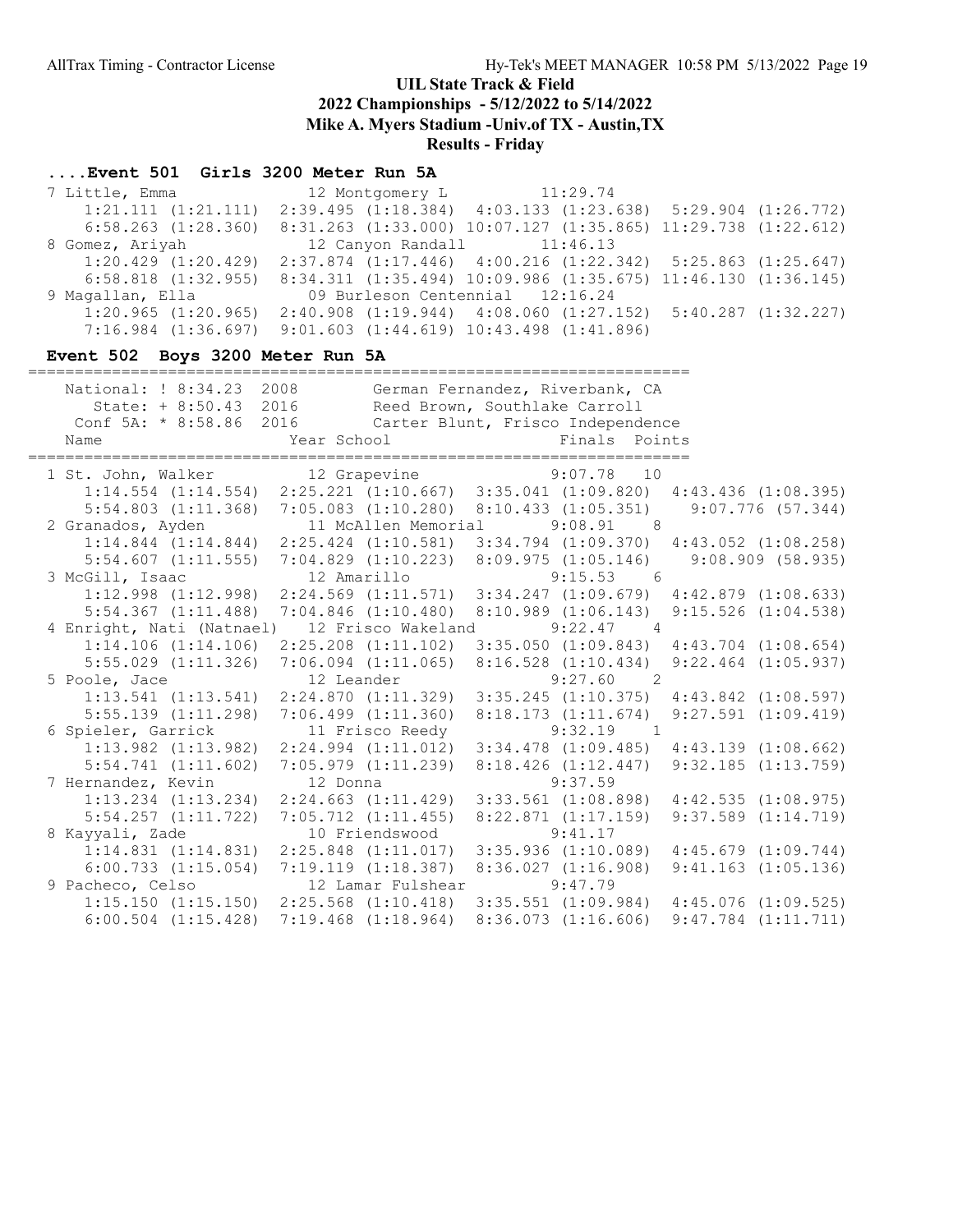#### UIL State Track & Field 2022 Championships - 5/12/2022 to 5/14/2022

## Mike A. Myers Stadium -Univ.of TX - Austin,TX

Results - Friday

#### Event 503 Girls 4x100 Meter Relay 5A

======================================================================= National: ! 44.24 2019 DeSoto, Desoto, TX J Griffin, J Hollis, T Armstrong, R Effiong State: + 44.24 2019 DeSoto, DeSoto J Griffin, J Hollis, T Armstrong, R Effiong Conf 5A: \* 45.09 2017 McKinney North, McKinney North J Martin, E Jones, B Givens, J Madubuike<br>Finals Finals Points ======================================================================= 1 Mansfield Timberview 45.97 20 1) Miller, Princess 12 2) Nwonumah, Adriane 12 3) Nwonumah, Norah 10 4) Mabon, Lola 12 2 Fort Bend Marshall 46.26 16 1) Johnson, Tairah 12 2) Williams, Cesley 12 3) Green, Brittney 11 4) Williams, Janai 12 3 Lancaster 46.52 12 46.512 1) Williams, Leeaira 11 2) Daniyan, Kelaiah 11 3) Williams, Jalyn 12 4) Strong, Trelondra 12 4 McKinney North 46.52 8 46.517 1) Hickman, Whitney 11 2) Coffie, Caitlin 11 3) Pettis, Leah 12 (4) Balous, Ryhan 09 5 FW Wyatt 47.10 4 1) Trammell, Avia 11 and 2) Ford, Jayla 10 3) Lane, Javia 10 4) Trammell, Nia 09 6 Frisco Liberty 47.15 2 1) Williams, Jada 12 2) Smoak, Sydney 11 3) Odonkor, Ivana 11 4) Bishop, Sydney 12 7 Cedar Park 47.45 1) Alex, Kate 12 2) Allmer, Avery 10 3) Graham, Amani 11 11 4) Laneau, Raniya 12 8 Buda Johnson 47.98 1) Selmon, Jade 09 2) Silas, Sydney 11 3) Olivarez, Sophia 11 4) Sanchez, Elektra 10 9 Manvel 48.04 1) Miller, Jasir 12 2) Smith, Kayla 12 3) Johnson, Jasmyn 10 4) Shorter, Kennedy 12

## Event 504 Boys 4x100 Meter Relay 5A

======================================================================= National: ! 39.76 1998 Ft. Worth Wyatt, TX, Fort Worth Wyat Wesley/Clopton/Franklin/Wesley State: + 39.76 1998 Fort Worth Wyatt, Fort Worth Wyatt Wesley/Clopton/Franklin/Wesley Conf 5A: \* 39.80 2017 Port Arthur Memorial, Port Arthur Me I Brown, K Vincent, X Hull, D Angelle School **Finals Points** ======================================================================= 1 Manor 40.52 20 1) Crosby, Isaiah 12 2) Nwabuko, Che 12 3) La'Dontae, Carter 10 (4) Harris, Trevon 10 2 Denton Ryan 40.70 16 1) Hicks, Kalib 11 2) Lewis, Da'Marqis 11 3) Hill, Anthony 11 4) Taylor, Josiyah 11 3 Lancaster 40.88 12 1) Byrd, Nicholas 11 2) Smith, Kordarion 12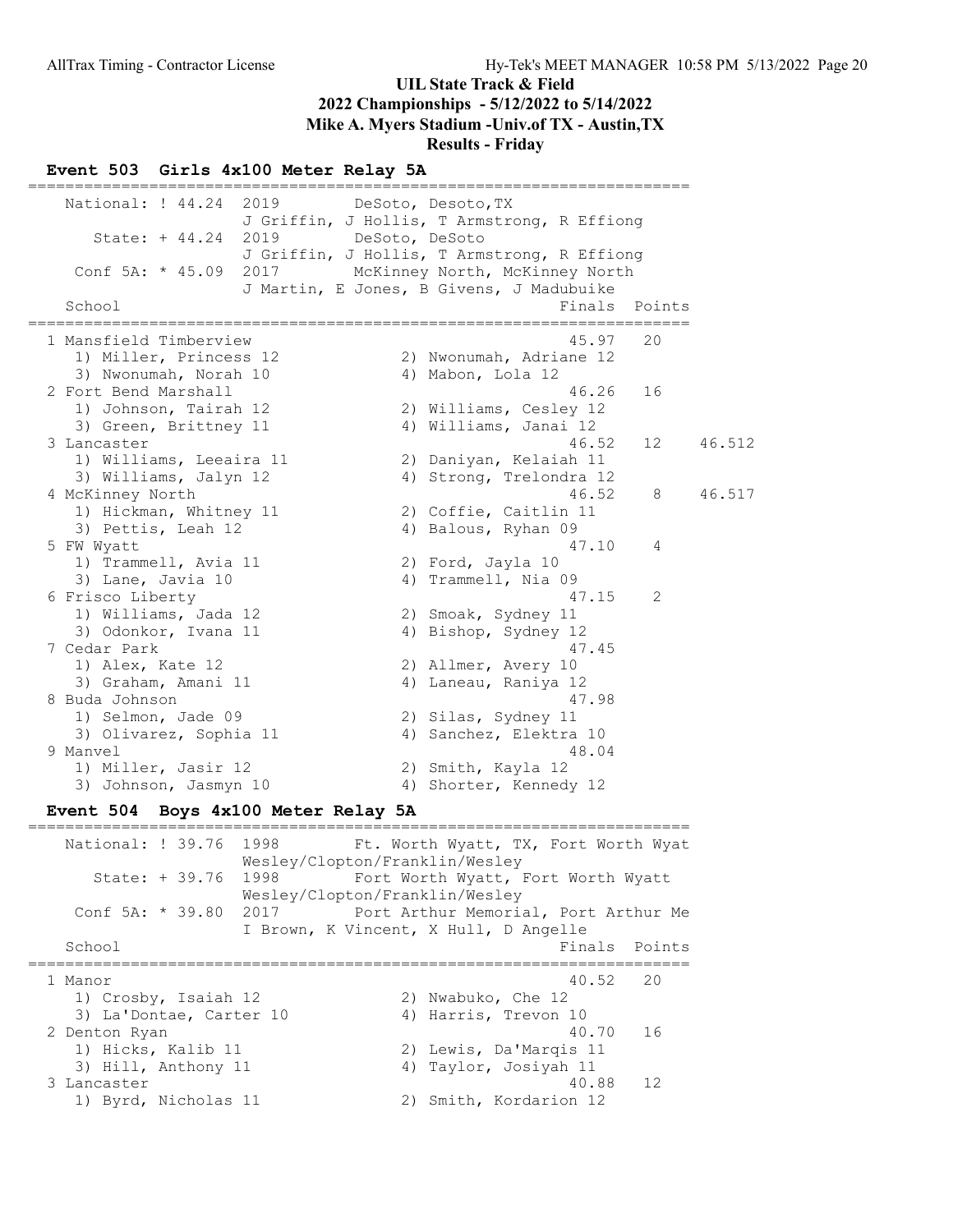## ....Event 504 Boys 4x100 Meter Relay 5A

| 3) Jessie, Tomadric 11     | 4) Gipson, Corian 10       |
|----------------------------|----------------------------|
| 4 Longview                 | 40.98<br>8                 |
| 1) Hale, Jalen 11          | 2) Tatum, Taylor 10        |
| 3) Moon, Zakyire 12        | 4) Taylor, DeKalon 12      |
| 5 Amarillo                 | 41.06<br>4                 |
| 1) Landry, Xavin 12        | 2) Molden, Tyreese 12      |
| 3) Ervin, Johnquarius 10   | 4) Garcia, Jameson 11      |
| 6 Mansfield Timberview     | $\mathcal{L}$<br>41.11     |
| 1) Bates, Cameron 10       | 2) Sanford, Jordan 11      |
| 3) Madison, Tyler 09       | 4) Moffett, Ethan 11       |
| 7 New Caney                | 41.75                      |
| 1) Wilson, Dravon 10       | 2) Cooper, Kayden 10       |
| 3) Franklin, Wardell 10    | 4) Blocker, Christopher 11 |
| 8 Georgetown               | 41.86                      |
| 1) Callaway, Gavin 10      | 2) Dickman, Drayden 11     |
| 3) Alexander, Baylor 10    | 4) McDaniel, Jack 11       |
| 9 Boerne Champion          | 42.04                      |
| 1) Mitchell, Corbin 11     | 2) Adickes, Arlis 11       |
| 3) Rodriquez, Alexander 12 | 4) Bolli, Sawyer 10        |

### Event 505 Girls 800 Meter Run 5A

| National: ! 2:02.04 2011<br>State: + 2:06.71 2016<br>Conf 5A: $* 2:08.04 2021$<br>Name    | Year School                        | Amy Weissenbach, Harvrd-Westlak, C<br>Aaliyah Miller, McKinney Boyd<br>Kailey Littlefield, Lucas Lovejoy | Finals Points |   |
|-------------------------------------------------------------------------------------------|------------------------------------|----------------------------------------------------------------------------------------------------------|---------------|---|
| 1 Littlefield, Kailey 10 Lucas Lovejoy<br>$1:03.349$ $(1:03.349)$ $2:06.209$ $(1:02.860)$ |                                    |                                                                                                          | $2:06.21+10$  |   |
| 2 Conde De Frankenberg,<br>$1:03.133$ $(1:03.133)$ $2:06.585$ $(1:03.453)$                | Is 10 Cedar Park                   |                                                                                                          | $2:06.59+$    | 8 |
| 3 Ogbeide, Tiyan<br>1:04.177(1:04.177)                                                    | $2:11.863$ $(1:07.687)$            | 11 Katy Jordan                                                                                           | 2:11.87       | 6 |
| 4 Gonzales, Anastacia<br>$1:03.452$ $(1:03.452)$                                          |                                    | 12 Boerne Champion<br>$2:12.603$ $(1:09.152)$                                                            | 2:12.61       | 4 |
| 5 Perkins, Avery<br>$1:03.733$ $(1:03.733)$                                               |                                    | 11 Hallsville<br>$2:12.789$ $(1:09.056)$                                                                 | 2:12.79       | 2 |
| 6 McConnell, Cameron<br>$1:03.637$ $(1:03.637)$                                           |                                    | 12 Canyon Randall<br>$2:12.823$ $(1:09.187)$                                                             | 2:12.83       |   |
| 7 Hawkins-Quinones, Amara<br>$1:03.916$ $(1:03.916)$                                      |                                    | 12 SA Alamo Heights<br>$2:14.756$ $(1:10.840)$                                                           | 2:14.76       |   |
| 8 Evans, Kathryn<br>$1:05.879$ $(1:05.879)$                                               | 09 Burleson<br>2:20.412 (1:14.533) |                                                                                                          | 2:20.42       |   |
| 9 Johnson, Hailey<br>$1:05.403$ $(1:05.403)$ $2:21.021$ $(1:15.618)$                      |                                    | 09 Montgomery L                                                                                          | 2:21.03       |   |

## Event 506 Boys 800 Meter Run 5A

| National: ! 1:46.45 1996  |                        |             | Michael Granville, Bell Gardens, C |  |               |  |
|---------------------------|------------------------|-------------|------------------------------------|--|---------------|--|
|                           | State: $+1:48.21$ 2001 |             | Jonathan Johnson, Abilene          |  |               |  |
| Conf 5A: $*$ 1:49.41 1995 |                        |             | Derrick Small, Dickinson           |  |               |  |
| Name                      |                        | Year School |                                    |  | Finals Points |  |
|                           |                        |             |                                    |  |               |  |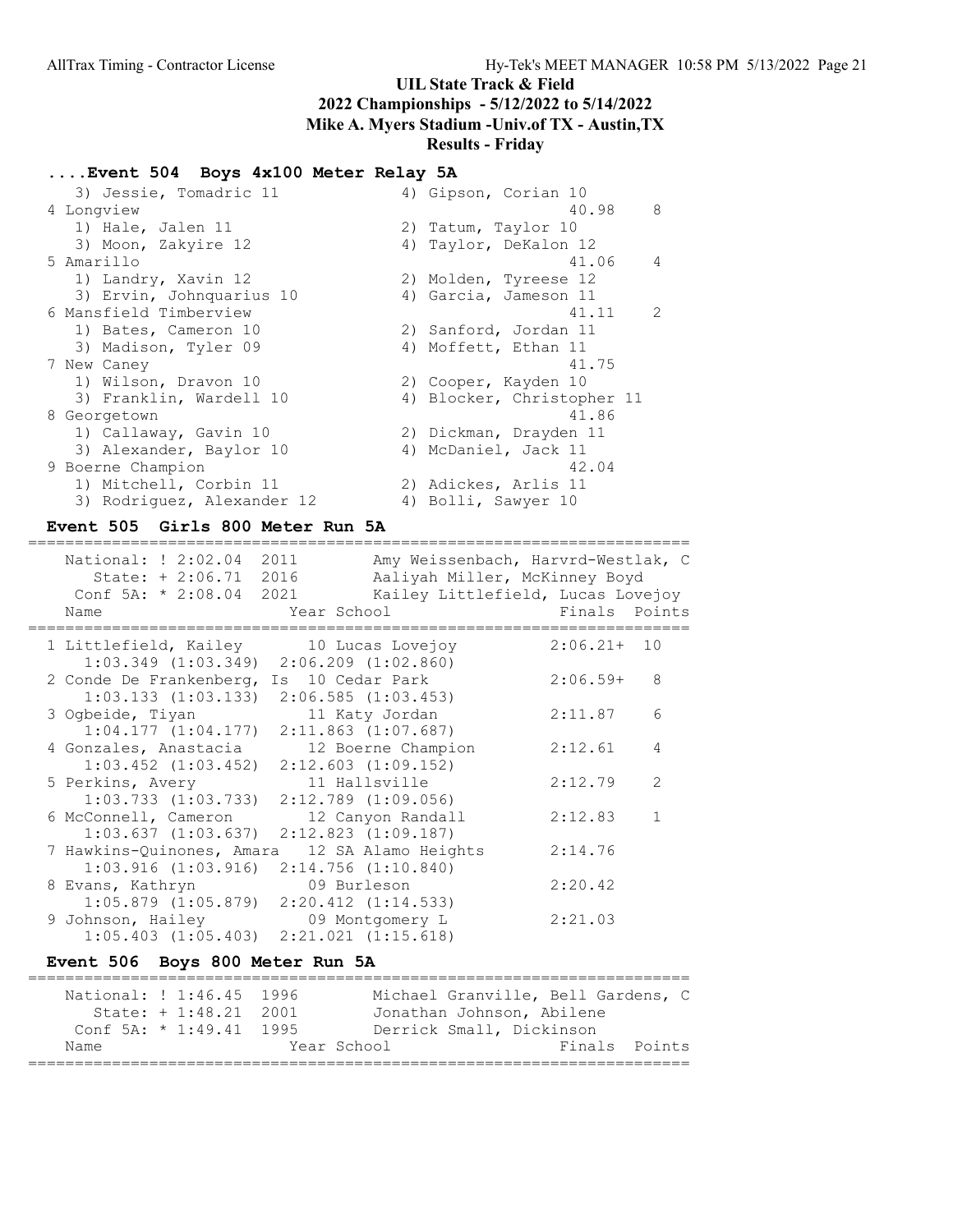# ....Event 506 Boys 800 Meter Run 5A

| 1 Huntress, Kepler         | 11 Austin LASA        | 1:53.88 | 10             |
|----------------------------|-----------------------|---------|----------------|
| 59.379 (59.379)            | 1:53.877(54.498)      |         |                |
| 2 Winston, Chasetin        | 12 Royse City         | 1:54.15 | 8              |
| 58.846 (58.846)            | 1:54.150(55.304)      |         |                |
| 3 Burningham, Trenton      | 11 Kingwood Park      | 1:55.10 | 6              |
| 59.194 (59.194)            | $1:55.091$ (55.897)   |         |                |
| 4 St. John, Walker         | 12 Grapevine          | 1:56.28 | $\overline{4}$ |
| 59.849 (59.849)            | $1:56.275$ (56.427)   |         |                |
| 5 Curico-McLennan, Zephani | 12 Leander Glenn      | 1:56.56 | 2              |
| 59.901 (59.901)            | $1:56.556$ (56.655)   |         |                |
| 6 Jacobs Jr., Cyrus        | 12 Port Neches-Groves | 1:56.76 | 1              |
| 59.214 (59.214)            | $1:56.759$ (57.545)   |         |                |
| 7 Raney, Keaton            | 12 Frisco Reedy       | 1:56.97 |                |
| 59.036 (59.036)            | $1:56.968$ (57.933)   |         |                |
| 8 Lutkenhaus, Andrew       | 11 Northwest          | 1:57.25 |                |
| 59.541 (59.541)            | $1:57.244$ (57.704)   |         |                |
| 9 Melton, Brant            | 12 Dripping Springs   | 1:58.97 |                |
| 59.552 (59.552)            | $1:58.963$ (59.412)   |         |                |

#### Event 507 Girls 100 Meter Hurdles 5A

| National: ! 13.03<br>State: + 13.22 2016<br>Conf 5A: $*$ 13.30 2016<br>Name                                                        | 2007 | Vashti Thomas, San Jose Mt Pleasant, CA<br>Alexis Duncan, DeSoto<br>Tonea Marshall, Arl. Sequin<br>Year School | Finals Wind Points |              |   |
|------------------------------------------------------------------------------------------------------------------------------------|------|----------------------------------------------------------------------------------------------------------------|--------------------|--------------|---|
|                                                                                                                                    |      |                                                                                                                |                    |              |   |
| 1 Johnson, Tairah                                                                                                                  |      | 12 Fort Bend Marshall                                                                                          |                    | 13.62 2.3 10 |   |
| 2 Edwards, Jourdin                                                                                                                 |      | 12 Prosper Rock Hill                                                                                           |                    | 14.08 2.3 8  |   |
| 3 Harber, Alexandra                                                                                                                |      | 11 McKinney North                                                                                              |                    | $14.17$ 2.3  | 6 |
| 4 Roberts, Desirae                                                                                                                 |      | 12 Fort Bend Marshall                                                                                          |                    | 14.20 2.3 4  |   |
| 5 Jules, Kelis                                                                                                                     |      | 10 Frisco Lone Star                                                                                            | 14.28              | $2.3$ 2      |   |
| 6 Graham, Amani                                                                                                                    |      | 11 Cedar Park                                                                                                  | 14.39              | 2.3 1        |   |
| 7 Head, Kailyn                                                                                                                     |      | 09 Denton Ryan                                                                                                 | 14.48              | 2.3          |   |
| 8 Spencer, Jacqui                                                                                                                  |      | 12 Georgetown                                                                                                  | $14.64$ 2.3        |              |   |
| 9 Bettag, Alex                                                                                                                     |      | 12 Canyon Randall                                                                                              | 15.46              | 2.3          |   |
| $E_{\text{mean}}$ $\pm$ $E \wedge 0$ $D_{\text{error}}$ $11 \wedge M_{\text{error}}$ $H_{\text{rand}}$ $I_{\text{new}}$ $E \wedge$ |      |                                                                                                                |                    |              |   |

### Event 508 Boys 110 Meter Hurdles 5A

| National: ! 13.30<br>1990<br>1980<br>$State: + 13.34$<br>Conf $5A: * 13.40$<br>2013 | Chris Nelloms, Dayton Dunbar, OH<br>Dennis Brantley, Houston Worthing<br>Tony Brown, Beaumont Ozen |                    |     |                 |
|-------------------------------------------------------------------------------------|----------------------------------------------------------------------------------------------------|--------------------|-----|-----------------|
| Name                                                                                | Year School                                                                                        | Finals Wind Points |     |                 |
|                                                                                     |                                                                                                    |                    |     |                 |
| 1 Smallwood, Kendrick                                                               | 12 Mesquite Poteet                                                                                 | 13.44              | 3.7 | 10              |
| 2 Blackwood, Kody                                                                   | 12 McKinney North                                                                                  | $13.63$ $3.7$ 8    |     |                 |
| 3 Davis, Arveyon                                                                    | 11 Fort Bend Marshall                                                                              | 13.78              | 3.7 | $6\overline{6}$ |
| 4 Brinkley, Chris                                                                   | 12 Fort Bend Marshall                                                                              | 14.09              | 3.7 | $\overline{4}$  |
| 5 Jones, Kendrick                                                                   | 12 Lancaster                                                                                       | 14.11              | 3.7 | $\overline{2}$  |
| 6 Reil, Kenan                                                                       | 11 Northwest                                                                                       | 14.33              | 3.7 |                 |
| 7 Bates, Cameron                                                                    | 10 Man. Timberview                                                                                 | 14.34              | 3.7 |                 |
| 8 McGill, Clarence                                                                  | 12 CC Moody                                                                                        | 14.83              | 3.7 |                 |
| 9 Scheuber, Liam                                                                    | 11 Georgetown E                                                                                    | 15.03              | 3.7 |                 |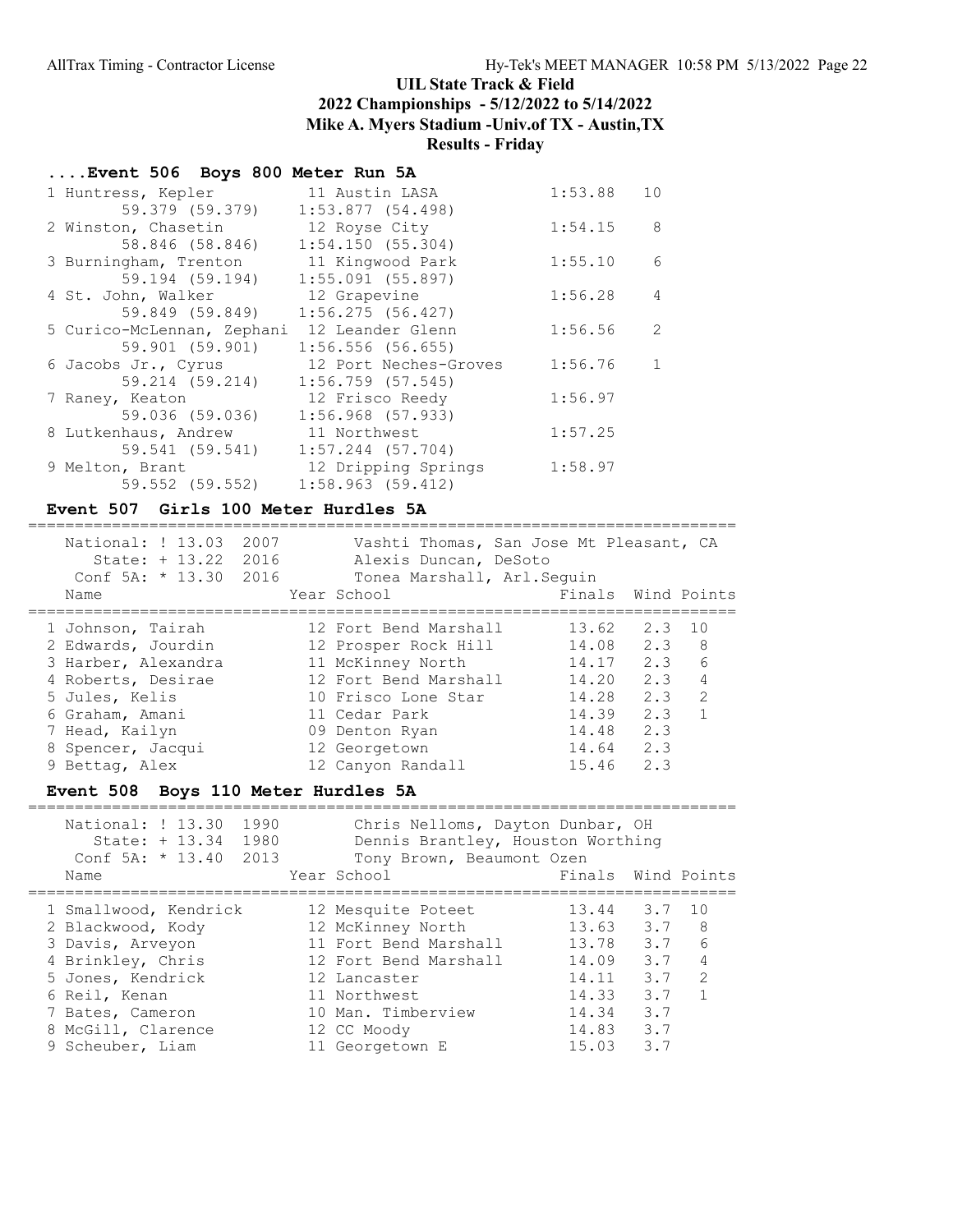# Event 509 Girls 100 Meter Dash 5A

| 1992<br>National: ! 11.14<br>State: + 11.16 2008<br>Conf 5A: $* 11.16 2008$<br>Name                                                                                                  |  | Marion Jones, Thousand Oaks, CA<br>Year School                                                                                                                                   | Victoria Jordan, Fort Worth Dunbar<br>Victoria Jordan, Fort Worth Dunbar<br>Finals Wind Points                                   |                        |  |  |
|--------------------------------------------------------------------------------------------------------------------------------------------------------------------------------------|--|----------------------------------------------------------------------------------------------------------------------------------------------------------------------------------|----------------------------------------------------------------------------------------------------------------------------------|------------------------|--|--|
| 1 Bigam, Aniyah<br>2 Hackett, Laila<br>3 Green, Elnita<br>4 Nwonumah, Adriane<br>5 Trammell, Nia<br>6 Harris, Nayla<br>7 Oqunleye, Suzan<br>8 Fowler, Zenai<br>-- Mallard, Christine |  | 11 Carrollton Smith<br>11 Lebanon Trail<br>11 College Station<br>12 Man. Timberview<br>09 FW Wyatt<br>12 Seguin<br>12 Pflug.Hendricksn<br>12 Comal Canyon<br>12 Mansfield Legacy | $11.46$ 3.0<br>1 O<br>$11.55$ 3.0 8<br>11.57 3.0 6<br>11.79 3.0<br>11.82 3.0<br>11.83 3.0<br>3.0<br>11.99<br>12.08 3.0<br>FS 3.0 | 4<br>2<br>$\mathbf{1}$ |  |  |
| Event 510 Boys 100 Meter Dash 5A<br>National: ! 10.13 2019<br>Matthew Boling, Hou. Strake Jesuit, TX                                                                                 |  |                                                                                                                                                                                  |                                                                                                                                  |                        |  |  |
| State: + 10.13 2019<br>Conf 5A: * 10.15 2002<br>Name                                                                                                                                 |  | Brendan Christian, Austin Reagan<br>Year School                                                                                                                                  | Matthew Boling, Hou. Strake Jesuit<br>Finals Wind Points                                                                         |                        |  |  |
| 1 Nwabuko, Che<br>2 Smith, Kordarion<br>3 Taylor, DeKalon                                                                                                                            |  | 12 Manor<br>12 Lancaster<br>12 Longview                                                                                                                                          | $10.17$ $3.1$<br>10<br>$10.39$ $3.1$ 8<br>10.40 3.1                                                                              | 6                      |  |  |

| C Taylor, Denaton      | TY PONDATEM        | 10. TU            | U J.⊥ U |   |
|------------------------|--------------------|-------------------|---------|---|
| 4 Blocker, Christopher | 11 New Caney       | $10.47$ $3.1$ $4$ |         |   |
| 5 Burns, Corin         | 12 Georgetown E    | 10.48             | 3.1     | 2 |
| 6 Oladipupo, Toheeb    | 12 Katy Paetow     | 10.54             | 3.1 1   |   |
| 7 Sanford, Jordan      | 11 Man. Timberview | $10.57$ 3.1       |         |   |
| 8 Nation, Darrel       | 12 CC Moody        | $10.73$ $3.1$     |         |   |
| 9 Ware, John           | 10 Man. Timberview | $10.75$ 3.1       |         |   |
|                        |                    |                   |         |   |

### Event 511 Girls 4x200 Meter Relay 5A

| National: ! 1:33.43       | 2014 |    | Aquinas, CA, Aquinas, CA<br>Sparling/Spalding/Jean-Baptiste/Ellis             |  |
|---------------------------|------|----|-------------------------------------------------------------------------------|--|
| State: + 1:34.51          | 2003 |    | Alief Elsik, Alief Elsik<br>Richie/Ketchum/Jones/Willard                      |  |
| Conf 5A: $*$ 1:36.15 2017 |      |    | McKinney North, McKinney North<br>B Givens, E Jones, D Nicholson, J Madubuike |  |
| School                    |      |    | Finals Points                                                                 |  |
| 1 Lancaster               |      |    | 1:37.36<br>20                                                                 |  |
| 1) Williams, Leeaira 11   |      |    | 2) Williams, Jalyn 12                                                         |  |
| 3) Strong, Trelondra 12   |      |    | 4) Daniyan, Kelaiah 11                                                        |  |
| 2 Fort Bend Marshall      |      |    | 1:38.05<br>16                                                                 |  |
| 1) Green, Brittney 11     |      |    | 2) Johnson, Tairah 12                                                         |  |
| 3) Moore, Tyeler 11       |      |    | 4) Williams, Janai 12                                                         |  |
| 3 Mansfield Timberview    |      |    | 1:39.34<br>12                                                                 |  |
| 1) Miller, Princess 12    |      |    | 2) Fingers, Taylor 11                                                         |  |
| 3) Nwonumah, Norah 10     |      | 4) | Mabon, Lola 12                                                                |  |
| 4 Burleson Centennial     |      |    | 8<br>1:40.15                                                                  |  |
| 1) Mosley, Kennedy 11     |      |    | 2) Tucker, London 10                                                          |  |
| 3) Ferquson, Kyla 11      |      | 4) | Tucker, Kendahl 12                                                            |  |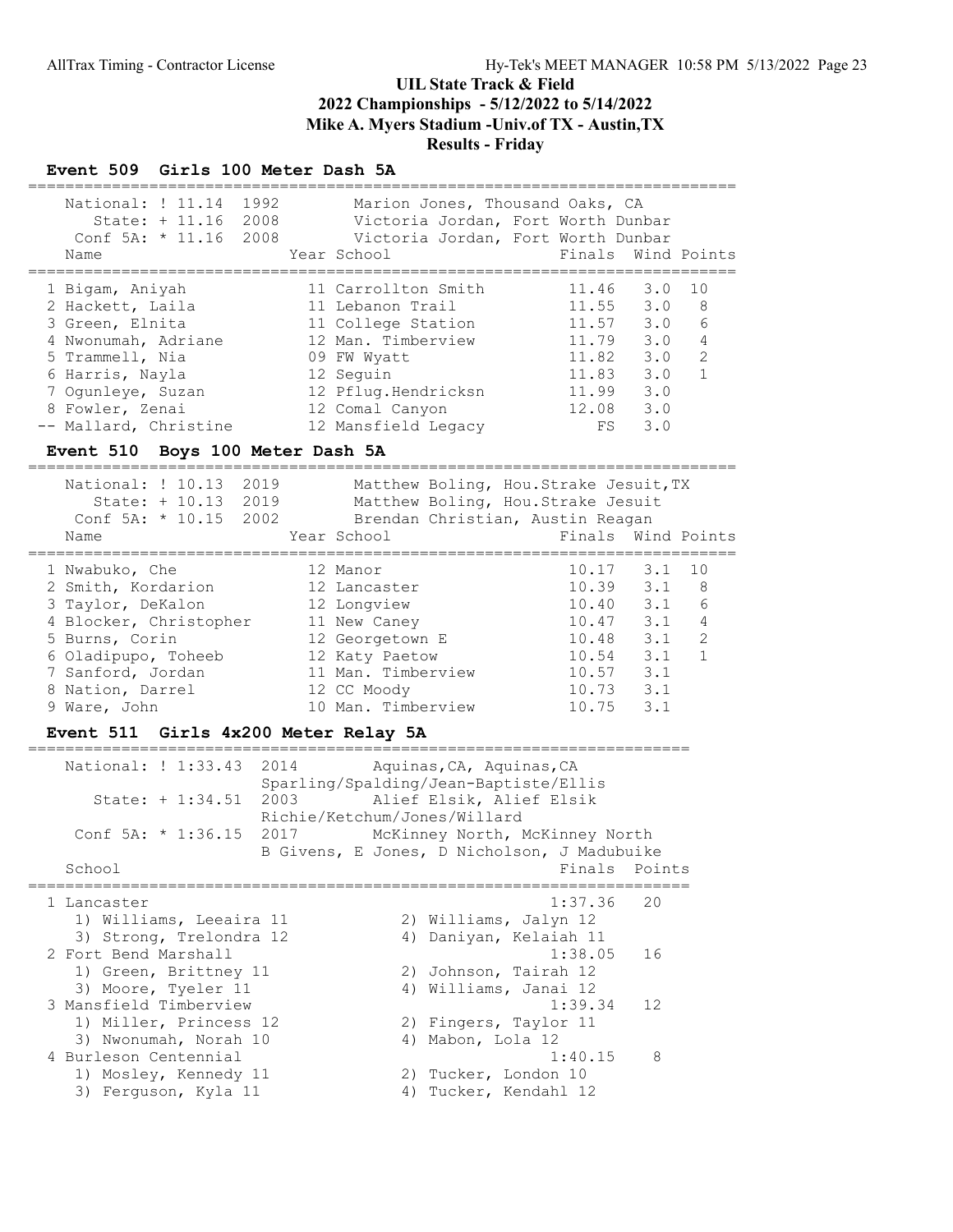## Results - Friday

## ....Event 511 Girls 4x200 Meter Relay 5A

 5 Buda Johnson 1:40.23 4 1) Kinnison, Sidney 11 2) Silas, Sydney 11 3) Olivarez, Sophia 11 4) Sanchez, Elektra 10 6 Frisco Liberty 1:40.27 2 1) Bishop, Sydney 12 2) Smoak, Sydney 11 3) Odonkor, Ivana 11 4) Williams, Jada 12 7 Manvel 1:40.80 1) Miller, Jasir 12 2) Woodard, Kymia 10 3) Pharms, Jasmine 12 4) Shorter, Kennedy 12 8 Denton Ryan 1:41.21 1) Nwachukwu, Chidinma 11 2) Jones, Joy 09 3) Haley, Katelyn 10 4) Okoye, Chinazaekpere 12 9 Seguin 1:42.74 1) Nunez, Kyra 2) Harris, Nayla 12 3) Brown, Leah 1988 (2008) 4) Shular, Dashia

#### Event 512 Boys 4x200 Meter Relay 5A

======================================================================= National: ! 1:23.25 2018 Conroe The Woodlands, Conr.The Woo E.Bonner, J.Lanier, D.Alexander, K.Carter State: + 1:23.25 2018 Conroe The Woodlands, Conr.The Woo E.Bonner, J.Lanier, D.Alexander, K.Carter Conf 5A: \* 1:23.52 2017 Port Arthur Memorial, Port Arthur X Hull, I Brown, D Angelle, K Vincent School **Finals** Points ======================================================================= 1 Fort Bend Marshall 1:23.60 20 1) Patterson, Micheal 11 2) Holmes, Gerard 12 3) Howard, Jonathan 12 4) Williams, Kameron 09 2 Lancaster 1:24.93 16 1) Byrd, Nicholas 11 2) Smith, Kordarion 12 3) Jessie, Tomadric 11 (4) Gipson, Corian 10 3 Amarillo 1:25.43 12 1) Landry, Xavin 12 2) Molden, Tyreese 12 3) Ervin, Johnquarius 10 4) Garcia, Jameson 11 4 Rosenberg Terry 1:25.55 8 1) Mitchell, Trumaine 11 2) Brown, Alphonso 12 3) Lightfoot, Wilson 12 4) Wilkerson, Devin 10 5 Longview 1:25.71 4 1) Hale, Jalen 11 2) Tatum, Taylor 10 3) Moon, Zakyire 12 4) Taylor, DeKalon 12 6 Aledo 1:26.44 2 1) Steffe, Samuel 12 2) Lawrence, Aven 10 3) Hejny, Hauss 10 4) Murador, Clay 11 7 Leander Glenn 1:27.06 1) Bradley, Dalton 11 2) Mcfarlin, Kenneth 11 3) Mendez, William 11 4) Krause, Ethan 11 8 McKinney North 1:27.14 1) Briggs, Taylor 10 2) Smallwood, Christopher 09 3) Crosby, Emanuel 09 4) Hendrix, Korbin 12 9 Boerne Champion 1:27.80 1) Bolli, Sawyer 10 2) Adickes, Arlis 11 3) Rodriguez, Alexander 12 4) Mitchell, Corbin 11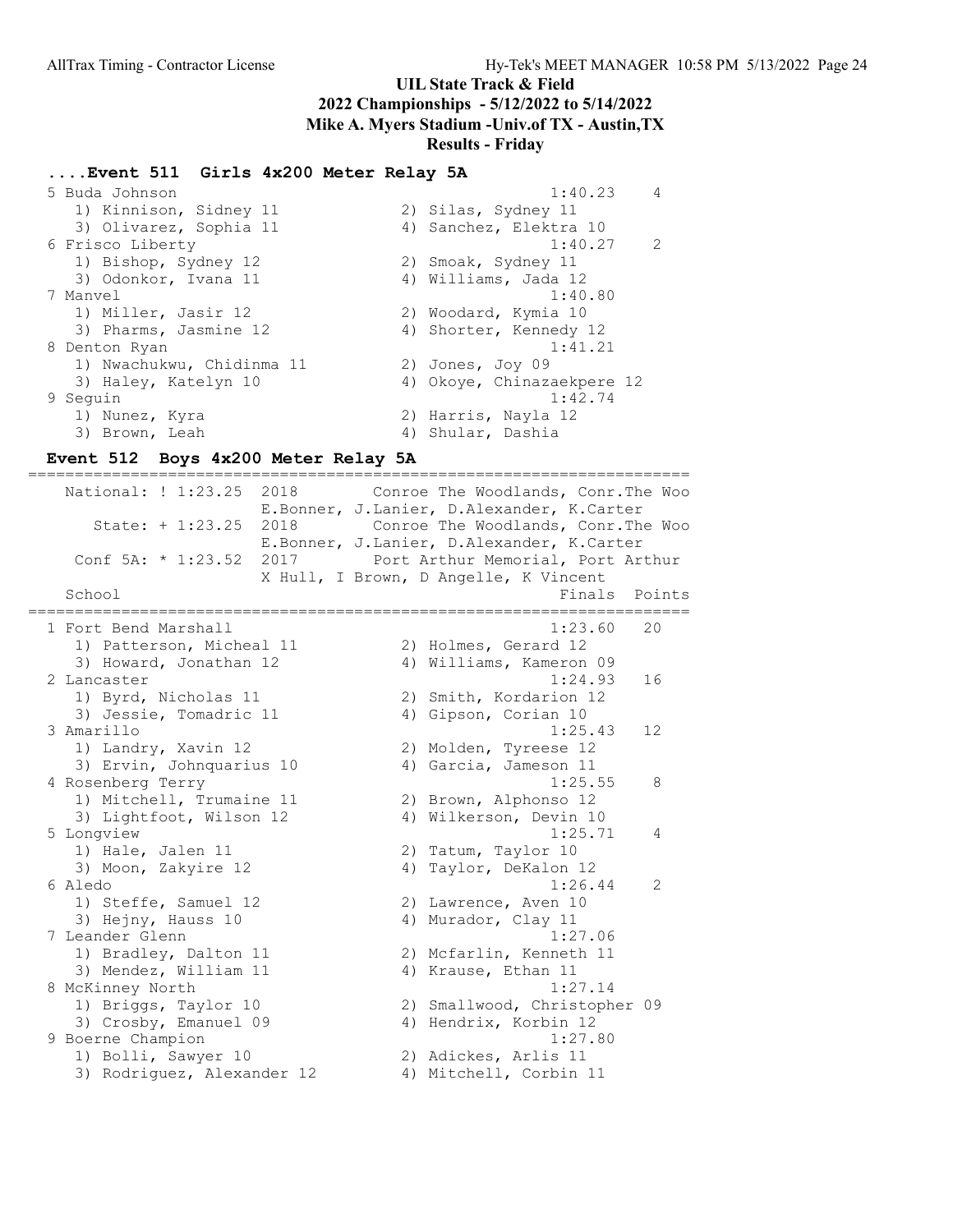#### Event 513 Girls 400 Meter Dash 5A

| National: ! 50.74<br>2000<br>State: + 52.40 2012<br>Conf 5A: $*$ 52.40 2012<br>Name | Monique Henderson, San Diego, Morse,<br>Courtney Okolo, CA Newman Smith<br>Courtney Okolo, CA Newman Smith<br>Year School | Finals Points |                |
|-------------------------------------------------------------------------------------|---------------------------------------------------------------------------------------------------------------------------|---------------|----------------|
| 1 Mallard, Christine                                                                | 12 Mansfield Legacy                                                                                                       | 53.63         | 10             |
|                                                                                     |                                                                                                                           |               |                |
| 2 Butler, Sanaria                                                                   | 12 Port Neches-Groves                                                                                                     | 54.73 8       |                |
| 3 Bigam, Aniyah                                                                     | 11 Carrollton Smith                                                                                                       | 55.26         | 6              |
| 4 Ogbeide, Tiyan                                                                    | 11 Katy Jordan                                                                                                            | 55.51         | $\overline{4}$ |
| 5 Johnson, DaNaucia                                                                 | 09 Longview                                                                                                               | 55.77         | 2              |
| 6 Williams, Cesley                                                                  | 12 Fort Bend Marshall                                                                                                     | 56.66         | $\overline{1}$ |
| 7 Harden, London                                                                    | 09 Crowley                                                                                                                | 56.69         |                |
| 8 Hawkins-Ouinones, Amara                                                           | 12 SA Alamo Heights                                                                                                       | 57.69         |                |
| 9 Woods, Toni                                                                       | 11 CC Veterans Mem                                                                                                        | 57.85         |                |

#### Event 514 Boys 400 Meter Dash 5A

======================================================================= National: ! 45.19 2012 Aldrich Bailey, Mansfield TImberview State: + 45.24 1994 Marlon Ramsey, Beaumont West Brook Conf 5A: \* 45.64 1991 Deon Minor, Paris Name Year School Finals Points ======================================================================= 1 Chin, Cameron 12 Baytown Sterling 47.05 10 2 Roberson, Jonah 11 Royse City 48.01 8 3 Mcgrath, Connor 12 SA Alamo Heights 48.06 6 4 Hemphill, Eric 12 Brenham 48.19 4 5 Wooley, Cameron 12 Frisco Liberty 48.65 2 6 Mcgowan, Riley 12 Lucas Lovejoy 48.95 1 7 McDaniel, Jack 11 Georgetown 48.96 8 Moffett, Ethan 11 Man. Timberview 49.11 9 Cook, Ty 12 Mansfield Legacy 49.68

### Event 515 Girls 300 Meter Hurdles 5A

| National: ! 39.98<br>2001<br>2015<br>State: + 40.81<br>Conf $5A: * 40.81$<br>2015<br>Name                                                                                   | Lashinda Demus, Long Beach Wilson, C<br>Sami Gonzalez, Carroltn Creekvw<br>Sami Gonzalez, Carroltn Creekvw<br>Year School                                       | Finals Points                                                        |                                                       |
|-----------------------------------------------------------------------------------------------------------------------------------------------------------------------------|-----------------------------------------------------------------------------------------------------------------------------------------------------------------|----------------------------------------------------------------------|-------------------------------------------------------|
| 1 Chacchia, Kirin<br>2 Roberts, Desirae<br>3 Edwards, Jourdin<br>4 Okove, Chinazaekpere<br>5 Kinnison, Sidney<br>6 Spencer, Jacqui<br>7 Claiborne, Kialia<br>8 Kaase, Layni | 11 Frisco Heritage<br>12 Fort Bend Marshall<br>12 Prosper Rock Hill<br>12 Denton Ryan<br>11 Buda Johnson<br>12 Georgetown<br>11 Lancaster<br>09 College Station | 42.54<br>42.73<br>42.80<br>43.08<br>43.59<br>43.96<br>44.48<br>45.65 | 10<br>- 8<br>6<br>$\overline{4}$<br>2<br>$\mathbf{1}$ |
| 9 Robinson, Jaidyn                                                                                                                                                          | 11 Mansfield Legacy                                                                                                                                             | 46.52                                                                |                                                       |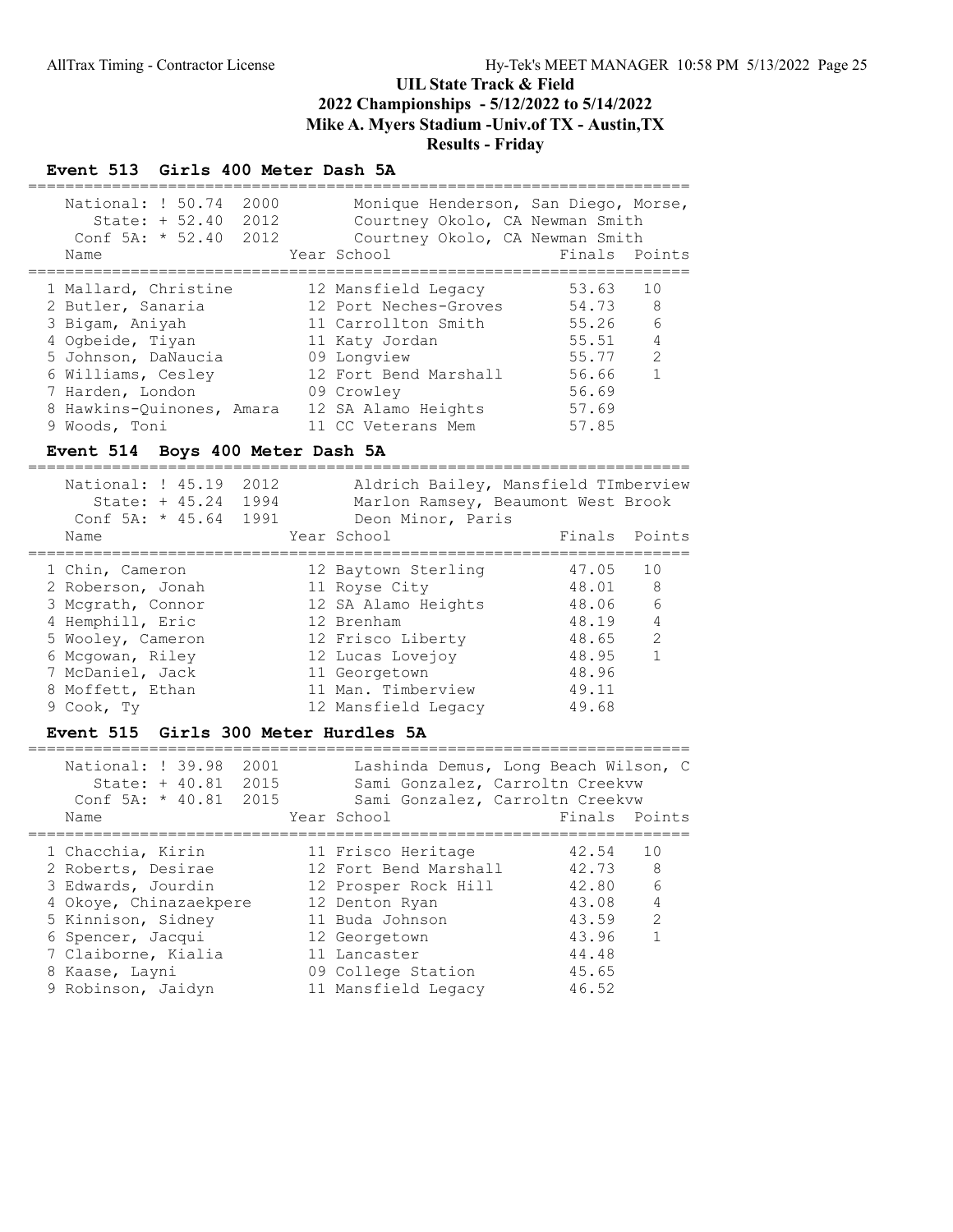#### Event 516 Boys 300 Meter Hurdles 5A

| National: ! 35.02<br>2009<br>State: $+35.33$ 2007<br>Conf 5A: $*$ 35.33 2007<br>Name | Reggie Wyatt, Riverside La Sierra, C<br>Robert Griffin, Copperas Cove<br>Robert Griffin, Copperas Cove<br>Year School | Finals Points |                |
|--------------------------------------------------------------------------------------|-----------------------------------------------------------------------------------------------------------------------|---------------|----------------|
| 1 Blackwood, Kody                                                                    | 12 McKinney North                                                                                                     | 36.14         | 10             |
| 2 Smallwood, Kendrick                                                                | 12 Mesquite Poteet                                                                                                    | 36.24         | - 8            |
| 3 Brinkley, Chris                                                                    | 12 Fort Bend Marshall                                                                                                 | 36.74         | 6              |
| 4 Davis, Arveyon                                                                     | 11 Fort Bend Marshall                                                                                                 | 37.21         | 4              |
| 5 Bates, Cameron                                                                     | 10 Man. Timberview                                                                                                    | 37.39         | $\overline{2}$ |
| 6 Herring, Luke                                                                      | 11 Dal.Highlnd Park                                                                                                   | 37.52         | 1              |
| 7 Reil, Kenan                                                                        | 11 Northwest                                                                                                          | 38.22         |                |
| 8 McGill, Clarence                                                                   | 12 CC Moody                                                                                                           | 38.24         |                |
| 9 Blalock, Joshua                                                                    | 12 Buda Johnson                                                                                                       | 39.58         |                |

#### Event 517 Girls 200 Meter Dash 5A

============================================================================ National: ! 22.52 2003 Allyson Felix, Los Angeles Baptist, CA State: + 22.84 2007 Tiffany Townsend, Killeen Conf 5A: \* 22.84 2007 Tiffany Townsend, Killeen Name Year School Finals Wind Points ============================================================================ 1 Bigam, Aniyah 11 Carrollton Smith 23.26 2.5 10 2 Mallard, Christine 12 Mansfield Legacy 23.50 2.5 8 3 Jackson, Amauri 10 Dallas Kimball 23.88 2.5 6 4 Hackett, Laila 11 Lebanon Trail 23.92 2.5 4 23.911 5 Green, Elnita 11 College Station 23.92 2.5 2 23.914 6 Nwonumah, Adriane 12 Man. Timberview 24.34 2.5 1 7 Ransom, Aloni 11 Katy Jordan 24.77 2.5 8 Morrison, Kallie 12 SA Veterans Mem 24.99 2.5 9 Loredo, Emily 11 Laredo Cigarroa 25.13 2.5

#### Event 518 Boys 200 Meter Dash 5A

============================================================================ National: ! 20.13 1985 Roy Martin, Dallas Roosevelt, TX State: + 20.24 1985 Roy Martin, Dallas Roosevelt Conf 5A: \* 20.32 2002 Brendan Christian, Austin Reagan Name The Year School Team Points Wind Points ============================================================================ 1 Nwabuko, Che 12 Manor 20.53 1.5 10 2 Rutledge, John 12 Dal.Highlnd Park 20.55 1.5 8 3 Burns, Corin 12 Georgetown E 20.96 1.5 6 4 Holmes, Gerard 12 Fort Bend Marshall 21.05 1.5 4 5 Molden, Tyreese 12 Amarillo 21.25 1.5 2 6 Nation, Darrel 12 CC Moody 21.27 1.5 1 7 Langrin, Zavion 12 Frisco Heritage 21.29 1.5 8 Howard, Jonathan 12 Fort Bend Marshall 21.46 1.5 9 Bass, Charlie 12 El Paso Andress 21.67 1.5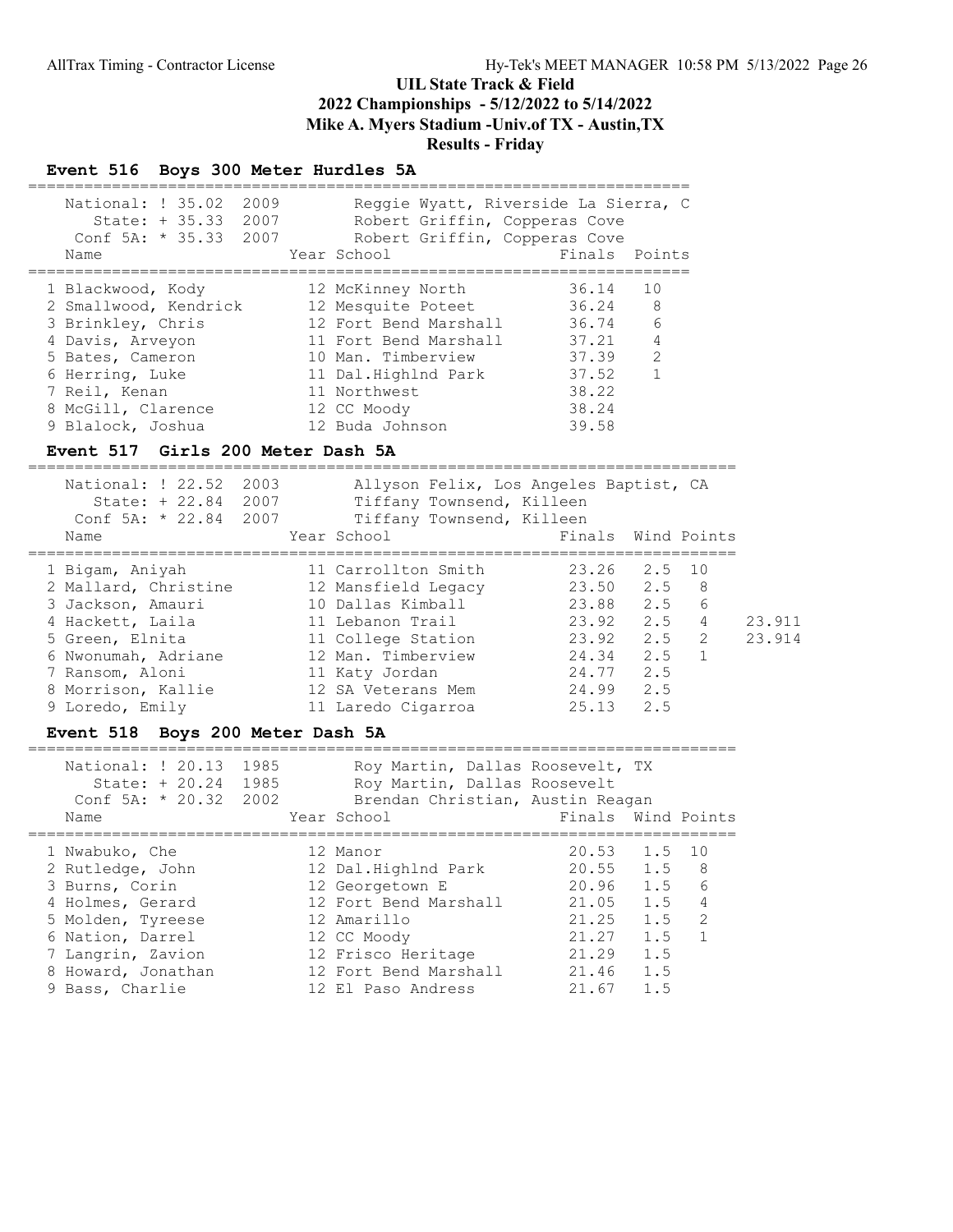# Event 519 Girls 1600 Meter Run 5A

| 1 Conde De Frankenberg, Is 10 Cedar Park 4:45.95* 10<br>$1:10.188$ $(1:10.188)$ $2:23.244$ $(1:13.056)$ $3:38.416$ $(1:15.172)$ $4:45.943$ $(1:07.527)$<br>2 McConnell, Cameron 12 Canyon Randall 4:51.26<br>8 <sup>8</sup><br>1:10.490(1:10.490)<br>$2:23.520$ (1:13.030) 3:39.340 (1:15.820) 4:51.253 (1:11.914)<br>3 Gonzales, Anastacia 12 Boerne Champion 4:58.44<br>6<br>2:23.058 (1:13.061) 3:45.534 (1:22.476) 4:58.438 (1:12.904)<br>$1:09.998$ $(1:09.998)$<br>4 Jones, Maddie<br>5:02.08<br>11 College Station<br>$\overline{4}$<br>$1:12.998$ $(1:12.998)$<br>$2:29.598$ $(1:16.600)$ $3:49.101$ $(1:19.504)$<br>$5:02.077$ $(1:12.976)$<br>5 O'Brien, Erin<br>12 Frisco Memorial<br>5:04.36<br>$\overline{2}$<br>$1:11.031$ $(1:11.031)$<br>$2:24.628$ $(1:13.597)$ $3:44.074$ $(1:19.447)$<br>$5:04.356$ $(1:20.282)$<br>6 Quintanilla, Destiny<br>12 La Joya Palmview<br>5:05.15<br>$\overline{1}$<br>$1:13.560$ $(1:13.560)$<br>$2:31.242$ $(1:17.682)$ $3:50.148$ $(1:18.906)$<br>$5:05.143$ $(1:14.996)$<br>7 Littlefield, Kailey<br>10 Lucas Lovejoy<br>5:09.18<br>$2:29.236$ $(1:16.196)$ $3:48.374$ $(1:19.139)$<br>1:13.040(1:13.040)<br>8 Little, Emma<br>12 Montgomery L<br>5:13.46<br>$2:30.204$ $(1:16.901)$ $3:50.846$ $(1:20.642)$<br>$1:13.304$ $(1:13.304)$<br>9 Gomez, Ariyah<br>12 Canyon Randall 5:27.42<br>1:13.535 (1:13.535) 2:31.642 (1:18.108) 3:59.194 (1:27.552) 5:27.412 (1:28.218)<br>Event 520 Boys 1600 Meter Run 5A<br>National: ! 3:59.51 2001 Alan Webb, Reston South Lakes, VA<br>State: + 4:02.30 2017 Sam Worley, Comal Canyon<br>Conf 5A: * 4:06.14 1967 Robert Gonzales, Falfurrias<br>Year School<br>Finals Points<br>Name<br>1 Riley, Christopher 12 Austin McCallum 4:08.56<br>10<br>1:04.350 (1:04.350) 2:08.505 (1:04.156) 3:10.713 (1:02.208) 4:08.556 (57.844)<br>2 Granados, Ayden<br>11 McAllen Memorial<br>4:11.75<br>8 <sup>8</sup><br>1:05.305 (1:05.305) 2:08.807 (1:03.503) 3:10.860 (1:02.053) 4:11.744 (1:00.884)<br>3 McGill, Isaac<br>$4:15.21$ 6<br>12 Amarillo<br>$1:05.095$ $(1:05.095)$ $2:09.141$ $(1:04.046)$ $3:12.105$ $(1:02.965)$ $4:15.206$ $(1:03.101)$ | Conf 5A: $*$ 4:48.16 2013<br>Name        | National: ! 4:33.29 2014 Alexa Efraimson, Camas, WA<br>State: + 4:40.97 2015 Julia Heymach, Houston Lamar<br>Year School | Madie Boreman, Leander Rouse<br>Finals Points | =====================   |
|-------------------------------------------------------------------------------------------------------------------------------------------------------------------------------------------------------------------------------------------------------------------------------------------------------------------------------------------------------------------------------------------------------------------------------------------------------------------------------------------------------------------------------------------------------------------------------------------------------------------------------------------------------------------------------------------------------------------------------------------------------------------------------------------------------------------------------------------------------------------------------------------------------------------------------------------------------------------------------------------------------------------------------------------------------------------------------------------------------------------------------------------------------------------------------------------------------------------------------------------------------------------------------------------------------------------------------------------------------------------------------------------------------------------------------------------------------------------------------------------------------------------------------------------------------------------------------------------------------------------------------------------------------------------------------------------------------------------------------------------------------------------------------------------------------------------------------------------------------------------------------------------------------------------------------------------------------------------------------------------------------------------------------------------------------------------------------------------------------------------------------------------|------------------------------------------|--------------------------------------------------------------------------------------------------------------------------|-----------------------------------------------|-------------------------|
|                                                                                                                                                                                                                                                                                                                                                                                                                                                                                                                                                                                                                                                                                                                                                                                                                                                                                                                                                                                                                                                                                                                                                                                                                                                                                                                                                                                                                                                                                                                                                                                                                                                                                                                                                                                                                                                                                                                                                                                                                                                                                                                                           |                                          |                                                                                                                          |                                               |                         |
|                                                                                                                                                                                                                                                                                                                                                                                                                                                                                                                                                                                                                                                                                                                                                                                                                                                                                                                                                                                                                                                                                                                                                                                                                                                                                                                                                                                                                                                                                                                                                                                                                                                                                                                                                                                                                                                                                                                                                                                                                                                                                                                                           |                                          |                                                                                                                          |                                               |                         |
|                                                                                                                                                                                                                                                                                                                                                                                                                                                                                                                                                                                                                                                                                                                                                                                                                                                                                                                                                                                                                                                                                                                                                                                                                                                                                                                                                                                                                                                                                                                                                                                                                                                                                                                                                                                                                                                                                                                                                                                                                                                                                                                                           |                                          |                                                                                                                          |                                               |                         |
|                                                                                                                                                                                                                                                                                                                                                                                                                                                                                                                                                                                                                                                                                                                                                                                                                                                                                                                                                                                                                                                                                                                                                                                                                                                                                                                                                                                                                                                                                                                                                                                                                                                                                                                                                                                                                                                                                                                                                                                                                                                                                                                                           |                                          |                                                                                                                          |                                               |                         |
|                                                                                                                                                                                                                                                                                                                                                                                                                                                                                                                                                                                                                                                                                                                                                                                                                                                                                                                                                                                                                                                                                                                                                                                                                                                                                                                                                                                                                                                                                                                                                                                                                                                                                                                                                                                                                                                                                                                                                                                                                                                                                                                                           |                                          |                                                                                                                          |                                               |                         |
|                                                                                                                                                                                                                                                                                                                                                                                                                                                                                                                                                                                                                                                                                                                                                                                                                                                                                                                                                                                                                                                                                                                                                                                                                                                                                                                                                                                                                                                                                                                                                                                                                                                                                                                                                                                                                                                                                                                                                                                                                                                                                                                                           |                                          |                                                                                                                          |                                               |                         |
|                                                                                                                                                                                                                                                                                                                                                                                                                                                                                                                                                                                                                                                                                                                                                                                                                                                                                                                                                                                                                                                                                                                                                                                                                                                                                                                                                                                                                                                                                                                                                                                                                                                                                                                                                                                                                                                                                                                                                                                                                                                                                                                                           |                                          |                                                                                                                          |                                               |                         |
|                                                                                                                                                                                                                                                                                                                                                                                                                                                                                                                                                                                                                                                                                                                                                                                                                                                                                                                                                                                                                                                                                                                                                                                                                                                                                                                                                                                                                                                                                                                                                                                                                                                                                                                                                                                                                                                                                                                                                                                                                                                                                                                                           |                                          |                                                                                                                          |                                               | $5:09.178$ $(1:20.804)$ |
|                                                                                                                                                                                                                                                                                                                                                                                                                                                                                                                                                                                                                                                                                                                                                                                                                                                                                                                                                                                                                                                                                                                                                                                                                                                                                                                                                                                                                                                                                                                                                                                                                                                                                                                                                                                                                                                                                                                                                                                                                                                                                                                                           |                                          |                                                                                                                          |                                               | $5:13.454$ $(1:22.608)$ |
|                                                                                                                                                                                                                                                                                                                                                                                                                                                                                                                                                                                                                                                                                                                                                                                                                                                                                                                                                                                                                                                                                                                                                                                                                                                                                                                                                                                                                                                                                                                                                                                                                                                                                                                                                                                                                                                                                                                                                                                                                                                                                                                                           |                                          |                                                                                                                          |                                               |                         |
|                                                                                                                                                                                                                                                                                                                                                                                                                                                                                                                                                                                                                                                                                                                                                                                                                                                                                                                                                                                                                                                                                                                                                                                                                                                                                                                                                                                                                                                                                                                                                                                                                                                                                                                                                                                                                                                                                                                                                                                                                                                                                                                                           |                                          |                                                                                                                          |                                               |                         |
|                                                                                                                                                                                                                                                                                                                                                                                                                                                                                                                                                                                                                                                                                                                                                                                                                                                                                                                                                                                                                                                                                                                                                                                                                                                                                                                                                                                                                                                                                                                                                                                                                                                                                                                                                                                                                                                                                                                                                                                                                                                                                                                                           |                                          |                                                                                                                          |                                               |                         |
|                                                                                                                                                                                                                                                                                                                                                                                                                                                                                                                                                                                                                                                                                                                                                                                                                                                                                                                                                                                                                                                                                                                                                                                                                                                                                                                                                                                                                                                                                                                                                                                                                                                                                                                                                                                                                                                                                                                                                                                                                                                                                                                                           |                                          |                                                                                                                          |                                               |                         |
|                                                                                                                                                                                                                                                                                                                                                                                                                                                                                                                                                                                                                                                                                                                                                                                                                                                                                                                                                                                                                                                                                                                                                                                                                                                                                                                                                                                                                                                                                                                                                                                                                                                                                                                                                                                                                                                                                                                                                                                                                                                                                                                                           |                                          |                                                                                                                          |                                               |                         |
|                                                                                                                                                                                                                                                                                                                                                                                                                                                                                                                                                                                                                                                                                                                                                                                                                                                                                                                                                                                                                                                                                                                                                                                                                                                                                                                                                                                                                                                                                                                                                                                                                                                                                                                                                                                                                                                                                                                                                                                                                                                                                                                                           |                                          |                                                                                                                          |                                               |                         |
|                                                                                                                                                                                                                                                                                                                                                                                                                                                                                                                                                                                                                                                                                                                                                                                                                                                                                                                                                                                                                                                                                                                                                                                                                                                                                                                                                                                                                                                                                                                                                                                                                                                                                                                                                                                                                                                                                                                                                                                                                                                                                                                                           |                                          |                                                                                                                          |                                               |                         |
| 4 Wienen, Joseph<br>10 Georgetown<br>$4:18.57$ 4<br>$1:05.059$ $(1:05.059)$ $2:09.831$ $(1:04.773)$ $3:16.122$ $(1:06.291)$ $4:18.563$ $(1:02.442)$                                                                                                                                                                                                                                                                                                                                                                                                                                                                                                                                                                                                                                                                                                                                                                                                                                                                                                                                                                                                                                                                                                                                                                                                                                                                                                                                                                                                                                                                                                                                                                                                                                                                                                                                                                                                                                                                                                                                                                                       |                                          |                                                                                                                          |                                               |                         |
| 5 Maxwell, Owen<br>12 Magnolia West<br>4:20.30<br>$\overline{\phantom{a}}$                                                                                                                                                                                                                                                                                                                                                                                                                                                                                                                                                                                                                                                                                                                                                                                                                                                                                                                                                                                                                                                                                                                                                                                                                                                                                                                                                                                                                                                                                                                                                                                                                                                                                                                                                                                                                                                                                                                                                                                                                                                                |                                          |                                                                                                                          |                                               |                         |
| $2:09.871$ $(1:04.148)$ $3:15.470$ $(1:05.600)$ $4:20.292$ $(1:04.822)$<br>6 Spieler, Garrick<br>11 Frisco Reedy<br>4:20.69<br>$\overline{1}$                                                                                                                                                                                                                                                                                                                                                                                                                                                                                                                                                                                                                                                                                                                                                                                                                                                                                                                                                                                                                                                                                                                                                                                                                                                                                                                                                                                                                                                                                                                                                                                                                                                                                                                                                                                                                                                                                                                                                                                             |                                          |                                                                                                                          |                                               |                         |
| $1:04.863$ $(1:04.863)$<br>$2:09.342$ $(1:04.479)$<br>$3:14.348$ $(1:05.006)$                                                                                                                                                                                                                                                                                                                                                                                                                                                                                                                                                                                                                                                                                                                                                                                                                                                                                                                                                                                                                                                                                                                                                                                                                                                                                                                                                                                                                                                                                                                                                                                                                                                                                                                                                                                                                                                                                                                                                                                                                                                             | $1:05.723$ $(1:05.723)$                  |                                                                                                                          |                                               |                         |
| $1:05.285$ $(1:05.285)$<br>$2:10.241$ $(1:04.956)$<br>$3:15.874$ $(1:05.634)$                                                                                                                                                                                                                                                                                                                                                                                                                                                                                                                                                                                                                                                                                                                                                                                                                                                                                                                                                                                                                                                                                                                                                                                                                                                                                                                                                                                                                                                                                                                                                                                                                                                                                                                                                                                                                                                                                                                                                                                                                                                             |                                          |                                                                                                                          |                                               | $4:20.685$ $(1:06.338)$ |
| $2:10.054$ $(1:04.512)$<br>$3:16.714$ $(1:06.660)$                                                                                                                                                                                                                                                                                                                                                                                                                                                                                                                                                                                                                                                                                                                                                                                                                                                                                                                                                                                                                                                                                                                                                                                                                                                                                                                                                                                                                                                                                                                                                                                                                                                                                                                                                                                                                                                                                                                                                                                                                                                                                        | 7 Curry IV, Kevin                        | 12 Frisco                                                                                                                | 4:22.78                                       | $4:22.773$ $(1:06.900)$ |
| 9 Mora, David<br>11 Lubbock Monterey<br>4:35.73                                                                                                                                                                                                                                                                                                                                                                                                                                                                                                                                                                                                                                                                                                                                                                                                                                                                                                                                                                                                                                                                                                                                                                                                                                                                                                                                                                                                                                                                                                                                                                                                                                                                                                                                                                                                                                                                                                                                                                                                                                                                                           | 8 Poole, Jace<br>$1:05.543$ $(1:05.543)$ | 12 Leander                                                                                                               | 4:23.57                                       | $4:23.563$ $(1:06.850)$ |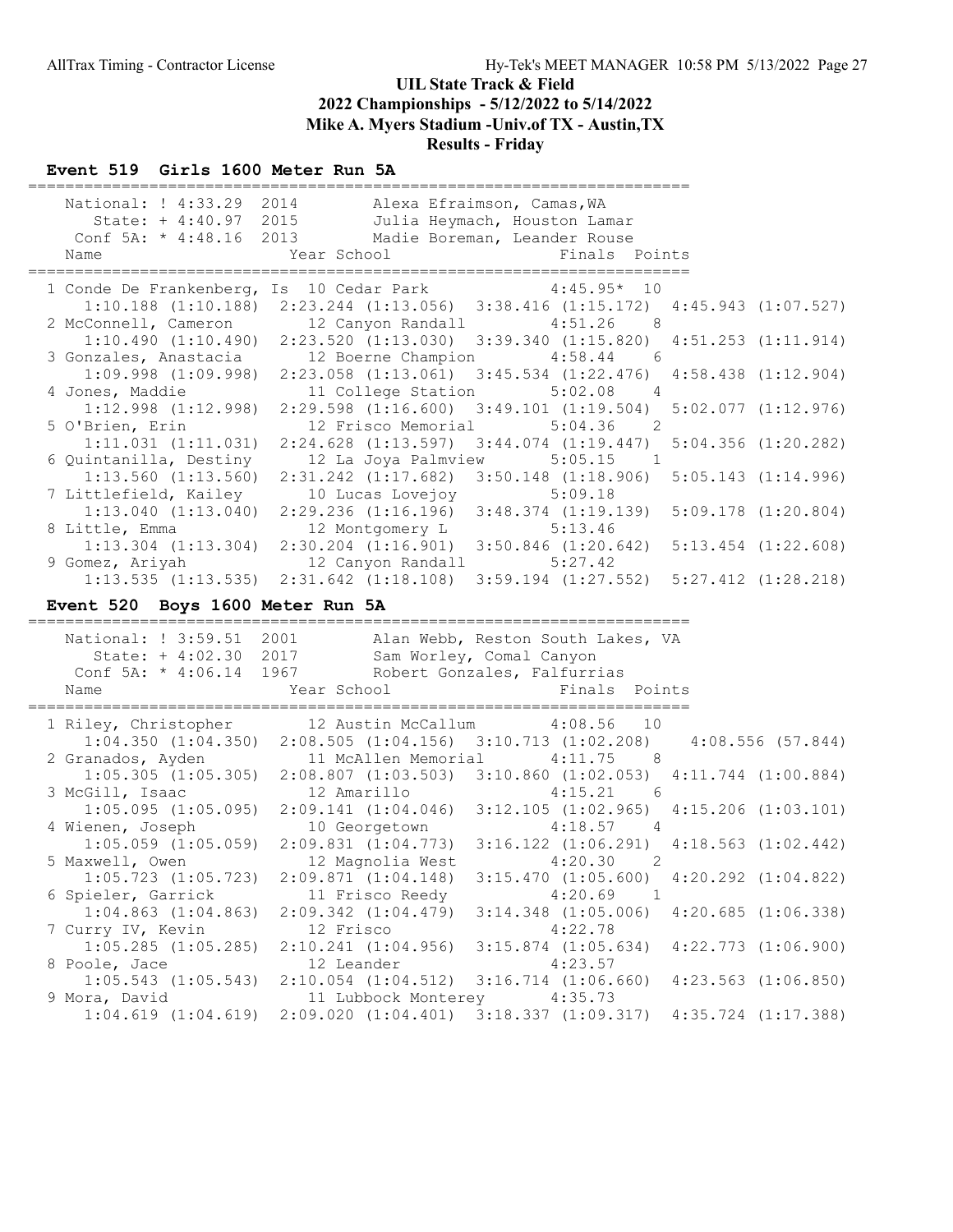## Results - Friday

#### Event 521 Girls 4x400 Meter Relay 5A

======================================================================= National: ! 3:35.49 2004 Long Beach Poly, CA, Long Beach Po Woods/Harris/Lee/Solomon State: + 3:37.85 2017 DeSoto, DeSoto J Moore, R Effiong, C Wash, B Murphy Conf  $5A: * 3:40.41$  2008 Lancaster, Lancaster Mergerson/Miller/D. Hill/T. Hill<br>I Finals Points ======================================================================= 1 Lancaster 3:46.63 20 1) Williams, Jalyn 12 2) Strong, Trelondra 12 3) Claiborne, Kialia 11  $\hskip10mm$  4) Daniyan, Kelaiah 11 2:50.823 (2:50.823) 3:46.624 (55.801)<br>2 Prosper Rock Hill 2 Prosper Rock Hill 3:47.87 16 1) Wrightsil, Amari 12 2) Brooks, Shiloh 10 3) Edwards, Jourdin 12 (4) Lewis, Kyla 11 2:52.926 (2:52.926) 3:47.870 (54.944) 3 Fort Bend Marshall 3:48.23 12 1) Williams, Cesley 12 2) Roberts, Desirae 12 3) Brinkley, Brianna 09 4) Green, Brittney 11 2:52.590 (2:52.590) 3:48.228 (55.639) 4 Lucas Lovejoy 3:51.58 8 1) Ngapout, Leila 11 2) Reaugh, Mia 09 3) Morefield, Amy 11 4) Littlefield, Kailey 10 2:55.153 (2:55.153) 3:51.579 (56.427) 5 Burleson 3:53.93 4 1) Palmer, Chaise 11 2) Tutu, Tyler 09 3) Nunsant, Janiya 12 4) Evans, Kathryn 09 2:57.045 (2:57.045) 3:53.929 (56.884) 6 Burleson Centennial 3:53.98 2 1) Sneed, Lauren 12 2) Mosley, Kennedy 11 3) Ferguson, Kyla 11  $\qquad \qquad \qquad$  4) Tucker, Kendahl 12 2:58.567 (2:58.567) 3:53.979 (55.412) 7 Boerne Champion 3:55.36 1) Hankins, Addison 11 2) Garcia, Reagan 11 3) Huerta, Meghan 11 4) Burkey, Riley 12 2:58.000 (2:58.000) 3:55.360 (57.360) 8 Georgetown 3:58.74 1) Decker, MaryMac 11 2) Anderson, Aurelia 09 3) Muzzy, Lily 09 4) Spencer, Jacqui 12 3:00.582 (3:00.582) 3:58.740 (58.158) 9 Manvel 4:00.17 1) Johnson, Jasmyn 10 2) Smith, Kayla 12 3) Woodard, Kymia 10 4) Miller, Jasir 12 3:04.547 (3:04.547) 4:00.164 (55.617)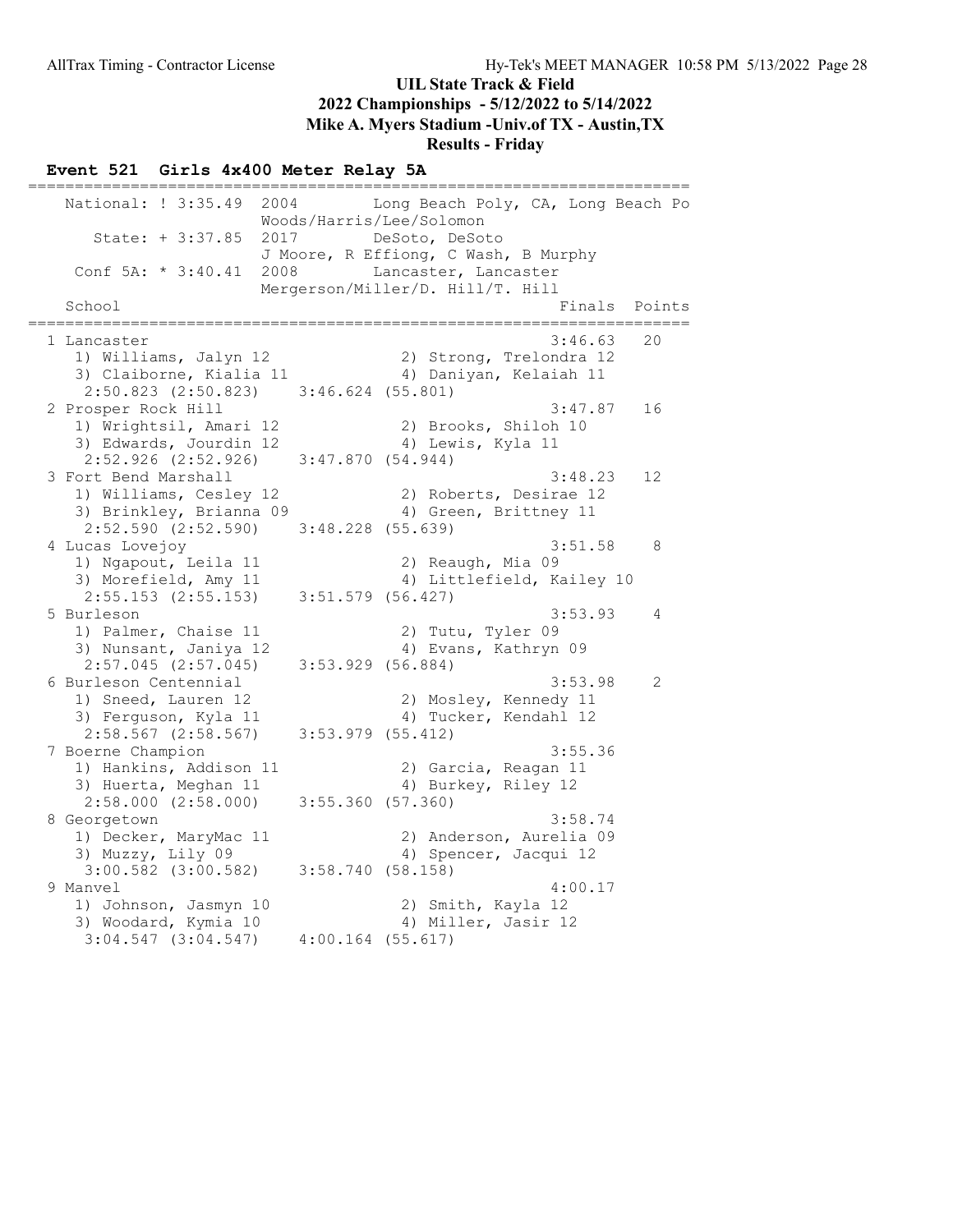## Results - Friday

#### Event 522 Boys 4x400 Meter Relay 5A =======================================================================

National: ! 3:07.40 1985 Hawthorne, CA, Hawthorne, CA March/Graham/Kelly/Thomas State: + 3:09.14 1984 Dallas Roosevelt, Dallas Roosevelt Allen/Melton/Carden/Martin Conf 5A: \* 3:10.78 2003 Austin Reagan, Austin Reagan Franks/Darby/Sterling/Williams Finals Points ======================================================================= 1 Fort Bend Marshall 3:14.60 20 1) Roseboro, Mason 11 2) Holmes, Gerard 12 3) Williams, Kameron 09 4) Brinkley, Chris 12 2:27.637 (2:27.637) 3:14.594 (46.957)<br>2 McKinney North 2 McKinney North 3:15.31 16 1) Briggs, Taylor 10 2) Walker, David 11 3) Walker, Jayden 10 4) Blackwood, Kody 12 2:28.341 (2:28.341) 3:15.310 (46.969) 3 Lucas Lovejoy 3:16.21 12 1) Lavender, Jaxson 11 2) Livingstone, Parker 10 3) Murdock, Omari 12 4) Mcgowan, Riley 12 2:28.201 (2:28.201) 3:16.210 (48.010) 4 Saginaw 3:20.99 8 1) Kennard, Stephenson 12 2) Mcallister, Timoteo 12 3) Barasa, Paul 10 4) Rose, Tyler 12 2:30.705 (2:30.705) 3:20.984 (50.279)<br>5 Lancaster 5 Lancaster 3:21.82 4 1) Byrd, Nicholas 11 2) Jones, Kendrick 12 3) Hunter, Zackary 11 4) Gipson, Corian 10 2:31.476 (2:31.476) 3:21.816 (50.340) 6 San Antonio Alamo Heights 3:21.83 2 an Antonio Aliano Aci<sub>pari</sub>.<br>1) Joseph, White 10 2) Brown, Amari 12<br>3) Terry, Michael 09 3 4) Mcgrath, Connor 12 3) Terry, Michael 09 2:33.313 (2:33.313) 3:21.826 (48.513) 7 Northwest 3:22.59 1) Wheatley, George 11 2) Lutkenhaus, Andrew 11 3) Smith, Sam 09 4) Reil, Kenan 11 2:34.080 (2:34.080) 3:22.583 (48.504)<br>8 Georgetown 8 Georgetown 3:23.64 1) Jarvis, Carson 11 2) Dickman, Drayden 11 3) Doering, Haden 12 (4) McDaniel, Jack 11 2:34.278 (2:34.278) 3:23.636 (49.359) -- Brenham DNF 1) Bonner, La'Tre 11 2) Ragston, Savion 11 3) Mohammad, Saif 10 4) Hemphill, Eric 12 Event 523 Girls Discus Throw 5A ================================================================================= National: ! 191-06 2012 Shelbi Vaughan, Mansfield Legacy, TX State: + 187-10 2012 Shelbi Vaughan, Mansfield Legacy Conf 5A: \* 163-06 2005 D'Andra Carter, Red Oak Name **Name** Year School **Finals** Points =================================================================================

 1 Fey, Madeleine 10 Midlothian 160-03 48.84m 10 146-10 160-03 158-06 154-08 FOUL FOUL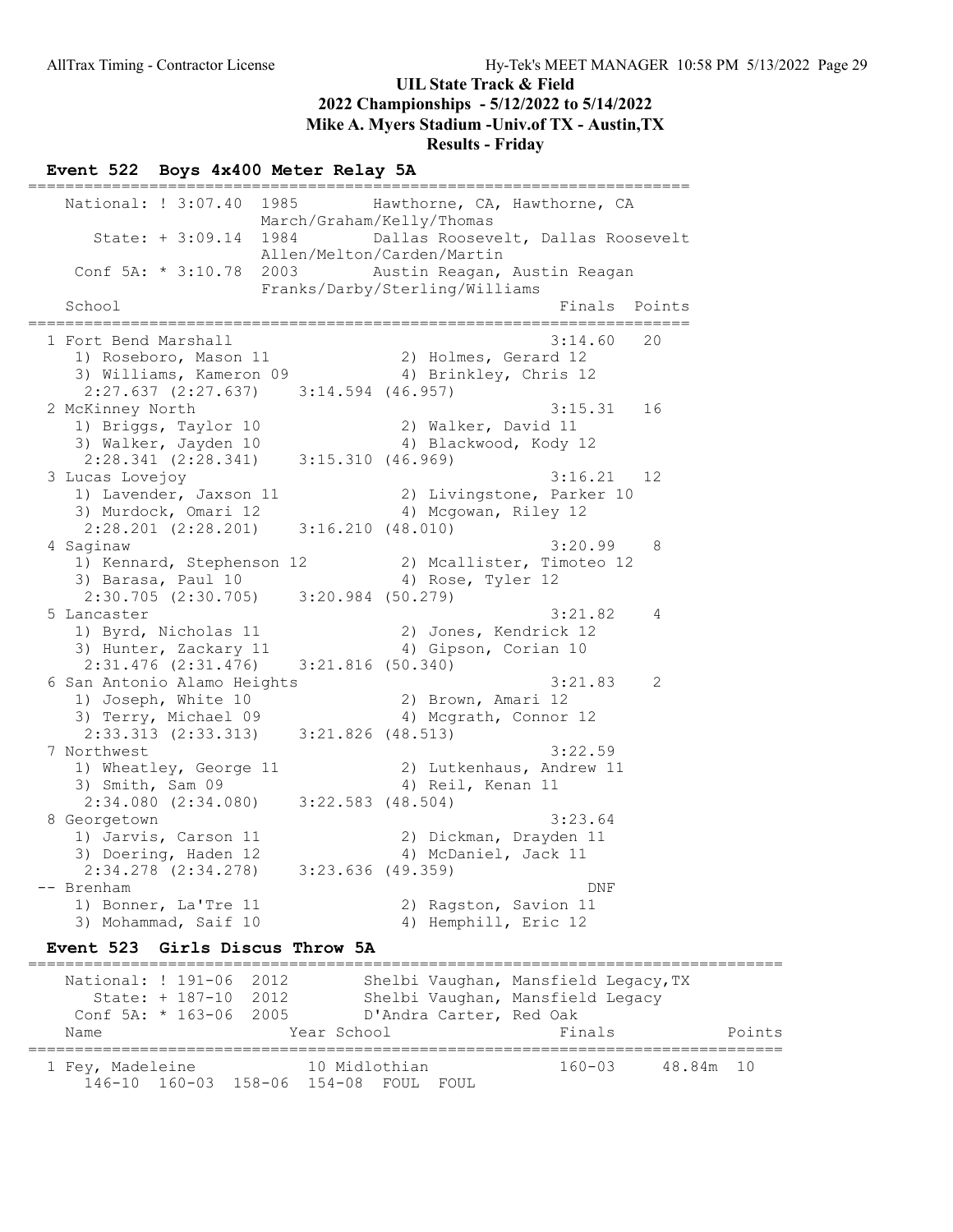Results - Friday

# ....Event 523 Girls Discus Throw 5A

| 2 Davis, McKenzie 12 Creekview          |                    | $150 - 10$ | 45.97m   | 8              |
|-----------------------------------------|--------------------|------------|----------|----------------|
| 133-01 135-10 146-08 150-10 FOUL FOUL   |                    |            |          |                |
| 3 Ramirez, Serina                       | 11 Rio Grande City | 149-10     | 45.66m   | - 6            |
| 148-02 135-02 149-10                    | 148-09 FOUL 148-06 |            |          |                |
| 4 St Peters, Lauren                     | 10 Aledo           | 144-00     | 43.89m   | $\overline{4}$ |
| 134-11 144-00 140-03 FOUL FOUL FOUL     |                    |            |          |                |
| 5 Woolridge, Glennis 12 Man. Timberview |                    | 141-08     | 43.18m   | $\overline{2}$ |
| 129-08 117-02 134-11 FOUL FOUL 141-08   |                    |            |          |                |
| 6 Johnson, Tierrani 12 Marshall         |                    | $137 - 04$ | 41.85m 1 |                |
| 137-04 FOUL 108-08 122-05 FOUL FOUL     |                    |            |          |                |
| 7 De La Garza, Ana 12 College Station   |                    | $128 - 03$ | 39.09m   |                |
| 126-11 114-11 FOUL 120-04 128-03 FOUL   |                    |            |          |                |
| 8 Duron, Melanie 12 Laredo Martin       |                    | $123 - 00$ | 37.49m   |                |
| 123-00 FOUL FOUL FOUL 92-00 FOUL        |                    |            |          |                |
| 9 Morris, Allison 12 Pflug. Hendricksn  |                    | $120 - 03$ | 36.65m   |                |
| FOUL 102-03 118-02 107-01 FOUL          | $120 - 03$         |            |          |                |

# Event 524 Boys Discus Throw 5A

| National: ! 236-06 2009<br>Mason Finley, Buena Vista, CO<br>State: + 208-08 1996 Roger Roesler, Round Rock<br>Conf 5A: * 200-09 1996 Adam Guthrie, Austin Reagan<br>Year School<br>Name | Finals     |           | Points        |
|-----------------------------------------------------------------------------------------------------------------------------------------------------------------------------------------|------------|-----------|---------------|
| 1 Williams, Lucas 12 Colleyv Heritage                                                                                                                                                   | 191-02     | 58.26m 10 |               |
| FOUL 178-03 FOUL 177-00 168-08 191-02<br>2 Adams II, Kevin 12 Cedar Park                                                                                                                | 187-04     | 57.09m    | 8             |
| FOUL 158-02 FOUL 172-03 FOUL 187-04<br>3 Vernor, Heath 11 Ennis<br>173-08 FOUL 172-11 166-01 FOUL 185-09                                                                                | 185-09     | 56.61m    | 6             |
| 4 Chukwu, Charles 12 Katy Paetow<br>FOUL 182-03 FOUL 163-04 176-01 166-02                                                                                                               | 182-03     | 55.54m    | 4             |
| 5 Orta, Alberto 11 Friendswood<br>158-07 175-00 170-04 172-02 172-08 170-02                                                                                                             | $175 - 00$ | 53.34m    | $\mathcal{L}$ |
| 6 Williams, Alex 12 Manvel<br>117-04 166-02 157-04 168-02 171-01 164-09                                                                                                                 | $171 - 01$ | 52.14m    | $\mathbf{1}$  |
| 7 Warzecha, Connor 11 Boerne Champion<br>FOUL 142-09 FOUL FOUL 155-09 170-01                                                                                                            | $170 - 01$ | 51.84m    |               |
| 8 Songer, Gabriel 11 Midlothian<br>168-11 163-00 169-10 FOUL 162-10 163-10                                                                                                              | 169-10     | 51.76m    |               |
| 9 Duarte, Andrew 12 El Paso Andress<br>FOUL 145-04 135-03 165-10 FOUL<br>$151 - 09$                                                                                                     | 165-10     | 50.54m    |               |

## Event 525 Girls High Jump 5A

|                    | National: ! 6-04.50 2015   |                                                                       | Vashti Cunningham, Bishop Gorman, NV |          |
|--------------------|----------------------------|-----------------------------------------------------------------------|--------------------------------------|----------|
|                    | State: + 6-02 1992         |                                                                       | Amy Acuff, Corpus Christi Calallen   |          |
|                    | Conf 5A: $\star$ 6-02 1992 |                                                                       | Amy Acuff, Corpus Christi Calallen   |          |
| Name               |                            | Year School                                                           | Finals                               | Points   |
|                    |                            |                                                                       |                                      |          |
| 1 Pfiffner, Hannah |                            | 11 Frisco Wakeland                                                    | $6 - 00.00$                          | 1.82m 10 |
|                    |                            | $5-00$ $5-02$ $5-04$ $5-06$ $5-07$ $5-08$ , $50$ $5-10$ $5-11$ $6-00$ |                                      |          |
|                    | $\cap$<br>$\bigcap$        | $\bigcap$<br>$\circ$ xo                                               | XX V<br>-XO                          |          |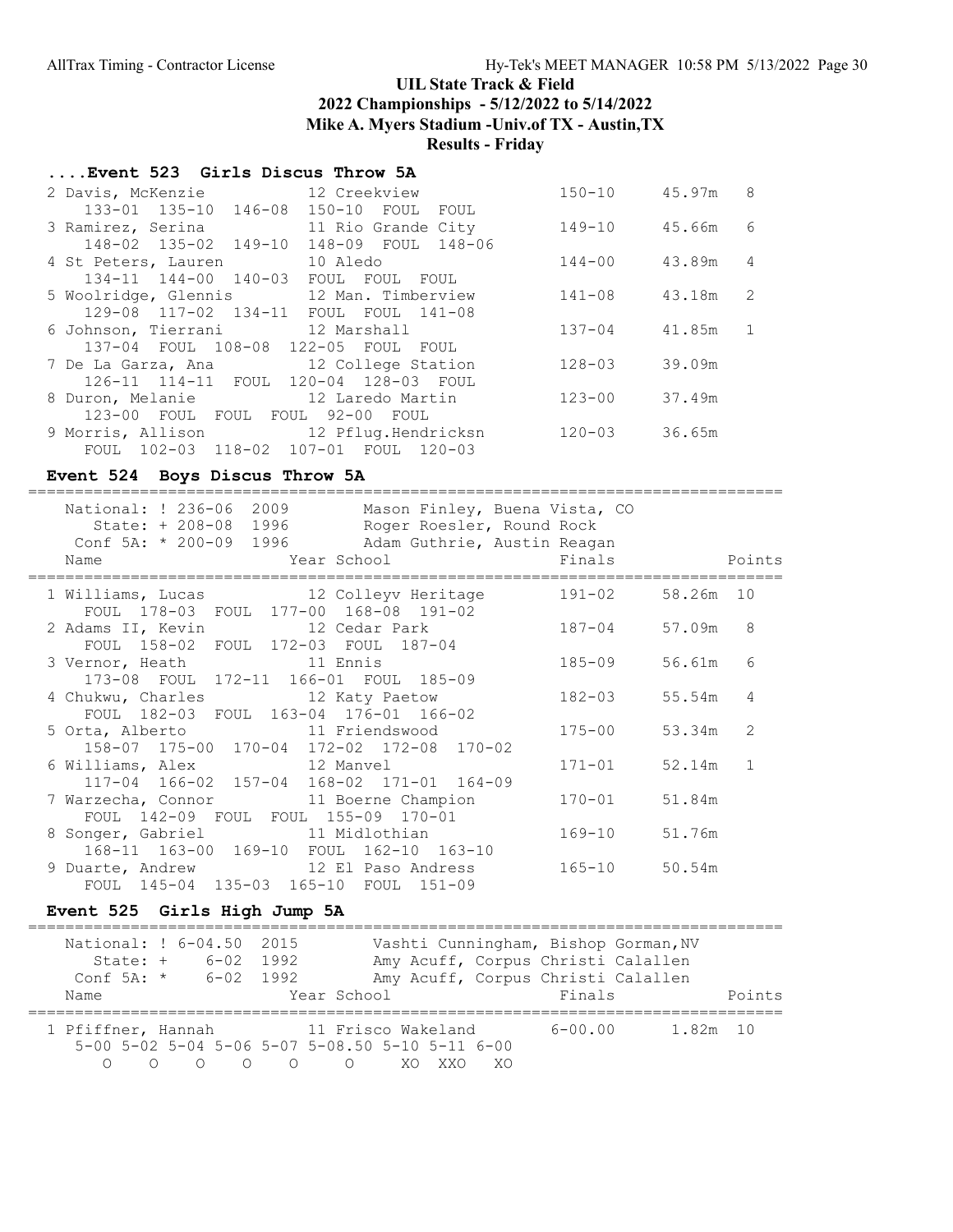| Event 525  Girls High Jump 5A                   |                                                     |                     |  |
|-------------------------------------------------|-----------------------------------------------------|---------------------|--|
|                                                 | 2 Slater, Kelsey 11 College Station 5-06.00 1.67m 8 |                     |  |
| $5 - 00$ $5 - 02$ $5 - 04$ $5 - 06$ $5 - 07$    |                                                     |                     |  |
| $O$ $O$ $O$ $O$ $XXX$                           |                                                     |                     |  |
|                                                 | 3 Andrus, Kaci 11 Mont Belvieu BH 5-06.00 1.67m 6   |                     |  |
| $5 - 00$ $5 - 02$ $5 - 04$ $5 - 06$ $5 - 07$    |                                                     |                     |  |
| O O O XO XXX                                    |                                                     |                     |  |
| 4 Maroney, Indiah 10 Abilene Wylie              |                                                     | $5 - 04.00$ 1.62m 3 |  |
| $5 - 00$ $5 - 02$ $5 - 04$ $5 - 06$             |                                                     |                     |  |
| O O O XXX                                       |                                                     |                     |  |
| 4 Rhone, Taisha                                 | 12 Dallas Wilson                                    | $5 - 04.00$ 1.62m 3 |  |
| $5 - 00$ $5 - 02$ $5 - 04$ $5 - 06$             |                                                     |                     |  |
| O O O XXX                                       |                                                     |                     |  |
| 6 Ferrell, Jade                                 | 12 Midlothian                                       | $5-04.00$ 1.62m 1   |  |
| $5 - 00$ $5 - 02$ $5 - 04$ $5 - 06$             |                                                     |                     |  |
| O XO O XXX                                      |                                                     |                     |  |
| 7 Potter, Anaya                                 | 11 Northwest                                        | $5 - 04.00$ 1.62m   |  |
| $5 - 00$ $5 - 02$ $5 - 04$ $5 - 06$             |                                                     |                     |  |
| O O XO XXX                                      |                                                     |                     |  |
| 8 Hoskins, Zaniah<br>$5 - 00$ $5 - 02$ $5 - 04$ | 09 Buda Johnson                                     | $5 - 02.00$ 1.57m   |  |
|                                                 |                                                     |                     |  |
| P XO XXX                                        |                                                     |                     |  |
| 9 Williamson, Ava                               | 11 Dripping Springs 5-02.00 1.57m                   |                     |  |
| $5 - 00$ $5 - 02$ $5 - 04$                      |                                                     |                     |  |

# Event 526 Boys High Jump 5A

O XXO XXX

| National: ! 7-06 2017<br>State: + 7-04.75 1983                                                                                                         |       | Vernon Tucker, Yukon, OK<br>James Lott, Refugio<br>Conf 5A: * 7-01.50 1983 Ernie Mendez, Canyon |                   |                |   |
|--------------------------------------------------------------------------------------------------------------------------------------------------------|-------|-------------------------------------------------------------------------------------------------|-------------------|----------------|---|
| Name                                                                                                                                                   |       | Year School                                                                                     | Finals            | Points         |   |
| 1 Jones, Keandre                 11 Port Arthur Mem           6-08.00<br>$6 - 00$ $6 - 02$ $6 - 04$ $6 - 06$ $6 - 07$ $6 - 08$ $7 - 00$<br>O XO O XO O |       | O XXX                                                                                           |                   | $2.03m$ 10     |   |
| 2 Figgers, Nathanil 11 Bryan Rudder<br>$6 - 00$ $6 - 02$ $6 - 04$ $6 - 06$ $6 - 07$ $6 - 08$<br>$O$ $O$ $P$ $O$                                        | O XXX |                                                                                                 | $6 - 07.00$ 2.00m |                | 8 |
| 3 Florence, Zachar 12 Hallsville<br>$6 - 00$ $6 - 02$ $6 - 04$ $6 - 06$<br>P O O XXX                                                                   |       |                                                                                                 | 6-04.00 1.93m     |                | 6 |
| 4 Leyva, Ricardo<br>$6 - 00$ $6 - 02$ $6 - 04$ $6 - 06$<br>XXO O O XXX                                                                                 |       | 11 Clint Horizon                                                                                | 6-04.00 1.93m     |                | 4 |
| 5 Franklin, Kameron<br>$6 - 00$ $6 - 02$ $6 - 04$ $6 - 06$<br>O OXXOXXX                                                                                |       | 10 Frisco Heritage                                                                              | $6 - 04.00$       | $1.93m$ $1.50$ |   |
| 5 Runels, Steven<br>$6 - 00$ $6 - 02$ $6 - 04$ $6 - 06$<br>P XXO XXX<br>$\cap$                                                                         |       | 12 Lubbock Monterey                                                                             | $6 - 04.00$       | $1.93m$ $1.50$ |   |
| 7 Jennings, Bradford<br>$6 - 00$ $6 - 02$ $6 - 04$ $6 - 06$<br>XXO<br>O XXO XXX                                                                        |       | 11 CC Flour Bluff                                                                               | 6-04.00           | 1.93m          |   |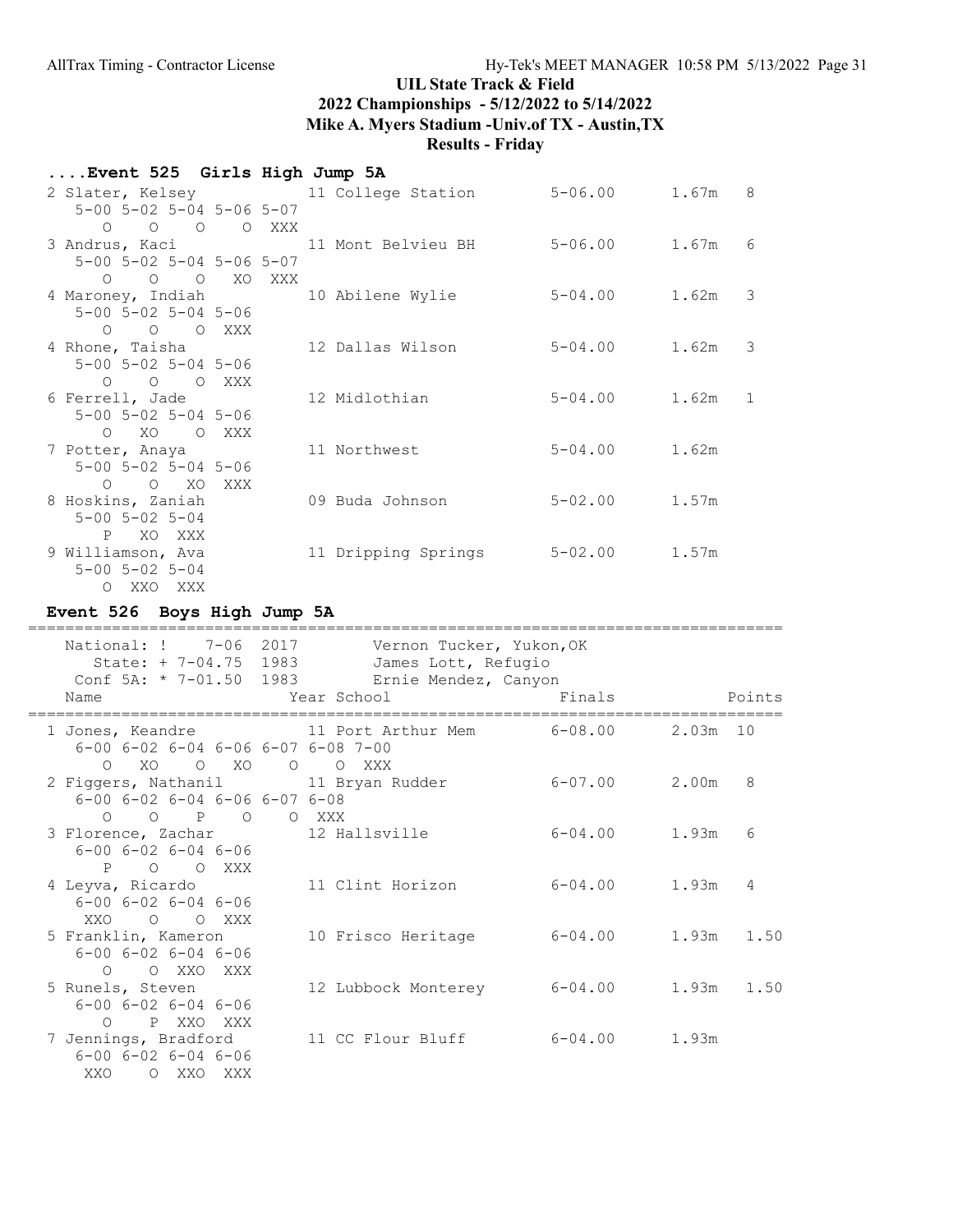# ....Event 526 Boys High Jump 5A

| 8 Stevens, Kade<br>$6 - 00$ $6 - 02$ $6 - 04$ | 10 Friendswood | 6-02.00 | 1.87m |
|-----------------------------------------------|----------------|---------|-------|
| P XXO XXX                                     |                |         |       |
| 9 Perez, Allen                                | 11 Roma        | 6-02.00 | 1.87m |
| $6 - 00$ $6 - 02$ $6 - 04$                    |                |         |       |
| XXO.<br>XXX X<br>XΟ                           |                |         |       |

# Event 527 Girls Long Jump 5A

| National: ! 22-01.75 1976<br>Kathy McMillian, Raeford Hoke Co, NC<br>State: + 21-03.25 2001 Ychlindria Spears, Luling<br>Conf $5A: * 20-10.25$ 2000 Chandi Jones, Bay City<br>Name                                                     |                 |
|----------------------------------------------------------------------------------------------------------------------------------------------------------------------------------------------------------------------------------------|-----------------|
| 1 Butler, Sanaria 12 Port Neches-Groves 19-07.75 2.5 5.98m 10                                                                                                                                                                          |                 |
| $19-07.75(2.5)$ $19-03.50(1.2)$ $19-05(1.7)$ $19-07.25(0.6)$ FOUL(3.6) FOUL(2.9)<br>2 Fingers, Taylor 11 Man. Timberview 19-06.25 2.7 5.94m 8<br>$18-05(1.4)$ $19-01.50(1.9)$ $18-10(2.0)$ $FOUT(2.8)$ $19-06.25(2.7)$ $18-11.25(0.9)$ |                 |
| 3 Griffin, Genesis 3 11 Fort Bend Marshall 19-04.75 2.3 5.91m<br>FOUL(2.0) $19-04.75(2.3)$ $18-07.75(0.7)$ $19-02.75(0.4)$ FOUL(3.3) $18-08.75(2.1)$                                                                                   | $6\overline{6}$ |
| 4 Miller, Princess 32 Man. Timberview 39-02.50 2.7 5.85m<br>$17-02.75(1.6)$ $18-00.50(2.7)$ $19-02.50(2.7)$ $17-00(0.1)$ $17-07.75(1.7)$ $18-09.75(1.6)$                                                                               | 4               |
| 5 Johnson, Tairah 12 Fort Bend Marshall 19-02.00 1.0 5.84m<br>$18-09.25(1.4)$ FOUL $(2.3)$ FOUL $(1.0)$ $19-02(1.0)$ $18-08.50(2.6)$ FOUL $(1.6)$                                                                                      | 2               |
| 10 Frisco Memorial 19-01.00 1.9 5.81m 1<br>6 Lott, Falyn<br>$18-09.50(2.2)$ $18-06(0.8)$ $18-02.50(0.9)$ $18-00.75(1.1)$ $19-01(1.9)$ FOUL(2.6)                                                                                        |                 |
| 12 Denison 18-08.50 1.6 5.70m<br>7 Shaw, Faith<br>FOUL(1.0) $16-03.75(1.7)$ $18-00.75(1.6)$ $17-09.25(0.3)$ $18-08.50(1.6)$ $18-04.50(1.2)$                                                                                            |                 |
| 8 Muzzy, Lily 69 Georgetown 17-10.00 0.3<br>5.43m<br>FOUL(2.1) FOUL(2.0) $16-04.25(1.4)$ $15-03(1.3)$ $17-10(0.3)$ FOUL(1.9)                                                                                                           |                 |
| $17-05.75(0.9)$ FOUL $(1.6)$ 17-08.50 $(1.3)$ FOUL $(0.8)$ FOUL $(1.7)$ 17-07.50 $(0.7)$                                                                                                                                               |                 |

# Event 528 Boys Long Jump 5A

| National: ! 26-04.75 1989<br>State: + 26-01.50 2008<br>Name | James Stallworth, Tulare, CA<br>Marquise Goodwin, Garland Rowlett<br>Conf 5A: * 25-06 2001 Howard Jackson, Freeport Brazosport<br>Year School Tinals Wind<br>Points |
|-------------------------------------------------------------|---------------------------------------------------------------------------------------------------------------------------------------------------------------------|
|                                                             | 1 Johnson, Chris             12 Frisco Liberty         24-04.50   2.1     7.42m 10                                                                                  |
|                                                             | $22-10.25(3.3)$ $23-10.75(4.3)$ $19-06.25(1.4)$ $22-08.75(1.6)$ $22-10.75(1.9)$ $24-04.50(2.1)$                                                                     |
|                                                             | 2 Champ, Gavin 12 Princeton 23-09.25 2.5 7.24m 8                                                                                                                    |
|                                                             | $22-01.75(1.4)$ $23-09.25(2.5)$ $22-01.25(1.3)$ $23-02.50(2.6)$ FOUL(3.8) $23-01(2.1)$                                                                              |
|                                                             | 3 De Madet, Ronald 12 Frisco Memorial 23-06.00 1.7 7.16m 6                                                                                                          |
|                                                             | $22-07.25(1.6)$ $22-07(2.1)$ $23-03.25(0.7)$ $22-08.25(1.2)$ $23-01.75(1.7)$ $23-06(1.7)$                                                                           |
|                                                             | 4 Bynum, Kai               12 Mansfield Summit       22-09.50     2.0     6.94m     4                                                                               |
|                                                             | $22-04(0.8)$ FOUL $(2.4)$ $22-09.50(2.0)$ FOUL $(2.2)$ $22-03.75(3.2)$ FOUL $(2.3)$                                                                                 |
|                                                             |                                                                                                                                                                     |
|                                                             | $21-09(2.4)$ $20-08.50(2.1)$ $21-03.75(0.6)$ $20-07.50(0.1)$ $22-02(1.5)$ $22-02.25(1.8)$                                                                           |
|                                                             | 6 Sedwick, Michael 12 Georgetown E 21-10.50 1.6 6.66m 1                                                                                                             |
|                                                             | $21-10.50(1.6)$ FOUL $(2.9)$ FOUL $(1.8)$ FOUL $(0.6)$ $21-07.25(1.9)$ FOUL $(2.0)$                                                                                 |
|                                                             | 7 Wortham, JyAdrian 11 Fort Bend Marshall 21-06.00 1.1 6.55m                                                                                                        |
|                                                             | FOUL $(1.7)$ 20-10.25 $(2.3)$ 21-06 $(1.1)$ 21-00.25 $(0.9)$ 20-06 $(1.9)$ 20-09.25 $(3.5)$                                                                         |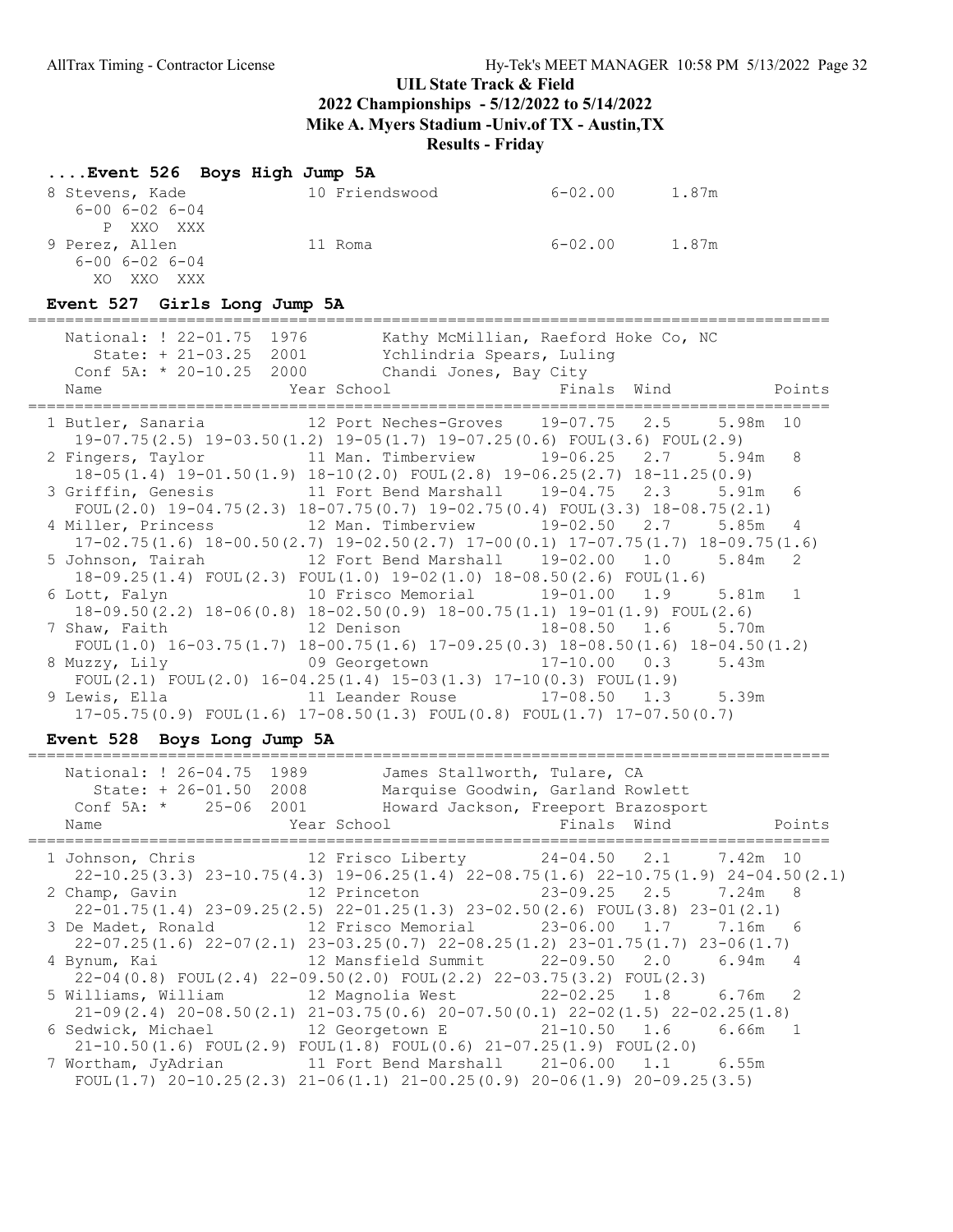#### ....Event 528 Boys Long Jump 5A

 8 Cannon, J'Dohn 12 Seguin 21-04.75 1.8 6.52m FOUL(2.2) 21-03.50(2.5) 20-10.50(1.8) 21-04.75(1.8) 20-09.25(0.3) FOUL(1.8) 9 Reil, Kenan 11 Northwest 20-10.75 1.6 6.36m 20-05(2.7) 20-10.75(1.6) 20-05.50(2.3) 19-00(0.8) 20-04.25(0.6) 19-08.75(1.0)

#### Event 529 Girls Pole Vault 5A

|  |                                                                              | ========= |                                                                                                                                                                   |                    |            |
|--|------------------------------------------------------------------------------|-----------|-------------------------------------------------------------------------------------------------------------------------------------------------------------------|--------------------|------------|
|  | State: + 13-09 2013                                                          |           | National: ! 14-04 2017 Rachel Baxter, Anaheim Canyon, CA<br>Freier/Campbell/Fitzsimmons, NoW/New Caney/AuL<br>Conf 5A: * 13-09 2018 Nastassja Campbell, New Caney |                    |            |
|  | Name                                                                         |           | Year School                                                                                                                                                       | Finals             | Points     |
|  | PPP PPP<br>PPP                                                               |           | 1 Harber, Alexandra 11 McKinney North 13-00.00<br>10-00 10-06 11-00 11-06 12-00 12-03 12-06 12-09 13-00 13-03<br>O O PPP<br>PPP<br>$\overline{O}$                 | O XXX              | 3.96m 10   |
|  | PPP PPP<br>PPP                                                               | $\circ$   | 2 Bybee, Claire               12 Sulphur Springs         12-09.00<br>10-00 10-06 11-00 11-06 12-00 12-03 12-06 12-09 13-00<br>O PPP<br>XO                         |                    | 3.88m<br>8 |
|  | PPP<br>PPP                                                                   |           | $\overline{O}$<br>3 Neighbors, Jacelyn 10 Royse City 12-06.00 3.81m<br>10-00 10-06 11-00 11-06 12-00 12-03 12-06 12-09<br>O XXO O O O XXX                         | XXX                | 6          |
|  | 4 Andrus, Kaci<br>10-00 10-06 11-00 11-06 12-00 12-03<br>PPP PPP PPP XO OXXX |           | 11 Mont Belvieu BH                                                                                                                                                | $12 - 00.00$ 3.65m | 4          |
|  | 10-00 10-06 11-00 11-06 12-00<br>PPP PPP 0 0 XXX                             |           |                                                                                                                                                                   |                    | 2          |
|  | 6 Mitchell, Olivia<br>10-00 10-06 11-00 11-06<br>PPP<br>XO                   | O XXX     |                                                                                                                                                                   |                    | 1          |
|  | 7 Kilburn, Maggie 69 Aledo<br>$10 - 00$ $10 - 06$ $11 - 00$<br>PPP<br>XO XXX |           |                                                                                                                                                                   | $10 - 06.00$ 3.20m |            |
|  | 7 Hindman, Taylor<br>$10 - 00$ $10 - 06$ $11 - 00$<br>$\circ$<br>XO<br>XXX   |           | 10 Aledo                                                                                                                                                          | $10 - 06.00$ 3.20m |            |
|  | $10 - 00$ $10 - 06$<br>PPP XXX                                               |           | -- Stevens, Charlotte 12 Austin McCallum                                                                                                                          | ΝH                 |            |

#### Event 530 Boys Pole Vault 5A

================================================================================= National: ! 19-05.50 2018 Armand Duplantis, Lafayette, LA State: + 18-03.25 2018 Branson Ellis, Tyler Lee Conf 5A: \* 17-06.50 2000 Sage Thames, Wolfforth Frenship Name **School Finals** Points ================================================================================= 1 Hecke, Gavin 12 Prosper Rock Hill 16-03.00 4.95m 10 14-00 14-06 15-00 15-06 15-09 16-00 16-03 17-00.25 PPP PPP XO XO O XO O XXX<br>2 Loibl, Nick 12 NR Hills Birdvil 12 NR Hills Birdvil 16-00.00 4.87m 8 14-00 14-06 15-00 15-06 15-09 16-00 16-03 PPP XXO O XO PPP O XXX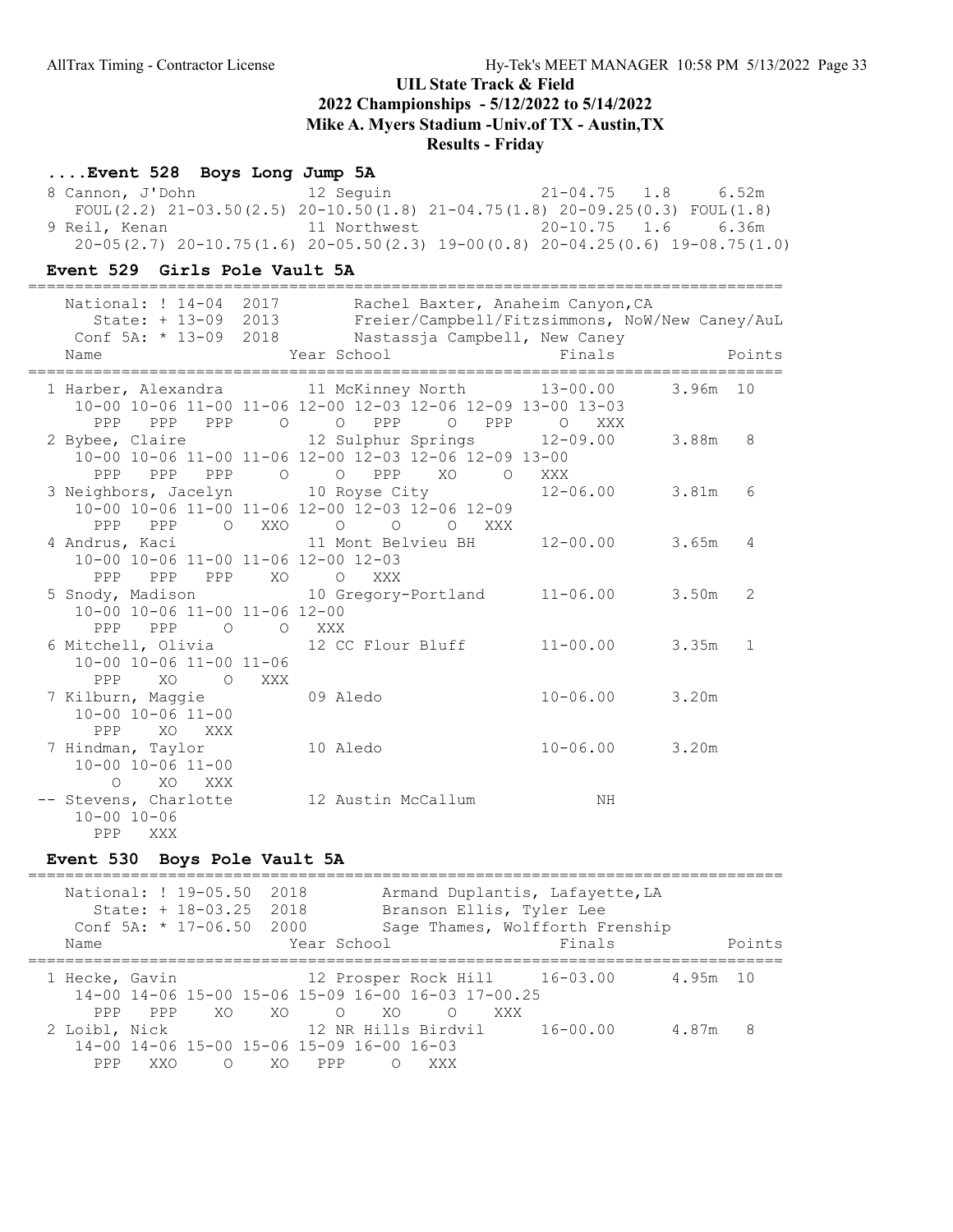# ....Event 530 Boys Pole Vault 5A

| 3 Thomas, Jacob 12 Gregory-Portland                   |                       | $16 - 00.00$       | 4.87m<br>6                |
|-------------------------------------------------------|-----------------------|--------------------|---------------------------|
| 14-00 14-06 15-00 15-06 15-09 16-00 16-03             |                       |                    |                           |
| PPP<br>XO O<br>PPP                                    | $\circ$<br>XO.<br>XXX |                    |                           |
| 4 Harrison, Colton 10 Gregory-Portland 15-06.00 4.72m |                       |                    | 4                         |
| 14-00 14-06 15-00 15-06 15-09                         |                       |                    |                           |
| PPP<br>$\overline{O}$<br>XO.<br>PPP                   | XXX X                 |                    |                           |
| 5 Jacobs, Seth 12 Santa Fe                            |                       | $15 - 00.00$ 4.57m | $\mathcal{L}$             |
| 14-00 14-06 15-00 15-06                               |                       |                    |                           |
| XO<br>XO<br>XO<br>XXX                                 |                       |                    |                           |
| 6 Bethell, Rylan 10 Joshua                            |                       |                    | $14 - 06.00$ $4.41m$ 0.50 |
| 14-00 14-06 15-00                                     |                       |                    |                           |
| XO.<br>O XXX                                          |                       |                    |                           |
| 6 Williams, Reece                                     | 12 Burleson           |                    | $14 - 06.00$ $4.41m$ 0.50 |
| $14 - 00$ $14 - 06$ $15 - 00$                         |                       |                    |                           |
| O XXX<br>XO.                                          |                       |                    |                           |
| 8 Williams, Nathan                                    | 10 Santa Fe           | $14 - 06.00$ 4.41m |                           |
| 14-00 14-06 15-00                                     |                       |                    |                           |
| XO XXX<br>$\circ$                                     |                       |                    |                           |
| 9 Segovia, Django                                     | 11 Marble Falls       | $14 - 06.00$ 4.41m |                           |
| 14-00 14-06 15-00                                     |                       |                    |                           |
| XXO<br>XXX<br>$\circ$                                 |                       |                    |                           |

### Event 531 Girls Shot Put 5A

| National: ! 57-01.25 2017<br>Alyssa Wilson, Donovan Cath, NJ<br>State: + 54-10.75 2003 Michelle Carter, Red Oak<br>Conf 5A: * 54-10.75 2003 Michelle Carter, Red Oak<br><b>Example 2</b> Year School <b>Example 2 Secure 2 Year School</b><br>Name |          |                |
|----------------------------------------------------------------------------------------------------------------------------------------------------------------------------------------------------------------------------------------------------|----------|----------------|
| 1 Duron, Melanie 12 Laredo Martin 48-06.25 14.78m 10                                                                                                                                                                                               |          |                |
| 44-01 45-02.50 FOUL 48-06.25 FOUL 46-01.75<br>2 Fey, Madeleine 10 Midlothian 46-11.50 14.31m 8<br>46-11.50 44-02 FOUL FOUL FOUL FOUL                                                                                                               |          |                |
| 3 Woolridge, Glennis 12 Man. Timberview 45-09.75 13.96m<br>45-09.75 44-04 FOUL FOUL 43-11 FOUL                                                                                                                                                     |          | 6              |
| $44 - 10.25$ 13.67m<br>4 St Peters, Lauren 10 Aledo<br>43-05.50 FOUL 43-00.25 FOUL 43-05 44-10.25                                                                                                                                                  |          | $\overline{4}$ |
| 5 Ramirez, Serina 11 Rio Grande City 44-07.00 13.58m 2<br>39-09.25 39-04.25 42-07.50 38-01.75 39-08 44-07                                                                                                                                          |          |                |
| 43-06.75 FOUL 43-03.75 42-10.50 FOUL 43-07.75                                                                                                                                                                                                      | 13.30m 1 |                |
| $39-03.50$ $38-03.50$ $37-04$ $34-05.25$ $40-02.75$ $39-03$                                                                                                                                                                                        |          |                |
| 8 Richardson, Alauna 12 Frisco Independence 40-00.75 12.21m<br>40-00.75 38-10.50 40-00 39-03 39-08.25 37-06.50                                                                                                                                     |          |                |
| 9 Jackson, Lauryn 69 Pflugerville 37-06.50 11.44m<br>36-08.25 37-03 37-06.50 36-04.75 35-10 36-06                                                                                                                                                  |          |                |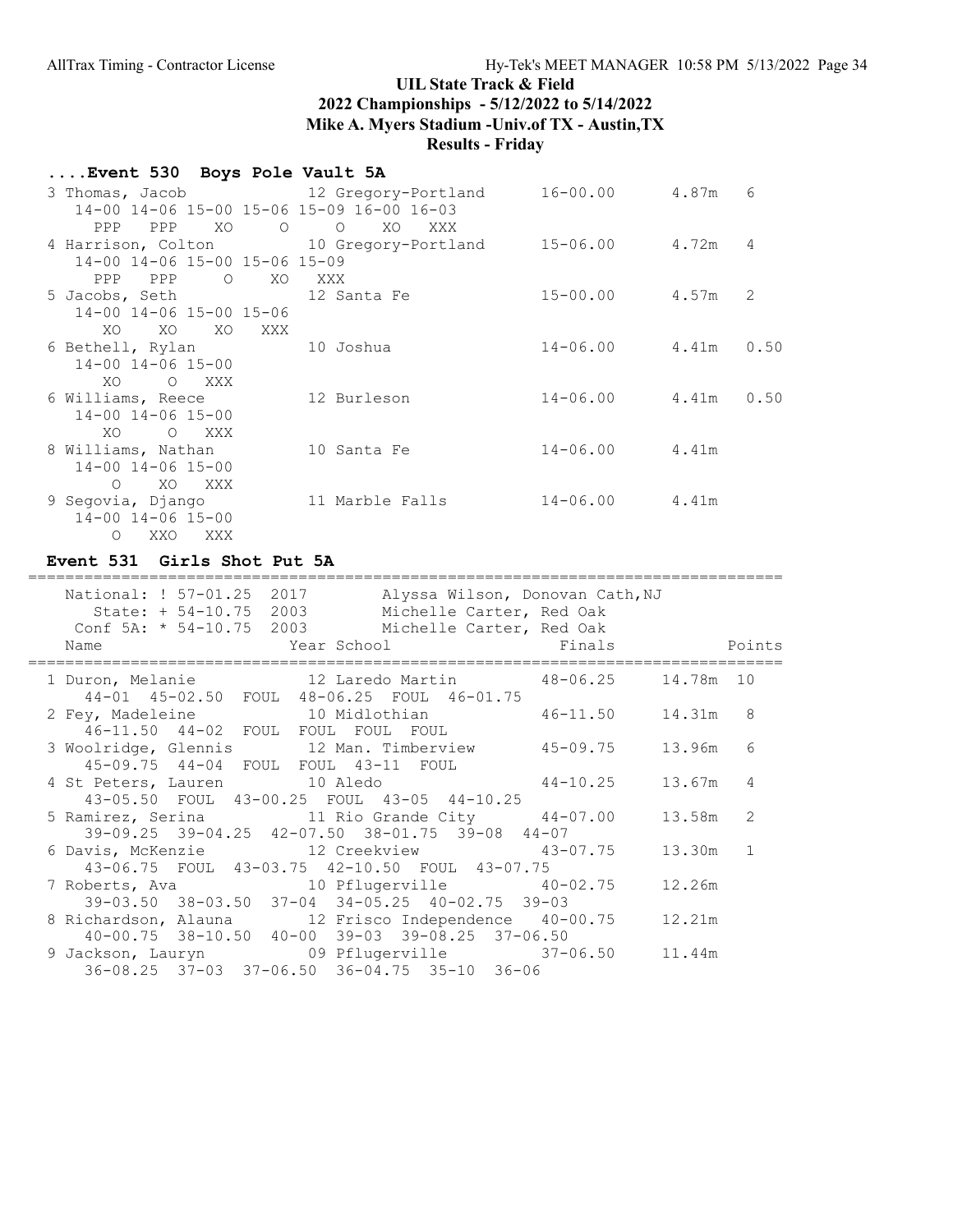## Event 532 Boys Shot Put 5A

| National: ! 77-00 1979 Michael Carter, Dallas Jefferson, TX<br>State: + 75-09 1979 Michael Carter, Dallas Jefferson<br>Conf 5A: * 66-11.50 2002 Lucas Mireles, Corpus Christi Calallen<br><b>Example 2</b> Year School School Finals<br>Name |                     |            | Points |
|----------------------------------------------------------------------------------------------------------------------------------------------------------------------------------------------------------------------------------------------|---------------------|------------|--------|
| 1 Williams, Alex 12 Manvel                                                                                                                                                                                                                   | 56-03.50            | 17.15m 10  |        |
| 53-09 56-02.75 56-03.50 FOUL FOUL FOUL<br>52-03.50 FOUL 50-04.75 52-00.25 FOUL 55-06.75                                                                                                                                                      |                     | 16.93m 8   |        |
| FOUL FOUL 27-10 47-02.75 55-05 FOUL                                                                                                                                                                                                          |                     | 16.89m     | - 6    |
| 4 Schirck, Brandon 10 Friendswood 54-11.75<br>54-01.50 54-09.25 52-10.75 54-05 54-11.75 FOUL                                                                                                                                                 |                     | $16.75m$ 4 |        |
| 5 Adams II, Kevin 12 Cedar Park 54-08.50<br>FOUL FOUL 43-03.50 53-00 54-08.50 FOUL                                                                                                                                                           |                     | $16.67m$ 2 |        |
| 6 Peters, Sheldon 11 Katy Jordan 53-02.25<br>53-02.25 FOUL 51-03.50 FOUL 49-07.25 50-10.50                                                                                                                                                   |                     | 16.21m 1   |        |
| 7 Pimpton, Ka'Morreun 11 WS Brewer<br>FOUL 49-04.25 52-09.75 FOUL 50-01 FOUL                                                                                                                                                                 | 52-09.75            | 16.09m     |        |
| 8 Evans, Dealyn 10 Pine Tree<br>FOUL FOUL 23-00 49-09.75 52-05.75 49-09.75                                                                                                                                                                   | 52-05.75            | 15.99m     |        |
| 9 Williams, Lucas 12 Colleyv Heritage<br>51-03 FOUL FOUL 49-05 FOUL 50-10.50                                                                                                                                                                 | $51 - 03.00$ 15.62m |            |        |

## Event 533 Girls Triple Jump 5A

| National: !<br>$44 - 10$                                                                     | 2019 |                                | Jasmine Moore, Mansfield Lake Ridge, TX |                       |
|----------------------------------------------------------------------------------------------|------|--------------------------------|-----------------------------------------|-----------------------|
| State: + 44-10 2019                                                                          |      |                                | Jasmine Moore, Mansfld Lake Ridge       |                       |
| Conf 5A: * 43-04.75 2017                                                                     |      | Jasmine Moore, Man.Lake Ridge  |                                         |                       |
| Name                                                                                         |      | Year School is the Finals Wind |                                         | Points                |
| 1 Ogunleye, Suzan 12 Pflug. Hendricksn 42-09.25 3.6 13.03m 10                                |      |                                |                                         |                       |
| $41-07.25(2.9)$ $41-10.25(1.7)$ $41-09(2.7)$ $41-10.50(2.1)$ $42-02.25(2.8)$ $42-09.25(3.6)$ |      |                                |                                         |                       |
| 2 Forde, Hannah 10 Frisco Lone Star 41-08.00 2.3 12.70m                                      |      |                                |                                         | -8                    |
| $41-08(2.3)$ $40-09.25(1.8)$ $40-08.25(2.3)$ $40-10(2.1)$ $40-08.25(2.5)$ $40-06.75(1.7)$    |      |                                |                                         |                       |
| 3 Butler, Sanaria 12 Port Neches-Groves 41-01.00                                             |      |                                |                                         | $1.6$ $12.52m$<br>- 6 |
| $40-06.50(3.2)$ $41-01(1.6)$ $39-05.75(2.7)$ $40-09.50(2.0)$ $40-07.25(2.7)$ $40-11.50(1.7)$ |      |                                |                                         |                       |
| 4 Fingers, Taylor 11 Man. Timberview 40-05.75 2.2 12.33m                                     |      |                                |                                         | $\overline{4}$        |
| $39-07(2.2)$ $40-04(2.4)$ $39-05.25(1.4)$ $40-05.75(2.2)$ $39-06.50(2.9)$ $39-08(0.4)$       |      |                                |                                         |                       |
| 5 Washington, Alexia 11 Rosenberg Terry 40-05.75 3.7 12.33m                                  |      |                                |                                         | -2                    |
| $39-04.25(1.5)$ $38-00(2.2)$ $39-01.50(2.1)$ $40-05.75(3.7)$ $40-00.75(1.5)$ FOUL $(1.2)$    |      |                                |                                         |                       |
| 6 Okougbodu, Precious 11 West Mesquite 40-03.75 0.9 12.28m                                   |      |                                |                                         |                       |
| $37-08(3.1)$ $38-09.50(2.4)$ $38-07.75(2.2)$ $39-03.25(2.0)$ $40-03.75(0.9)$ FOUL $(0.5)$    |      |                                |                                         |                       |
| 7 Muzzy, Lily 69 Georgetown 38-10.75 2.5 11.85m                                              |      |                                |                                         |                       |
| FOUL $(3.1)$ $38-10.75(2.5)$ FOUL $(2.1)$ FOUL $(2.5)$ $38-10.25(1.4)$ $38-06.25(1.1)$       |      |                                |                                         |                       |
| 8 Lewis, Ella                 11 Leander Rouse           38-03.00     2.5     11.65m         |      |                                |                                         |                       |
| $37-10.75(3.4)$ $36-09.75(3.1)$ $FOUL(2.7)$ $FOUL(2.3)$ $38-03(2.5)$ $37-02(1.2)$            |      |                                |                                         |                       |
| 9 De Groot, Sofia 11 Lubbock Cooper 37-11.25                                                 |      |                                |                                         | 1.1 11.56m            |
| $36-00.25(2.0)$ $37-00.50(1.1)$ $37-02.50(2.2)$ $37-11.25(1.1)$ $37-09(1.4)$ $37-10(1.8)$    |      |                                |                                         |                       |
|                                                                                              |      |                                |                                         |                       |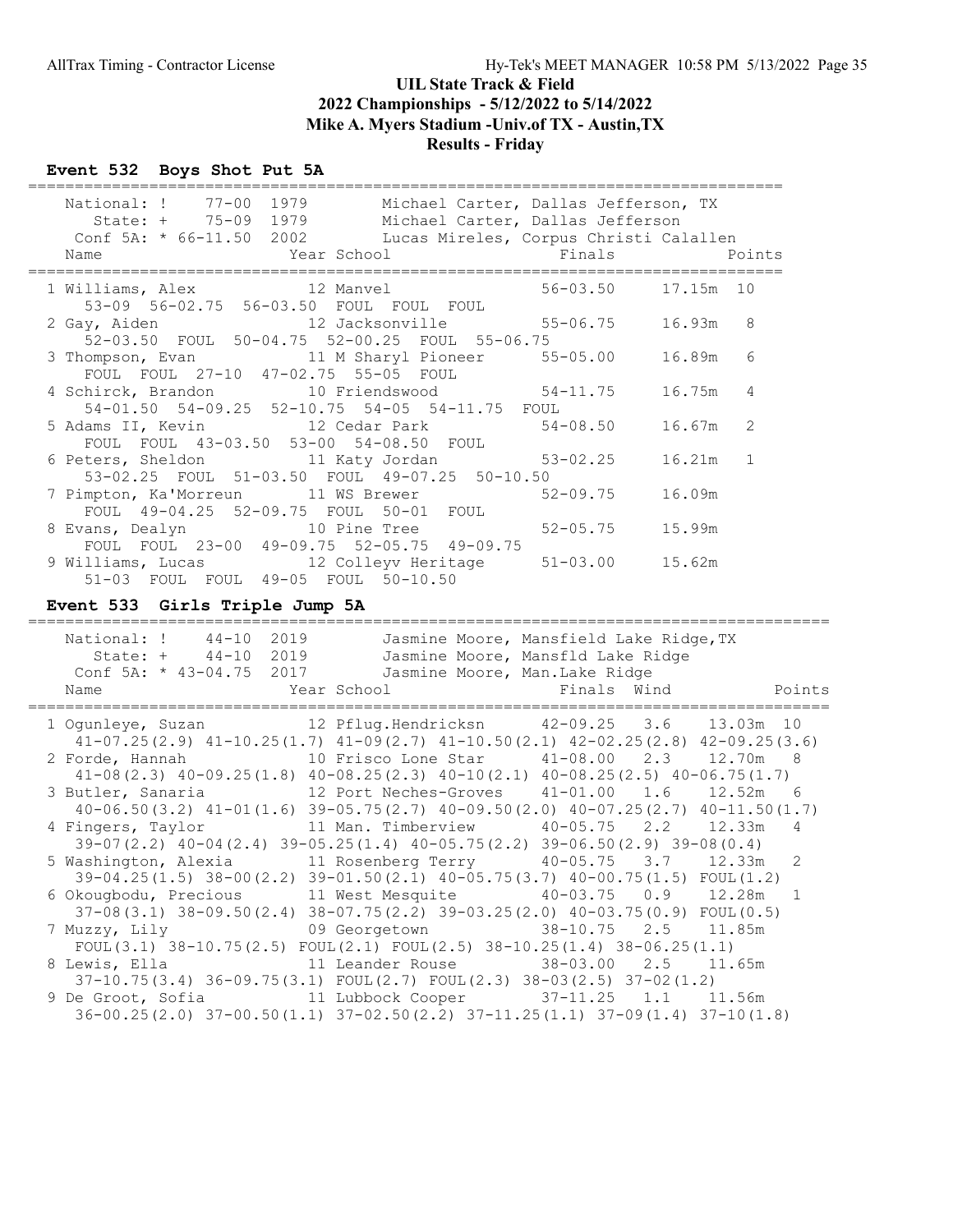#### Event 534 Boys Triple Jump 5A

| National: ! 52-10.50 1980<br>State: + 51-11.75 2002<br>Conf 5A: * 51-11.75 2002 Jaimoy Bryant, Jasper<br>Year School New Pinals Wind Points<br>Name                                                                                                    | Charles Mayfield, Pasadena Muir, CA<br>Jaimoy Bryant, Jasper |  |    |
|--------------------------------------------------------------------------------------------------------------------------------------------------------------------------------------------------------------------------------------------------------|--------------------------------------------------------------|--|----|
| 1 Champ, Gavin 12 Princeton 48-05.50 3.4 14.77m 10<br>$45-10(2.1)$ FOUL(2.9) $48-05.50(3.4)$ $44-08.25(1.7)$ $47-02.50(5.0)$ FOUL(1.7)                                                                                                                 |                                                              |  |    |
| 2 Reescano, Kedrick 11 New Caney 48-01.50 2.2 14.66m<br>$46-02.75(1.8)$ $47-08.75(2.0)$ $46-06(2.8)$ $46-02(3.3)$ $47-04(2.5)$ $48-01.50(2.2)$                                                                                                         |                                                              |  | -8 |
| 3 Thrower, Jayden 69 Mont Belvieu BH 47-03.25 3.1 14.40m<br>FOUL $(2.1)$ 47-03.25 $(3.1)$ 46-04.25 $(2.0)$ 47-00 $(1.9)$ 46-04 $(1.7)$ 47-02 $(2.5)$                                                                                                   |                                                              |  | 6  |
| 4 Sharif, Munzir 12 College Station 47-02.00 1.7 14.37m                                                                                                                                                                                                |                                                              |  | 4  |
| $46-08.75(1.6)$ FOUL $(3.6)$ FOUL $(2.1)$ $44-02(1.5)$ $45-08(1.3)$ $47-02(1.7)$<br>5 Hills, Xavier 11 Mount Pleasant 46-05.00 2.9 14.14m 2                                                                                                            |                                                              |  |    |
| $46-05(2.9)$ $45-01.25(2.8)$ $45-10.50(4.4)$ $46-01.50(2.8)$ $43-01.75(1.2)$ $44-11.50(3.6)$<br>6 Hunter, Hebrew 11 Lubbock Monterey 46-00.50 4.2 14.03m 1                                                                                             |                                                              |  |    |
| $46-00.50(4.2)$ $44-09.50(2.9)$ $43-03(2.4)$ $42-02.50(3.0)$ $44-09.25(2.4)$ $43-07.75(0.9)$<br>7 Nelson, CJ                 12 N Richland H           45-03.25   1.2     13.79m                                                                       |                                                              |  |    |
| $44-00.75(2.5)$ $45-03.25(1.2)$ $44-03.25(1.4)$ $44-04.75(2.0)$ $43-09.25(2.4)$ $43-10.25(1.9)$<br>8 Elwood, Wyatt 11 CC Flour Bluff 44-08.25 3.0 13.62m                                                                                               |                                                              |  |    |
| $44-03.50(2.4)$ $42-06.75(0.6)$ FOUL $(2.7)$ $44-02.50(2.1)$ $43-11.75(3.6)$ $44-08.25(3.0)$<br>9 Sedwick, Michael 12 Georgetown E 44-00.25 2.7 13.41m<br>$44-00.25(2.7)$ $42-02.50(2.7)$ $43-04.50(3.2)$ $36-08(3.1)$ $40-03.75(4.4)$ $42-04.25(1.6)$ |                                                              |  |    |

#### Event 701 Girls 100 Meter Dash Wheelchair

| State: + 19.88 2014<br>Name | Abby Dunkin, New Braun. Canyon<br>Year School | Finals<br>Wind |
|-----------------------------|-----------------------------------------------|----------------|
| 1 Counts, Abigail           | 11 Lyille Flowr Mnd                           | 2.7<br>18.28   |
| 2 Santiago, Hope            | 12 Monahans                                   | 18.92<br>2.7   |
| 3 Broadbent, Katy           | 10 Lewisville Hebron                          | 19.88<br>2.7   |
| 4 Meairs, Elicia            | 11 Stevens                                    | 20.75<br>2.7   |
| 5 Kondakrindi, Ritvika      | 10 Lewisville Hebron                          | 2.7<br>20.96   |
| 6 Ireland, Maria            | 11 CS A&M Cons                                | 2.7<br>21.55   |
| 7 Herrera, Skylar           | 11 Rich.GeorgeRanch                           | 2.7<br>22.56   |
| 8 Mooney, Grace             | 09 Plano                                      | 27.33<br>2.7   |
| 9 Molnar, Olivia            | 11 Lyille Colony                              | 28.95<br>2.7   |

### Event 702 Boys 100 Meter Dash Wheelchair

=====================================================================

| State: + 15.41 2017   | Tyler Buysee, Gunter |        |      |
|-----------------------|----------------------|--------|------|
| Name                  | Year School          | Finals | Wind |
| 1 Ott, Vance          | 12 Coahoma           | 16.23  | 3.0  |
| 2 Uglow, Carlo        | 09 Buda Hays         | 16.67  | 3.0  |
| 3 Tonn-Bourg, Ephraim | 10 Boerne Champion   | 17.37  | 3.0  |
| 4 Bresee, Nathan      | 11 Mansfield         | 18.03  | 3.0  |
| 5 Beard, Austin       | 11 Tuscola Jim Ned   | 18.71  | 3.0  |
| 6 Carter, Zachary     | 11 Monahans          | 19.10  | 3.0  |
| 7 Torres, Josh        | 12 Canutillo         | 23.20  | 3.0  |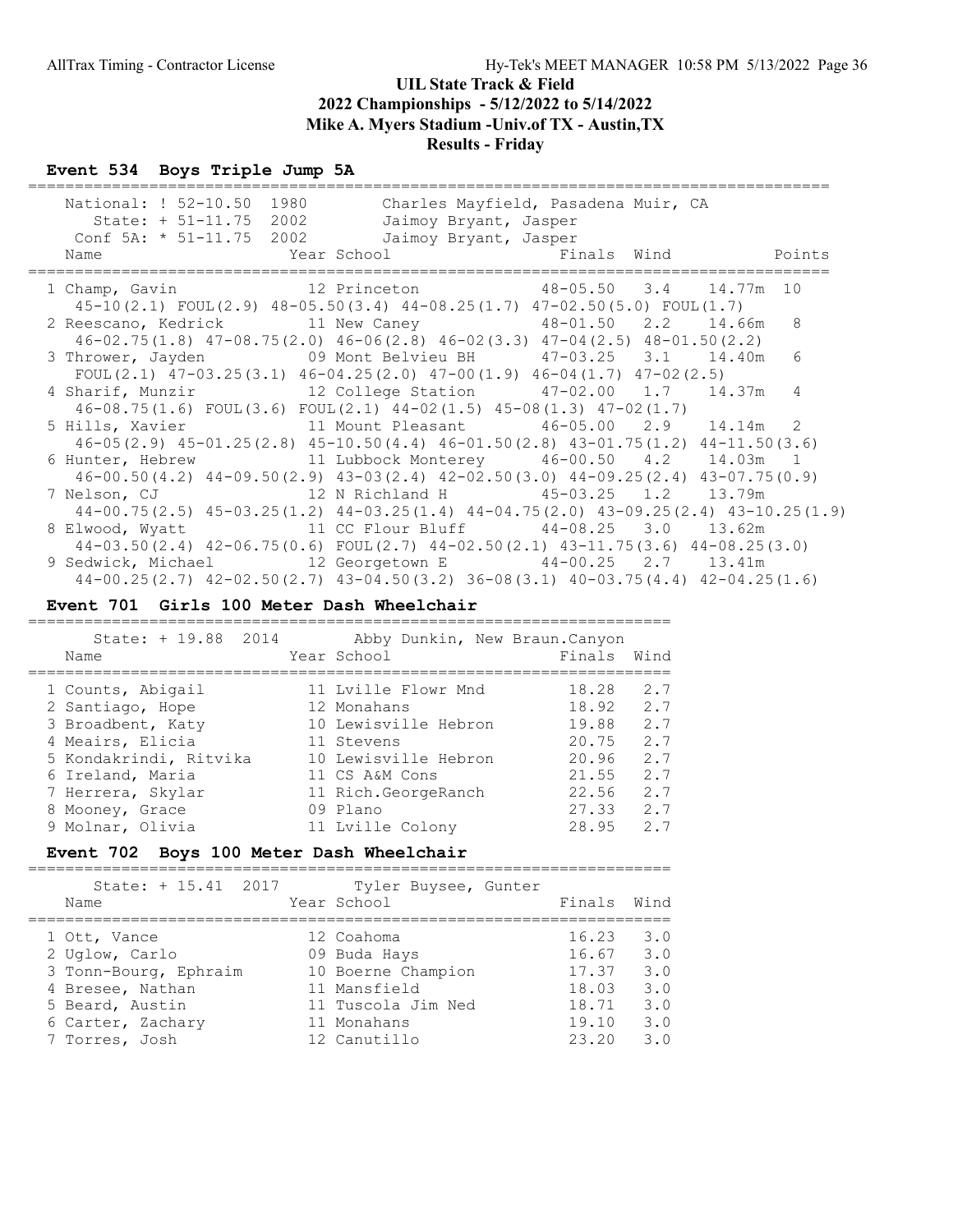# Results - Friday

## Event 703 Girls 400 Meter Dash Wheelchair

| State: + 1:07.80 2021<br>Name | Abigail Counts, Lylle Flowe<br>Year School | Finals     |
|-------------------------------|--------------------------------------------|------------|
| 1 Counts, Abigail             | 11 Lyille Flowr Mnd                        | $1:07.54+$ |
| 2 Broadbent, Katy             | 10 Lewisville Hebron                       | 1:13.87    |
| 3 Santiago, Hope              | 12 Monahans                                | 1:19.43    |
| 4 Meairs, Elicia              | 11 Stevens                                 | 1:20.62    |
| 5 Ireland, Maria              | 11 CS A&M Cons                             | 1:22.99    |
| 6 Herrera, Skylar             | 11 Rich.GeorgeRanch                        | 1:33.00    |
| 7 Kondakrindi, Ritvika        | 10 Lewisville Hebron                       | 1:36.91    |
| 8 Mooney, Grace               | 09 Plano                                   | 1:51.16    |
| 9 Molnar, Olivia              | 11 Lyille Colony                           | 1:52.98    |

#### Event 704 Boys 400 Meter Dash Wheelchair

| State: + 53.77 2017<br>Name | Tyler Buysee, Gunter<br>Year School | Finals     |
|-----------------------------|-------------------------------------|------------|
|                             |                                     |            |
|                             |                                     |            |
| 1 Ott, Vance                | 12 Coahoma                          | 58.24      |
| 2 Uglow, Carlo              | 09 Buda Hays                        | 1:01.95    |
| 3 Bresee, Nathan            | 11 Mansfield                        | 1:04.93    |
| 4 Beard, Austin             | 11 Tuscola Jim Ned                  | 1:16.24    |
| 5 Carter, Zachary           | 11 Monahans                         | 1:22.31    |
| -- Tonn-Bourg, Ephraim      | 10 Boerne Champion                  | <b>DNF</b> |

#### Event 705 Girls Shot Put Wheelchair

| State: + 18-04 2014 Abby Dunkin, New Braun.Canyon<br><b>Example 2</b> Year School <b>Example 2</b> School <b>Primals</b><br>Name |       |
|----------------------------------------------------------------------------------------------------------------------------------|-------|
| 1 Meairs, Elicia and 11 Stevens 17-08.25<br>14-05.75 16-04.75 16-06.50 17-02.50 17-08.25 17-05.50                                | 5.39m |
| 16-10.50  16-10.50  16-11.50  17-04.75  17-07  17-07.75                                                                          | 5.37m |
| 3 Counts, Abigail 11 Lville Flowr Mnd 17-02.50<br>15-05.50 16-00 16-05.25 16-04.75 16-11.50 17-02.50                             | 5.24m |
| $12-07$ $13-06.75$ $13-09$ $13-09$ $14-02$ $14-07.75$                                                                            | 4.46m |
| 5 Tarango, Estefany 11 Spearman 12-05.50<br>11-09 12-03.50 12-01.25 12-02 12-04 12-05.50                                         | 3.79m |
| 6 Herrera, Skylar 11 Rich.GeorgeRanch 10-05.50<br>$9-07.25$ $9-10.25$ $10-00.50$ $10-02.75$ $10-03$ $10-05.50$                   | 3.18m |
| 7 Broadbent, Katy 10 Lewisville Hebron 10-02.00<br>$9-07.50$ $9-09$ $9-09.50$ $9-06.50$ $9-11.25$ $10-02$                        | 3.09m |
| 8 Kondakrindi, Ritvika 10 Lewisville Hebron 9-06.75<br>$8-10.25$ $8-10.25$ $9-00$ $9-01.25$ $9-01.75$ $9-06.75$                  | 2.91m |
| 9 Mooney, Grace 69 Plano<br>$8 - 05.00$<br>$7-04.75$ $7-10.50$ $7-10.75$ $8-00$ $8-04$ $8-05$                                    | 2.56m |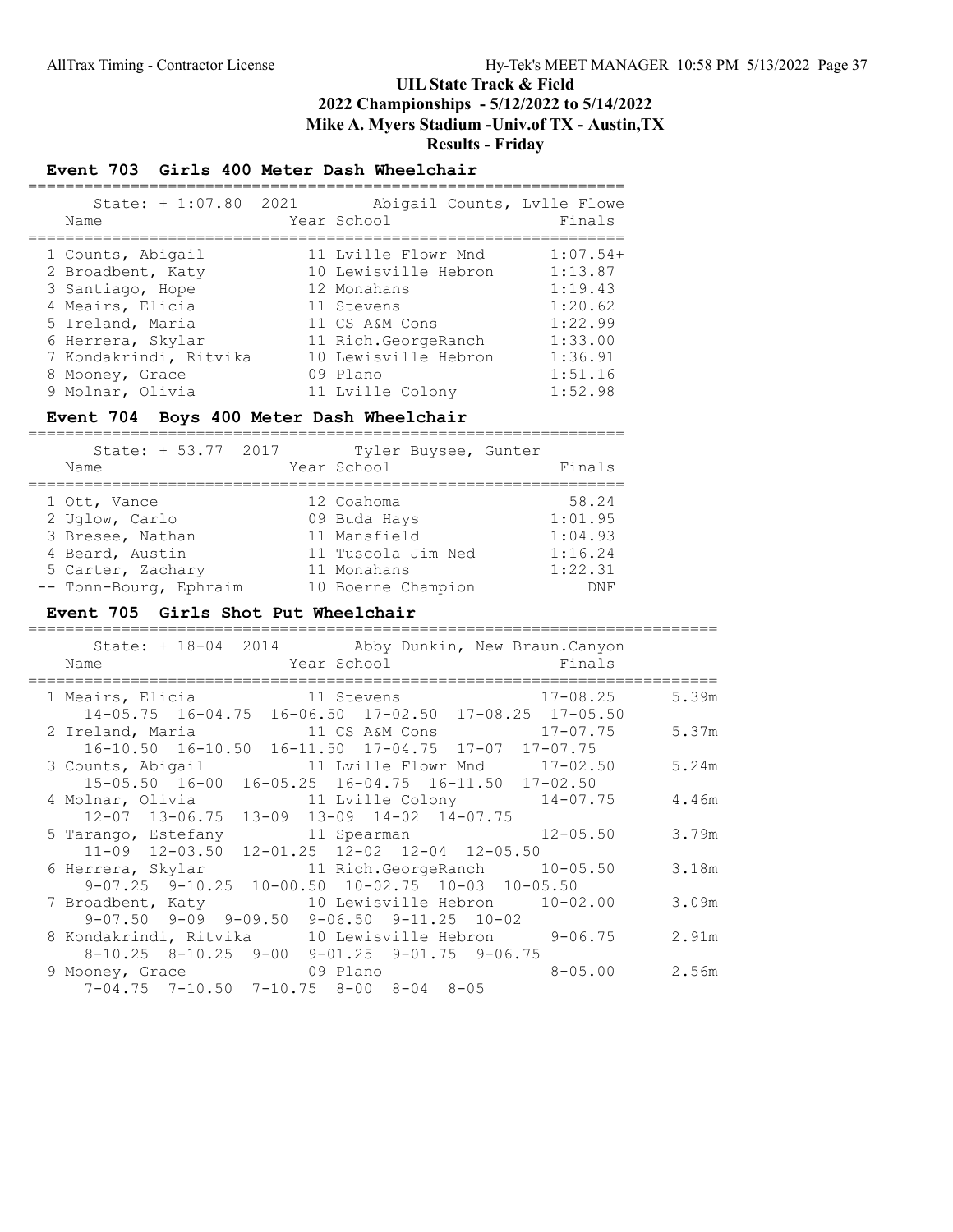# Results - Friday

### Event 706 Boys Shot Put Wheelchair

| Name | State: + 27-11 2017 Zachary Steger, Richardson<br><b>Example 2018</b> Year School                                    | Finals               |       |
|------|----------------------------------------------------------------------------------------------------------------------|----------------------|-------|
|      | Woodville<br>1 Paire, Ke'Sean<br>$26-09.75$ $27-01.75$ $27-07.75$ $27-11$ $28-02$ $28-02$                            | $28 - 02.00 + 8.58m$ |       |
|      | 2 Cason, Weatherton 10 Henderson 22-10.75 6.97m<br>20-09.75 22-01.50 22-04 22-10 22-10.75 FOUL                       |                      |       |
|      | $22 - 06.00$<br>3 Hubble, Jaxson 09 Canton<br>$21-03.25$ $21-04$ $21-05.25$ $21-06.75$ $21-07.25$ $22-06$            |                      | 6.85m |
|      | 4 Bresee, Nathan 11 Mansfield 21-07.75<br>$20-08.50$ $20-10.25$ $21-04.25$ $21-04.50$ $21-07.75$ $21-07$             |                      | 6.59m |
|      | 12 Coahoma<br>5 Ott, Vance<br>18-08 19-03.75 19-04 19-06 19-09.25 FOUL                                               | 19-09.25             | 6.02m |
|      | 6 Carter, Zachary 11 Monahans 19-03.00<br>$17-07.75$ $18-06.25$ $18-08.50$ $18-11$ $19-01.25$ $19-03$                |                      | 5.86m |
|      | 09 Idea Edinburg Co 16-01.75<br>7 Lara, Anthony<br>$14-05.25$ $15-03.25$ $15-11.25$ $16-00.75$ $16-00.75$ $16-01.75$ |                      | 4.92m |
|      | 8 Orcutt, Nathan 09 Borger<br>11-04 11-07.25 11-10.75 12-03.75 12-02 FOUL                                            | 12-03.75             | 3.75m |
|      | $9-06.25$ $9-06.25$ $9-11$ $10-07.50$ $10-07.75$ $10-10.25$                                                          |                      | 3.30m |

#### ========================================================================================= Women - 2A - Team Rankings - 17 Events Scored

|     | 1) Haskell                 | 60             | 2) Panhandle                                  | 58             |
|-----|----------------------------|----------------|-----------------------------------------------|----------------|
| 3)  | Eldorado                   | 38             | 4) Mason                                      | 35             |
| 5)  | Junction                   | 32             | 6) Bremond                                    | 24             |
| 6)  | Shelbyville                | 24             | 6) Joaquin                                    | 24             |
| 6)  | Wellington                 | 24             | 10) Normangee                                 | 22             |
| 11) | Goldthwaite                | 20             | 12) San Augustine                             | 18             |
| 12) | Lovelady                   | 18             | 12) Refugio                                   | 18             |
| 15) | Albany                     | 16             | 16) Stamford                                  | 15             |
| 17) | Shiner                     | 14             | 18) Windthorst                                | 13             |
|     | 19) Gruver                 | 12             | 19) San Antonio Stacey                        | 12             |
|     | 21) Big Sandy              | 11             | 22) Flatonia                                  | 10             |
|     | 22) Anson                  | 10             | 22) Falls City                                | 10             |
| 25) | Schulenburg                | 8              | 25) Harper                                    | 8              |
|     | 25) Poolville              | $\,8\,$        | 28) Malakoff Cross Roads                      | 6              |
|     | 28) Beckville              | 6              | 30) Cayuga                                    | 5              |
| 30) | Three Rivers               | 5              | 32) Muenster                                  | 4              |
| 32) | Sundown                    | 4              | 32) Evadale                                   | 4              |
|     | 32) New Deal               | 4              | 36) Coleman                                   | 3              |
|     | 36) Cisco                  | 3              | 38) Hamlin                                    | $\overline{2}$ |
| 38) | Era                        | $\overline{c}$ | 38) Douglass                                  | $\overline{2}$ |
| 41) | Forsan                     | $\mathbf{1}$   | 41) Yorktown                                  |                |
| 41) | Thrall                     | $\mathbf{1}$   | 41) Smyer                                     | $\mathbf{1}$   |
|     | 41) Cooper                 | $\mathbf{1}$   | 41) Alvord                                    |                |
|     | 41) Price Carlisle         |                | 41) Stinnett West Texas                       |                |
|     |                            |                | Women - 3A - Team Rankings - 17 Events Scored |                |
|     | 1) Universal City Randolph | 86             | 2) Fairfield                                  | 59             |
| 3)  | Goliad                     | 52             | 4) Cameron Yoe                                | 50             |
| 5)  | Shallowater                | 38             | 5) Holliday                                   | 38             |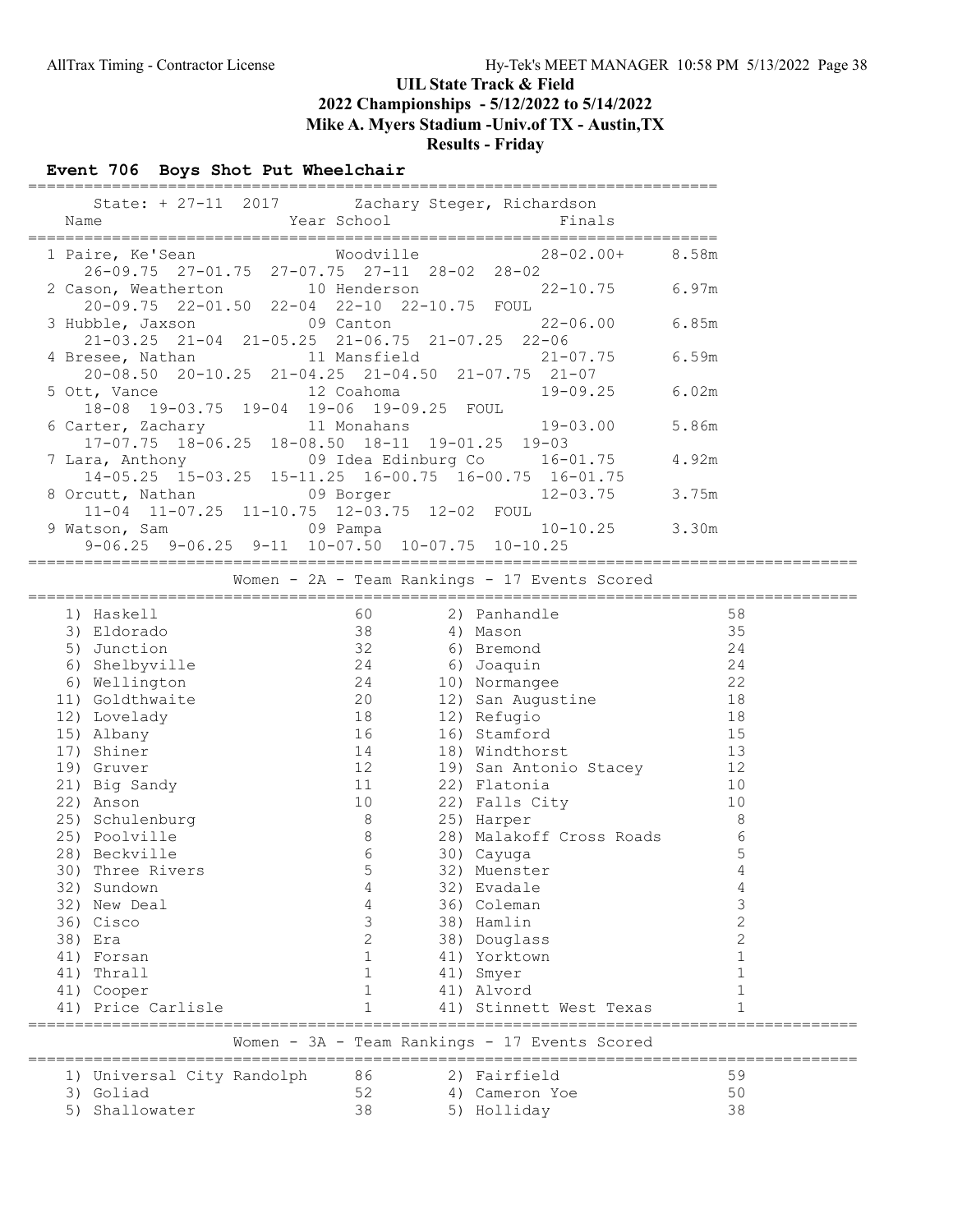## ....Event 706 Boys Shot Put Wheelchair

| 7) Bushland                    | 24             | 8) Daingerfield     | 22   |
|--------------------------------|----------------|---------------------|------|
| 9) West                        | 20             | 10) Boyd            | 16   |
| 11) Merkel                     | 15.50          | 12) Gunter          | 14   |
| 13) Lago Vista                 | 13             | 14) Tatum           | 12   |
| 14) Canadian                   | 12             | 14) Blue Ridge      | 12   |
| 17) Edna                       | 10             | 18) Diana New Diana | 8    |
| 18) Karnes City                | 8              | 18) Llano           | 8    |
| 18) Gladewater                 | 8              | 18) Whitesboro      | 8    |
| 18) Newton                     | 8              | 18) Spearman        | 8    |
| 25) Blanco                     |                | 25) Cotulla         |      |
| 27) Wallis Brazos              | 6.50           | 28) New Waverly     | 6    |
| 28) Pilot Point                | 6              | 28) Hempstead       | 6    |
| 28) SA Great Hearts Monte Vist | 6              | 32) Quitman         | 5    |
| 32) Vanderbilt Industrial      | 5              | 34) Ballinger       |      |
| 34) Ore City                   | 2              | 34) East Bernard    |      |
| 34) Big Sandy Harmony          | $\overline{2}$ | 34) Wall            |      |
| 34) Clyde                      | $\overline{2}$ | 40) Malakoff        |      |
| 40) Mineola                    |                | 40) Ponder          |      |
| 43) El Maton Tidehaven         | 0.50           | 43) White Oak       | 0.50 |
|                                |                |                     |      |

Women - 4A - Team Rankings - 17 Events Scored

| =================          |                 | ================================= |                |
|----------------------------|-----------------|-----------------------------------|----------------|
| 1) Canyon                  | 70              | 2) Stephenville                   | 43             |
| 3) Waxahachie Life School  | 42.33           | 4) Midlothian Heritage            | 36             |
| 5) Argyle                  | 29              | 5) Dallas Carter                  | 29             |
| 7) Texarkana Liberty-Eylau | 28              | 8) Fredericksburg                 | 22             |
| 8) Boerne                  | 22              | 10) Giddings                      | 20             |
| 10) Melissa                | 20              | 10) Terrell                       | 20             |
| 13) Godley                 | 18              | 14) Kennedale                     | 16             |
| 15) Waco La Vega           | 12              | 15) Brookshire Royal              | 12             |
| 17) Davenport              | 10              | 17) Comal Canyon Lake             | 10             |
| 17) Celina                 | 10              | 17) Ingleside                     | 10             |
| 17) Comal Pieper           | 10              | 22) FW Dunbar                     | 9              |
| 23) Huffman Hargrave       | - 8             | 23) West Columbia Columbia        | 8              |
| 23) Ferris                 | $8\,$           | 26) Manor New Tech                | 6              |
| 26) Gainesville            | $6\,$           | 26) La Feria                      | 6              |
| 26) Mabank                 | $6\overline{6}$ | 26) Lake Belton                   | 6              |
| 31) Smithville             | 5               | 32) Monahans                      | 4              |
| 32) Wimberley              | $\overline{4}$  | 32) Houston North Forest          | 4              |
| 32) Center                 | $\overline{4}$  | 32) Dallas Lincoln                | 4              |
| 32) Sinton                 | $4\overline{ }$ | 32) Bridge City                   | $\sqrt{4}$     |
| 32) Geronimo Navarro       | 4               | 40) Brownsboro                    | 3              |
| 41) Paris                  | 2               | 41) Canton                        | $\overline{2}$ |
| 41) CC Calallen            | $\overline{2}$  | 41) Hudson                        | $\overline{c}$ |
| 41) Kaufman                | $\mathbf{2}$    | 41) Sunnyvale                     | $\overline{2}$ |
| 41) Hardin-Jefferson       | $\overline{2}$  | 41) FW Young Womens Leadershi     | $\overline{c}$ |
| 41) La Grange              | $\mathbf{2}$    | 41) Wichita Falls Hirschi         | $\overline{2}$ |
| 51) Sweetwater             | $\mathbf{1}$    | 51) Glen Rose                     | $1\,$          |
| 51) Robstown               | $\mathbf{1}$    | 51) Tyler Chapel Hill             | $\mathbf{1}$   |
| 51) Krum                   | $\mathbf{1}$    | 51) Ft Worth Benbrook             | $\mathbf{1}$   |
| 51) Gilmer                 | $\mathbf{1}$    | 58) Waco Connally                 | 0.33           |
| 58) Splendora              | 0.33            |                                   |                |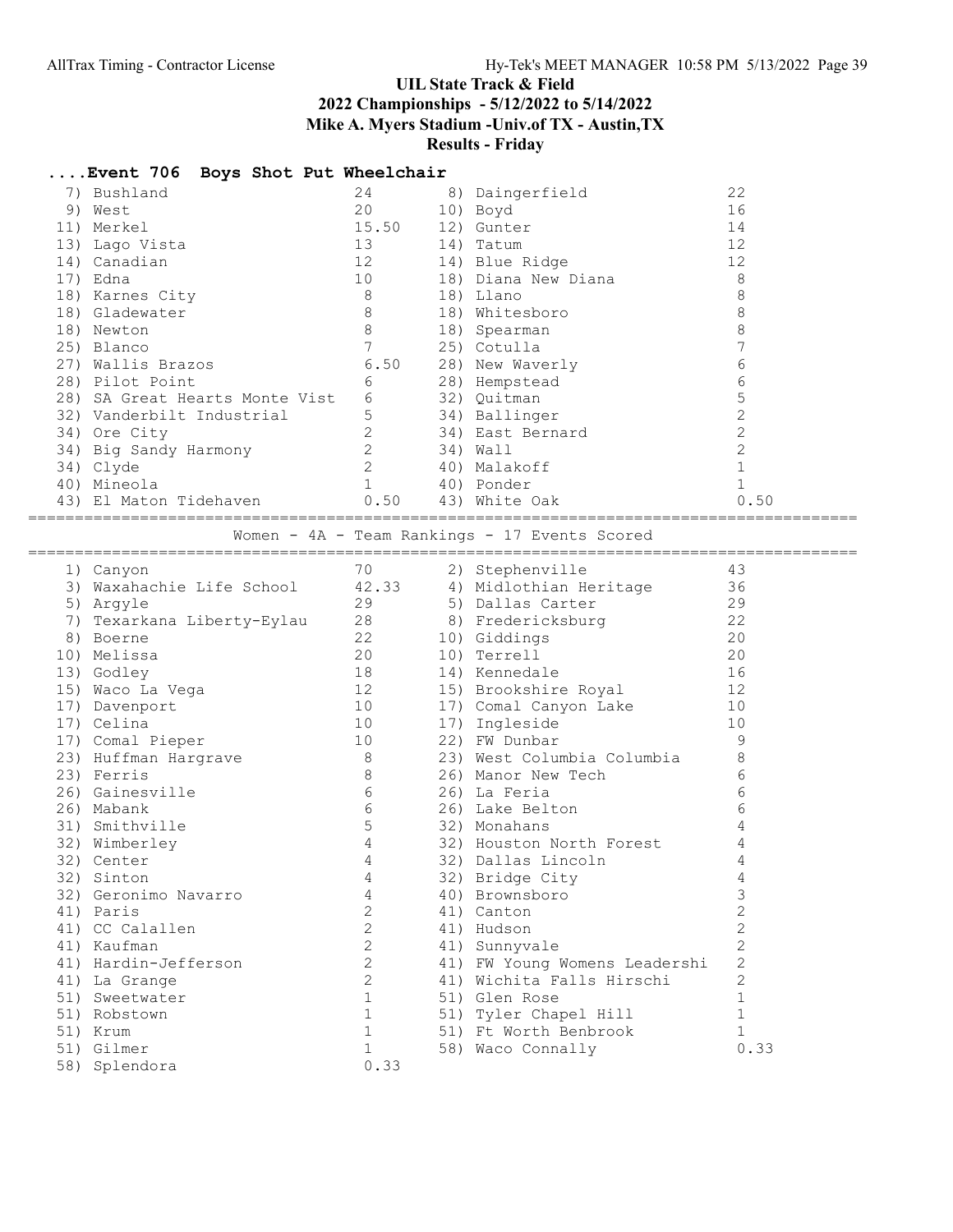# ....Event 706 Boys Shot Put Wheelchair

|                                             |                                |                |                   | Women - 5A - Team Rankings - 17 Events Scored |                |  |  |  |  |  |
|---------------------------------------------|--------------------------------|----------------|-------------------|-----------------------------------------------|----------------|--|--|--|--|--|
|                                             | ============================== |                |                   |                                               |                |  |  |  |  |  |
|                                             | 1) Fort Bend Marshall          | 75             |                   | 2) Mansfield Timberview                       | 61             |  |  |  |  |  |
|                                             | 3) Lancaster                   | 52             |                   | 4) Prosper Rock Hill                          | 30             |  |  |  |  |  |
|                                             | 5) Cedar Park                  | 29             |                   | 6) Carrollton Smith                           | 26             |  |  |  |  |  |
|                                             | 6) Lucas Lovejoy               | 26             |                   | 8) Port Neches-Groves                         | 24             |  |  |  |  |  |
|                                             | 8) McKinney North              | 24             |                   | 8) College Station                            | 24             |  |  |  |  |  |
|                                             | 11) Midlothian                 | 19             |                   | 12) Mansfield Legacy                          | 18             |  |  |  |  |  |
|                                             | 13) Frisco Lebanon Trail       | 12             |                   | 14) Boerne Champion                           | 11             |  |  |  |  |  |
|                                             | 15) Frisco Heritage            | 10             |                   | 15) Burleson Centennial                       | 10             |  |  |  |  |  |
|                                             | 15) Pflugerville Hendrickson   | 10             |                   | 15) Frisco Wakeland                           | 10             |  |  |  |  |  |
|                                             | 15) Katy Jordan                | 10             |                   | 15) Laredo Martin                             | 10             |  |  |  |  |  |
|                                             | 15) Frisco Lone Star           | 10             |                   | 15) Mont Belvieu Barbers Hill                 | 10             |  |  |  |  |  |
|                                             | 23) La Joya Palmview           | 9              |                   | 23) Carrollton Creekview                      | 9              |  |  |  |  |  |
|                                             | 23) Canyon Randall             | 9              |                   | 26) Rio Grande City                           | 8              |  |  |  |  |  |
|                                             | 26) Sulphur Springs            | 8              |                   | 26) Aledo                                     | $\,8\,$        |  |  |  |  |  |
|                                             | 29) Buda Johnson               | 6              |                   | 29) FW Wyatt                                  | 6              |  |  |  |  |  |
|                                             | 29) Royse City                 | 6              |                   | 29) Dallas Kimball                            | 6              |  |  |  |  |  |
|                                             | 33) Frisco Liberty             | 4              |                   | 33) Burleson                                  | 4              |  |  |  |  |  |
|                                             | 33) Denton Ryan                | 4              |                   | 36) Frisco Memorial                           | 3              |  |  |  |  |  |
|                                             | 36) Dallas Wilson              | $\mathcal{S}$  |                   | 36) Abilene Wylie                             | 3              |  |  |  |  |  |
|                                             | 39) Rosenberg Terry            | 2              |                   | 39) Gregory-Portland                          | $\overline{c}$ |  |  |  |  |  |
|                                             | 39) Longview                   | 2              |                   | 39) Hallsville                                | $\overline{2}$ |  |  |  |  |  |
|                                             | 43) CC Flour Bluff             | $\mathbf{1}$   |                   |                                               | $\mathbf{1}$   |  |  |  |  |  |
|                                             |                                | $\mathbf{1}$   |                   | 43) Seguin                                    | $\mathbf{1}$   |  |  |  |  |  |
|                                             | 43) Georgetown                 | $\mathbf{1}$   |                   | 43) Marshall                                  |                |  |  |  |  |  |
|                                             | 43) West Mesquite              |                |                   |                                               |                |  |  |  |  |  |
|                                             |                                |                | ================= |                                               |                |  |  |  |  |  |
| Men - 2A - Team Rankings - 17 Events Scored |                                |                |                   |                                               |                |  |  |  |  |  |
|                                             |                                |                |                   |                                               |                |  |  |  |  |  |
|                                             |                                |                |                   |                                               |                |  |  |  |  |  |
|                                             | 1) Refugio                     | 77             |                   | 2) Hamilton                                   | 47             |  |  |  |  |  |
|                                             | 3) Timpson                     | 42             |                   | 3) Marlin                                     | 42             |  |  |  |  |  |
|                                             | 5) Beckville                   | 37             |                   | 6) Centerville                                | 36             |  |  |  |  |  |
|                                             | 7) Kerens                      | 22             |                   | 8) Shiner                                     | 20             |  |  |  |  |  |
|                                             | 9) Coleman                     | 15             |                   | 10) Hearne                                    | 14             |  |  |  |  |  |
|                                             | 10) Brackettville Brackett     | 14             |                   | 10) Stamford                                  | 14             |  |  |  |  |  |
|                                             | 13) Hawley                     | 13             |                   | 14) Normangee                                 | 10             |  |  |  |  |  |
|                                             | 14) Woodsboro                  | 10             |                   | 14) Wolfe City                                | 10             |  |  |  |  |  |
|                                             | 14) Tolar                      | 10             |                   | 14) Era                                       | 10             |  |  |  |  |  |
|                                             | 14) Post                       | 10             |                   | 20) Rosebud-Lott                              | 9              |  |  |  |  |  |
|                                             | 21) Muenster                   | 8              |                   | 21) Panhandle                                 | 8              |  |  |  |  |  |
|                                             | 21) Alto                       | 8              |                   | 21) Bruceville-Eddy                           | 8              |  |  |  |  |  |
|                                             | 21) Big Sandy                  | 8              |                   | 21) Albany                                    | 8              |  |  |  |  |  |
|                                             | 27) Cushing                    | 7              |                   | 27) Gruver                                    | 7              |  |  |  |  |  |
|                                             | 27) Ganado                     | 7              |                   | 30) Dawson                                    | 6              |  |  |  |  |  |
|                                             | 30) Crawford                   | 6              |                   | 30) Celeste                                   | 6              |  |  |  |  |  |
|                                             | 30) Stratford                  | 6              |                   | 30) Weimar                                    | 6              |  |  |  |  |  |
|                                             | 30) Cisco                      | 6              |                   | 30) Petrolia                                  | 6              |  |  |  |  |  |
|                                             | 37) Boys Ranch                 | 5              |                   | 38) New Home                                  | 4              |  |  |  |  |  |
|                                             | 38) Three Rivers               | 4              |                   | 38) Bosqueville                               | 4              |  |  |  |  |  |
|                                             | 38) Sanford-Fritch             | 4              |                   | 38) Wellington                                | 4              |  |  |  |  |  |
|                                             | 38) Goldthwaite                | $\overline{4}$ |                   | 38) Riviera Kaufer                            | $\overline{4}$ |  |  |  |  |  |
|                                             | 45) Chico                      | $\mathfrak{Z}$ |                   | 46) Louise                                    | $\overline{2}$ |  |  |  |  |  |
|                                             | 46) Ropesville Ropes           | $\overline{2}$ |                   | 46) Honey Grove                               | 2              |  |  |  |  |  |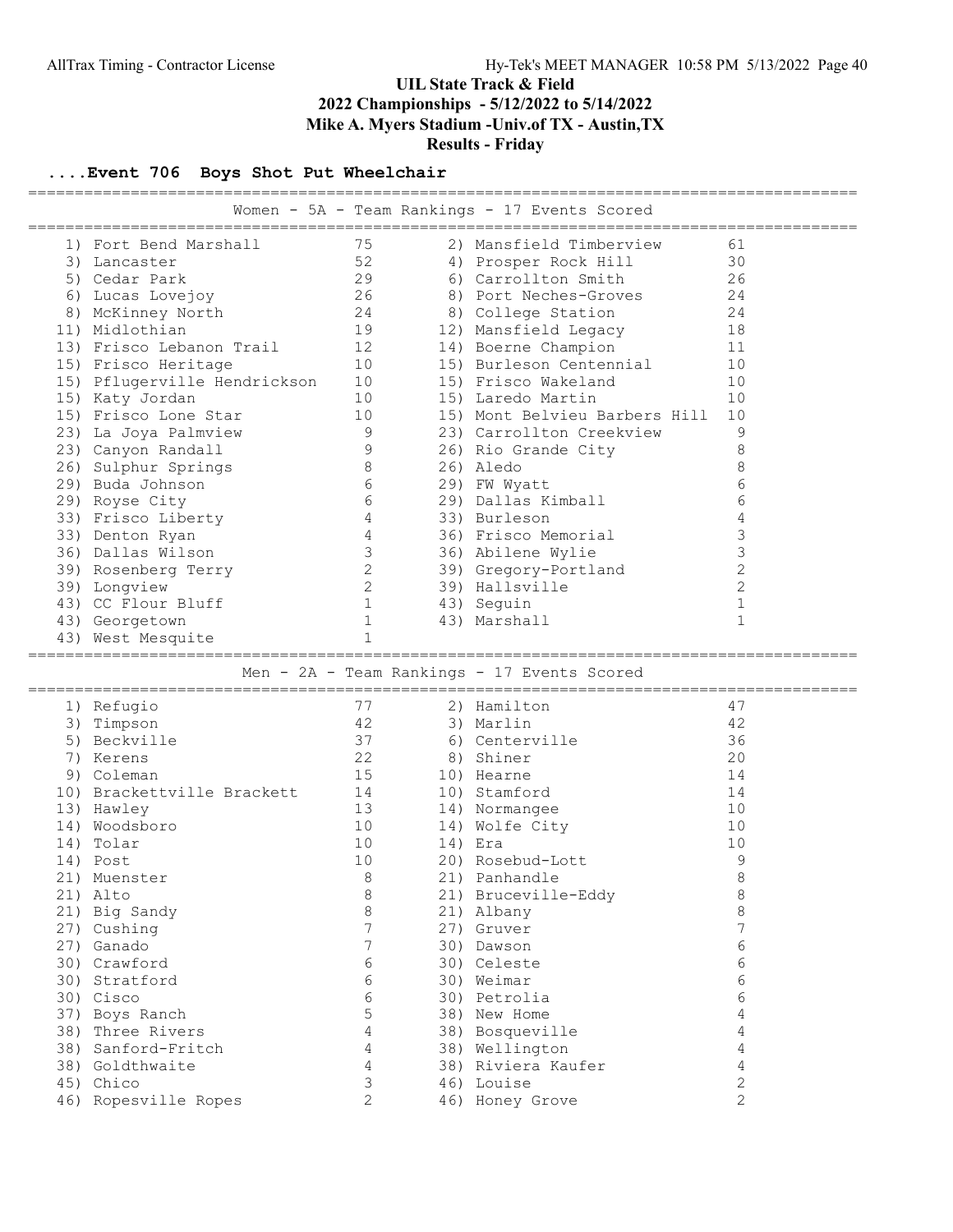# UIL State Track & Field

2022 Championships - 5/12/2022 to 5/14/2022

Mike A. Myers Stadium -Univ.of TX - Austin,TX

Results - Friday

| Event 706 Boys Shot Put Wheelchair |                |                                             |                |
|------------------------------------|----------------|---------------------------------------------|----------------|
| 49) Plains                         | $\mathbf 1$    | 49) Flatonia                                | 1              |
| 49) Granger                        | $\mathbf{1}$   | 49) Lovelady                                | $\mathbf 1$    |
| 49) Colorado City Colorado         | 1.             |                                             |                |
|                                    |                |                                             |                |
|                                    |                | Men - 3A - Team Rankings - 17 Events Scored |                |
| 1) Brock                           | 55             | 2) Breckenridge                             | 33             |
| 3) New London West Rusk            | 30             | 4) Palacios                                 | 29             |
| 5) Spearman                        | 26             | 5) Atlanta                                  | 26             |
| 7) McGregor                        | 22             | 8) SA Great Hearts Northern                 | 20             |
| 8) Little River Academy 20         |                | 10) Gunter                                  | 18             |
| 10) Vanderbilt Industrial          | 18             | 10) Lexington                               | 18             |
| 10) Poth                           | 18             | 14) Sonora                                  | 16             |
| 14) Tornillo                       | 16             | 16) Odessa Compass Academy                  | 14             |
| 16) Mount Vernon                   | 14             | 16) Wichita Falls City View                 | 14             |
| 16) Yoakum                         | 14             | 16) Bushland                                | 14             |
| 21) Amarillo River Road<br>12      |                | 21) Jefferson                               | 12             |
| 23) Dallas Madison                 | 10             | 23) Woodville                               | 10             |
| 23) Boyd                           | 10             | 26) Rockdale                                | 8              |
| 26) Crane                          | 8              | 26) Caldwell                                | 8              |
| 26) Shallowater                    | 8              | 26) Quitman                                 | 8              |
| 31) White Oak                      | 6.50           | 32) Goliad                                  | 6              |
|                                    | 6              | 32) Palestine Westwood                      | 6              |
| 32) Aransas Pass                   |                |                                             |                |
| 32) Muleshoe                       | 6              | 36) Cameron Yoe                             | 5              |
| 37) Cleveland Tarkington           | $4\degree$     | 37) Henrietta                               | 4              |
| 37) Franklin                       | 4              | 37) Tuscola Jim Ned                         | 4              |
| 37) Daingerfield                   | $\overline{4}$ | 37) Paradise                                | 4              |
| 37) Corpus Christi London          | 4              | 37) Lago Vista                              | 4              |
| 45) Troy                           | 3              | 46) Eustace                                 | $\mathbf{2}$   |
| 46) Taft                           | $\mathbf{2}$   | 46) Childress                               | $\overline{c}$ |
| 46) Brady                          | $\overline{2}$ | 46) Tatum                                   | $\overline{c}$ |
| 46) Blanco                         | 2              | 46) Denver City                             | $\mathbf{2}$   |
| 53) Bells                          | $\mathbf{1}$   | 53) Danbury                                 | $\mathbf{1}$   |
| 53) Lytle                          | $\mathbf{1}$   | 53) Santa Gertrudis Academy                 | $\mathbf 1$    |
| 53) Whitesboro                     | $\mathbf{1}$   | 53) Karnes City                             | $\mathbf{1}$   |
| 59) Omaha Pewitt                   | 0.50           |                                             |                |
|                                    |                | Men - 4A - Team Rankings - 17 Events Scored |                |
| 1) Wimberley                       |                | 56<br>2) Argyle                             | 31             |
| 3) Decatur                         | 26             | 4) Bay City                                 | 22             |
| 4) Somerset                        | 22             | 6) Lindale                                  | 20.50          |
| 7) Melissa                         | 20             | 8) Cuero                                    | 18             |
| 8) Fort Worth Diamond Hill-Ja 18   |                | 8) El Campo                                 | 18             |
| 8) Celina                          | 18             | 8) Dumas                                    | 18             |
| 8) Burnet                          | 18             | 14) Waco La Vega                            | 17             |
| 14) Bellville                      | 17             | 16) Kilgore                                 | 16             |
| 16) San Elizario                   | 16             | 16) Stafford                                | 16             |
| 19) Athens                         | 14             | 19) Pleasanton                              | 14             |
| 19) Sanger                         | 14             | 22) Jarrell                                 | 12             |
| 22) Gilmer                         | 12             | 24) Hamshire-Fannett                        | 11             |
| 25) Stephenville                   | 10             | 25) Waco Connally                           | 10             |
|                                    | 10             | 25) West Columbia Columbia                  | 10             |
| 25) Bullard                        |                |                                             |                |
| 25) Paris                          | 10             | 25) Bandera                                 | 10             |